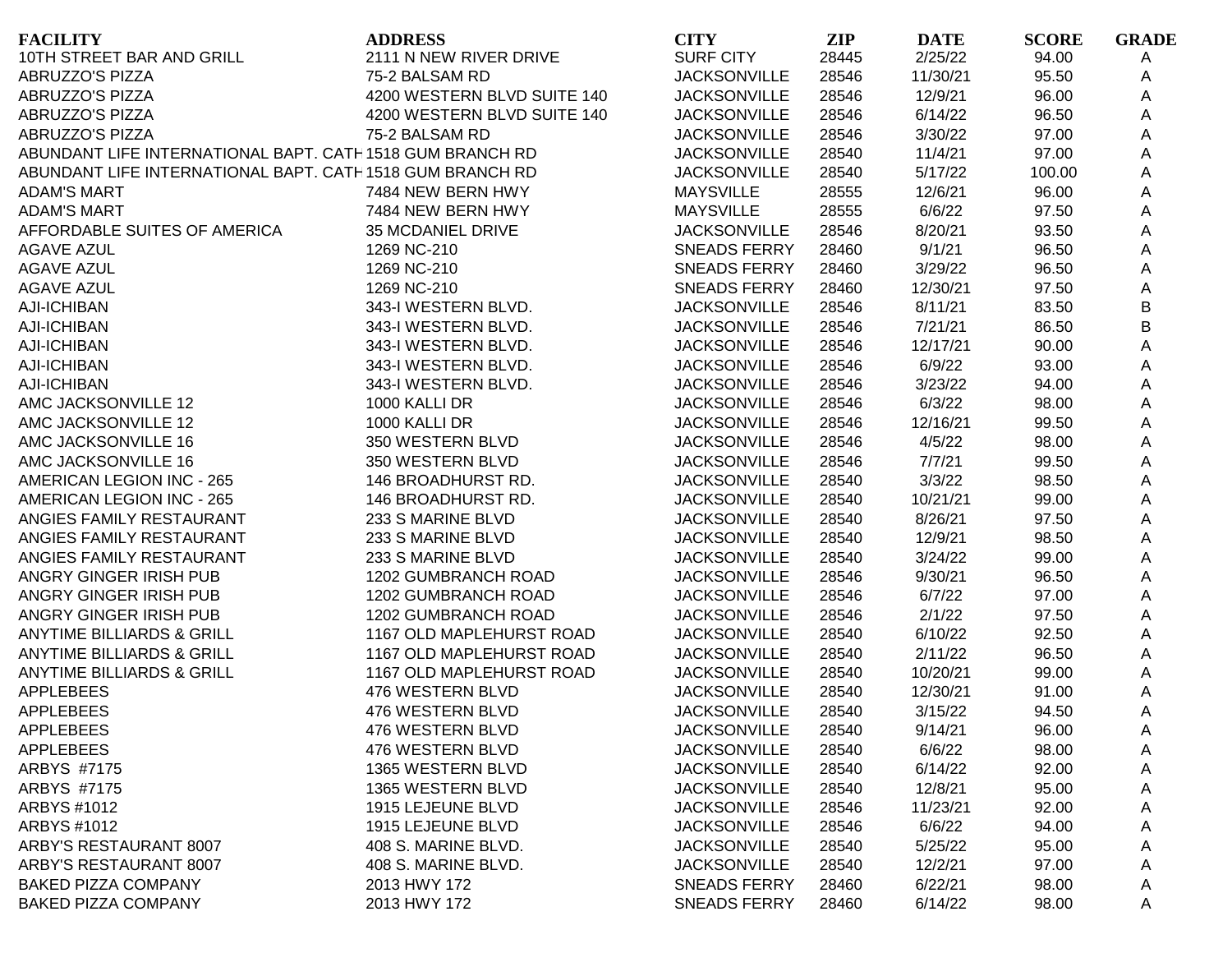| <b>BAKERS CAFE</b>                                      | 3257 RICHLANDS HIGHWAY     | <b>JACKSONVILLE</b>  | 28541 | 7/30/21  | 92.00  | A |
|---------------------------------------------------------|----------------------------|----------------------|-------|----------|--------|---|
| <b>BAKERS CAFE</b>                                      | 3257 RICHLANDS HIGHWAY     | <b>JACKSONVILLE</b>  | 28541 | 5/26/22  | 92.00  | A |
| <b>BAKERS CAFE</b>                                      | 3257 RICHLANDS HIGHWAY     | <b>JACKSONVILLE</b>  | 28541 | 12/28/21 | 92.50  | A |
| <b>BAKERS CAFE</b>                                      | 3257 RICHLANDS HIGHWAY     | <b>JACKSONVILLE</b>  | 28541 | 3/18/22  | 95.00  | A |
| <b>BAMBOO ASIAN HOUSE</b>                               | 918 W CORBETTE AVE         | <b>SWANSBORO</b>     | 28584 | 9/8/21   | 95.00  | A |
| <b>BAMBOO ASIAN HOUSE</b>                               | 918 W CORBETTE AVE         | <b>SWANSBORO</b>     | 28584 | 12/9/21  | 96.00  | A |
| <b>BAMBOO ASIAN HOUSE</b>                               | 918 W CORBETTE AVE         | <b>SWANSBORO</b>     | 28584 | 3/1/22   | 96.50  | A |
| <b>BAMBOO ASIAN HOUSE</b>                               | 918 W CORBETTE AVE         | <b>SWANSBORO</b>     | 28584 | 5/10/22  | 97.00  | A |
| BARNES & NOBLE CAFE #2307                               | 308 JACKSONVILLE MALL      | <b>JACKSONVILLE</b>  | 28540 | 3/7/22   | 95.00  | A |
| BARNES & NOBLE CAFE #2307                               | 308 JACKSONVILLE MALL      | <b>JACKSONVILLE</b>  | 28540 | 11/15/21 | 97.50  | A |
| BAYMONT INN BREAKFAST BAR                               | 474 WESTERN BLVD           | <b>JACKSONVILLE</b>  | 28546 | 4/22/22  | 98.50  | A |
| BEACH BUMS PIZZA BAR AND GRILL                          | 4021 ISLAND DRIVE          | <b>NORTH TOPSAIL</b> | 28460 | 6/9/22   | 97.50  | Α |
| BEACH BUMS PIZZA BAR AND GRILL                          | 4021 ISLAND DRIVE          | <b>NORTH TOPSAIL</b> | 28460 | 2/24/22  | 98.50  | Α |
| BEACH BUMS PIZZA BAR AND GRILL                          | 4021 ISLAND DRIVE          | <b>NORTH TOPSAIL</b> | 28460 | 10/28/21 | 100.00 | A |
| BEAR TRAIL GOLF COURSE                                  | 444 HARRIS CREEK RD        | <b>JACKSONVILLE</b>  | 28540 | 12/17/21 | 97.50  | A |
| <b>BEIJING GARDEN</b>                                   | 431A WESTERN BLVD          | <b>JACKSONVILLE</b>  | 28546 | 6/9/22   | 91.50  | A |
| <b>BEIJING GARDEN</b>                                   | 431A WESTERN BLVD          | <b>JACKSONVILLE</b>  | 28546 | 3/11/22  | 93.50  | A |
| <b>BEIJING GARDEN</b>                                   | 431A WESTERN BLVD          | <b>JACKSONVILLE</b>  | 28546 | 12/30/21 | 94.50  | A |
| <b>BEIJING GARDEN</b>                                   | 431A WESTERN BLVD          | <b>JACKSONVILLE</b>  | 28546 | 9/23/21  | 96.50  | A |
| BELL FORK ELEMENTARY CAFETERIA                          | 500 BELL FORK ROAD         | <b>JACKSONVILLE</b>  | 28540 | 11/18/21 | 96.00  | Α |
| BELL FORK ELEMENTARY CAFETERIA                          | 500 BELL FORK ROAD         | <b>JACKSONVILLE</b>  | 28540 | 9/17/21  | 98.50  | Α |
| BELL FORK ELEMENTARY CAFETERIA                          | 500 BELL FORK ROAD         | <b>JACKSONVILLE</b>  | 28540 | 5/9/22   | 99.00  | A |
| BELL FORK ELEMENTARY CAFETERIA                          | 500 BELL FORK ROAD         | <b>JACKSONVILLE</b>  | 28540 | 3/4/22   | 99.50  | A |
| <b>BEST REST INN</b>                                    | 258 S. MARINE BLVD.        | <b>JACKSONVILLE</b>  | 28540 | 4/19/22  | 100.00 | A |
| BIAGIO'S ITALIAN COFFEE & ESPRESSO BAR 622 COURT STREET |                            | <b>JACKSONVILLE</b>  | 28540 | 7/28/21  | 96.00  | Α |
| BIAGIO'S ITALIAN COFFEE & ESPRESSO BAR 622 COURT STREET |                            | <b>JACKSONVILLE</b>  | 28540 | 11/18/21 | 100.00 | A |
| BIAGIO'S ITALIAN COFFEE & ESPRESSO BAR 622 COURT STREET |                            | <b>JACKSONVILLE</b>  | 28540 | 3/28/22  | 100.00 | A |
| <b>BIG AL'S COUNTRY MART</b>                            | 24200 NC HWY 50            | <b>MAPLE HILL</b>    | 28454 | 1/25/22  | 98.50  | Α |
| <b>BIG AL'S COUNTRY MART</b>                            | 24200 NC HWY 50            | <b>MAPLE HILL</b>    | 28454 | 7/6/21   | 99.50  | Α |
| <b>BIG AL'S COUNTRY MART</b>                            | 24200 NC HWY 50            | <b>MAPLE HILL</b>    | 28454 | 5/4/22   | 100.00 | A |
| <b>BLAZE PIZZA</b>                                      | 3040 WESTERN BLVD. STE 400 | <b>JACKSONVILLE</b>  | 28546 | 11/2/21  | 95.50  | A |
| <b>BLAZE PIZZA</b>                                      | 3040 WESTERN BLVD. STE 400 | <b>JACKSONVILLE</b>  | 28546 | 2/21/22  | 96.00  | A |
| <b>BLEND NUTRITION BAR</b>                              | 109 MARINE BLVD.           | <b>JACKSONVILLE</b>  | 28540 | 2/7/22   | 93.50  | A |
| <b>BLEND NUTRITION BAR</b>                              | 109 MARINE BLVD.           | <b>JACKSONVILLE</b>  | 28540 | 8/17/21  | 95.50  | A |
| BLUE CREEK ELEMENTARY CAFETERIA                         | 1260 BURGAW HIGHWAY        | <b>JACKSONVILLE</b>  | 28540 | 12/2/21  | 98.50  | A |
| BLUE CREEK ELEMENTARY CAFETERIA                         | 1260 BURGAW HIGHWAY        | <b>JACKSONVILLE</b>  | 28540 | 9/2/21   | 99.00  | A |
| BLUE CREEK ELEMENTARY CAFETERIA                         | 1260 BURGAW HIGHWAY        | <b>JACKSONVILLE</b>  | 28540 | 4/1/22   | 99.00  | A |
| BLUE CREEK ELEMENTARY CAFETERIA                         | 1260 BURGAW HIGHWAY        | <b>JACKSONVILLE</b>  | 28540 | 1/20/22  | 99.50  | A |
| <b>BOJANGLES #10</b>                                    | 2149 LEJEUNE BLVD.         | <b>JACKSONVILLE</b>  | 28546 | 10/19/21 | 80.00  | B |
| <b>BOJANGLES #10</b>                                    | 2149 LEJEUNE BLVD.         | <b>JACKSONVILLE</b>  | 28546 | 12/20/21 | 89.50  | B |
| <b>BOJANGLES #10</b>                                    | 2149 LEJEUNE BLVD.         | <b>JACKSONVILLE</b>  | 28546 | 6/15/22  | 93.00  | A |
| <b>BOJANGLES #11</b>                                    | 620 MARINE BLVD            | <b>JACKSONVILLE</b>  | 28540 | 5/24/22  | 91.50  | Α |
| <b>BOJANGLES #11</b>                                    | 620 MARINE BLVD            | <b>JACKSONVILLE</b>  | 28540 | 10/6/21  | 92.00  | Α |
| <b>BOJANGLES #11</b>                                    | 620 MARINE BLVD            | <b>JACKSONVILLE</b>  | 28540 | 2/3/22   | 93.00  | A |
| <b>BOJANGLES #20</b>                                    | 6973 WESTERN BLVD          | <b>JACKSONVILLE</b>  | 28540 | 7/8/21   | 88.50  | B |
| <b>BOJANGLES #20</b>                                    | 6973 WESTERN BLVD          | <b>JACKSONVILLE</b>  | 28540 | 6/3/22   | 93.50  | A |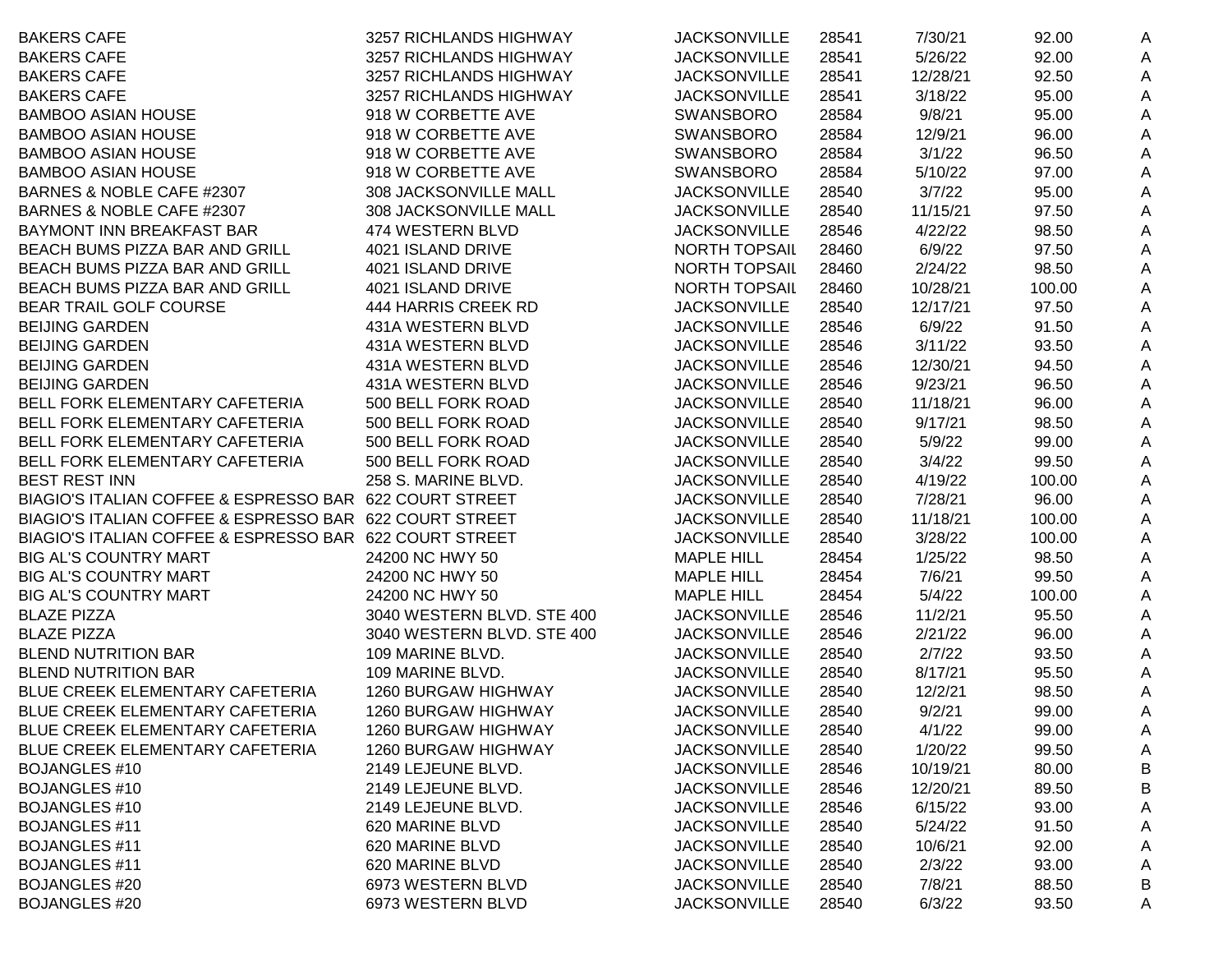| <b>BOJANGLES #20</b>                      | 6973 WESTERN BLVD        | <b>JACKSONVILLE</b> | 28540 | 11/10/21 | 93.50 | A |
|-------------------------------------------|--------------------------|---------------------|-------|----------|-------|---|
| <b>BOJANGLES #36</b>                      | 1693 HALLTOWN ROAD       | <b>JACKSONVILLE</b> | 28546 | 10/20/21 | 83.00 | B |
| <b>BOJANGLES #36</b>                      | 1693 HALLTOWN ROAD       | <b>JACKSONVILLE</b> | 28546 | 6/15/22  | 89.00 | B |
| <b>BOJANGLES #36</b>                      | 1693 HALLTOWN ROAD       | <b>JACKSONVILLE</b> | 28546 | 2/2/22   | 91.00 | A |
| <b>BOJANGLE'S #50</b>                     | 8510 RICHLANDS HWY       | <b>RICHLANDS</b>    | 28574 | 8/24/21  | 90.00 | A |
| <b>BOJANGLE'S #50</b>                     | 8510 RICHLANDS HWY       | <b>RICHLANDS</b>    | 28574 | 6/3/22   | 92.00 | A |
| <b>BOJANGLE'S #50</b>                     | 8510 RICHLANDS HWY       | <b>RICHLANDS</b>    | 28574 | 2/1/22   | 93.00 | A |
| <b>BOJANGLE'S SNEADS FERRY</b>            | 840 NC HWY 210           | <b>HOLLY RIDGE</b>  | 28445 | 5/19/22  | 90.00 | A |
| <b>BOJANGLE'S SNEADS FERRY</b>            | 840 NC HWY 210           | <b>HOLLY RIDGE</b>  | 28445 | 2/2/22   | 95.00 | A |
| <b>BOJANGLE'S SNEADS FERRY</b>            | 840 NC HWY 210           | <b>HOLLY RIDGE</b>  | 28445 | 10/19/21 | 97.50 | A |
| <b>BONSAI</b>                             | 1850 WILMINGTON HWY      | <b>JACKSONVILLE</b> | 28540 | 7/29/21  | 91.00 | A |
| <b>BONSAI</b>                             | 1850 WILMINGTON HWY      | <b>JACKSONVILLE</b> | 28540 | 12/7/21  | 94.50 | A |
| <b>BONSAI</b>                             | 1850 WILMINGTON HWY      | <b>JACKSONVILLE</b> | 28540 | 6/15/22  | 97.00 | A |
| <b>BONSAI</b>                             | 1850 WILMINGTON HWY      | <b>JACKSONVILLE</b> | 28540 | 3/25/22  | 98.00 | A |
| <b>BORO CAFE</b>                          | <b>109 FRONT STREET</b>  | <b>SWANSBORO</b>    | 28584 | 8/12/21  | 85.00 | B |
| <b>BORO CAFE</b>                          | 109 FRONT STREET         | <b>SWANSBORO</b>    | 28584 | 12/22/21 | 90.50 | A |
| <b>BORO CAFE</b>                          | <b>109 FRONT STREET</b>  | <b>SWANSBORO</b>    | 28584 | 3/28/22  | 95.00 | A |
| <b>BORO CAFE</b>                          | <b>109 FRONT STREET</b>  | <b>SWANSBORO</b>    | 28584 | 9/3/21   | 95.00 | A |
| <b>BOWLARENA DINING ROOM &amp; LOUNGE</b> | 433 WESTERN BOULEVARD    | <b>JACKSONVILLE</b> | 28540 | 4/4/22   | 95.50 | A |
| <b>BOWLARENA DINING ROOM &amp; LOUNGE</b> | 433 WESTERN BOULEVARD    | <b>JACKSONVILLE</b> | 28540 | 11/8/21  | 96.00 | A |
| <b>BPW PIZZERIA</b>                       | 4075 GUM BRANCH RD       | <b>JACKSONVILLE</b> | 28540 | 7/23/21  | 99.00 | A |
| <b>BPW PIZZERIA</b>                       | 4075 GUM BRANCH RD       | <b>JACKSONVILLE</b> | 28540 | 1/14/22  | 99.50 | A |
| BREWED DOWNTOWN COFFEE CAFE               | 1000 NEW BRIDGE ST.      | <b>JACKSONVILLE</b> | 28540 | 6/14/22  | 96.00 | A |
| BREWED DOWNTOWN COFFEE CAFE               | 1000 NEW BRIDGE ST.      | <b>JACKSONVILLE</b> | 28540 | 12/10/21 | 97.00 | A |
| BRYNN MARR PSY HOSP CAFETERIA             | 192 VILLAGE DR           | <b>JACKSONVILLE</b> | 28546 | 2/9/22   | 93.00 | A |
| BRYNN MARR PSY HOSP CAFETERIA             | 192 VILLAGE DR           | <b>JACKSONVILLE</b> | 28546 | 11/19/21 | 94.50 | Α |
| BRYNN MARR PSY HOSP CAFETERIA             | 192 VILLAGE DR           | <b>JACKSONVILLE</b> | 28546 | 6/24/21  | 99.00 | Α |
| <b>BUDGET INN</b>                         | 1613 N MARINE BLVD       | <b>JACKSONVILLE</b> | 28546 | 4/8/22   | 97.50 | A |
| BUFFALO WILD WINGS #3533                  | 4175 WESTERN BLVD.       | <b>JACKSONVILLE</b> | 28546 | 1/19/22  | 91.50 | A |
| BUFFALO WILD WINGS #3533                  | 4175 WESTERN BLVD.       | <b>JACKSONVILLE</b> | 28546 | 10/29/21 | 94.50 | A |
| BUFFALO WILD WINGS #3533                  | 4175 WESTERN BLVD.       | <b>JACKSONVILLE</b> | 28546 | 4/20/22  | 95.00 | A |
| <b>BURGER KING #166</b>                   | 95 WESTERN BLVD          | <b>JACKSONVILLE</b> | 28546 | 9/28/21  | 96.00 | A |
| <b>BURGER KING #166</b>                   | 95 WESTERN BLVD          | <b>JACKSONVILLE</b> | 28546 | 2/10/22  | 96.00 | A |
| <b>BURGER KING #166</b>                   | 95 WESTERN BLVD          | <b>JACKSONVILLE</b> | 28546 | 6/2/22   | 97.50 | A |
| <b>BURGER KING #171</b>                   | 1525 N MARINE BLVD       | <b>JACKSONVILLE</b> | 28540 | 1/10/22  | 92.50 | A |
| <b>BURGER KING #171</b>                   | 1525 N MARINE BLVD       | <b>JACKSONVILLE</b> | 28540 | 10/25/21 | 94.00 | A |
| <b>BURGER KING #171</b>                   | 1525 N MARINE BLVD       | <b>JACKSONVILLE</b> | 28540 | 4/20/22  | 95.00 | A |
| <b>BURGER KING #177</b>                   | 165 FREEDOM WAY          | <b>MIDWAY PARK</b>  | 28544 | 1/3/22   | 93.50 | A |
| <b>BURGER KING #177</b>                   | 165 FREEDOM WAY          | <b>MIDWAY PARK</b>  | 28544 | 4/25/22  | 94.50 | A |
| <b>BURGER KING #177</b>                   | 165 FREEDOM WAY          | <b>MIDWAY PARK</b>  | 28544 | 10/7/21  | 96.00 | A |
| <b>BURGER KING #184</b>                   | 1401 WEST CORBETT AVENUE | <b>SWANSBORO</b>    | 28584 | 4/26/22  | 93.00 | A |
| <b>BURGER KING #184</b>                   | 1401 WEST CORBETT AVENUE | <b>SWANSBORO</b>    | 28584 | 10/21/21 | 95.00 | A |
| <b>BURGER KING #184</b>                   | 1401 WEST CORBETT AVENUE | <b>SWANSBORO</b>    | 28584 | 1/26/22  | 97.00 | A |
| <b>BURGER KING #194</b>                   | 560 YOPP ROAD            | <b>JACKSONVILLE</b> | 28540 | 10/11/21 | 94.50 |   |
| <b>BURGER KING #194</b>                   | 560 YOPP ROAD            | <b>JACKSONVILLE</b> | 28540 | 1/6/22   | 95.50 | A |
|                                           |                          |                     |       |          | 96.00 | A |
| <b>BURGER KING #194</b>                   | 560 YOPP ROAD            | <b>JACKSONVILLE</b> | 28540 | 6/3/22   |       | A |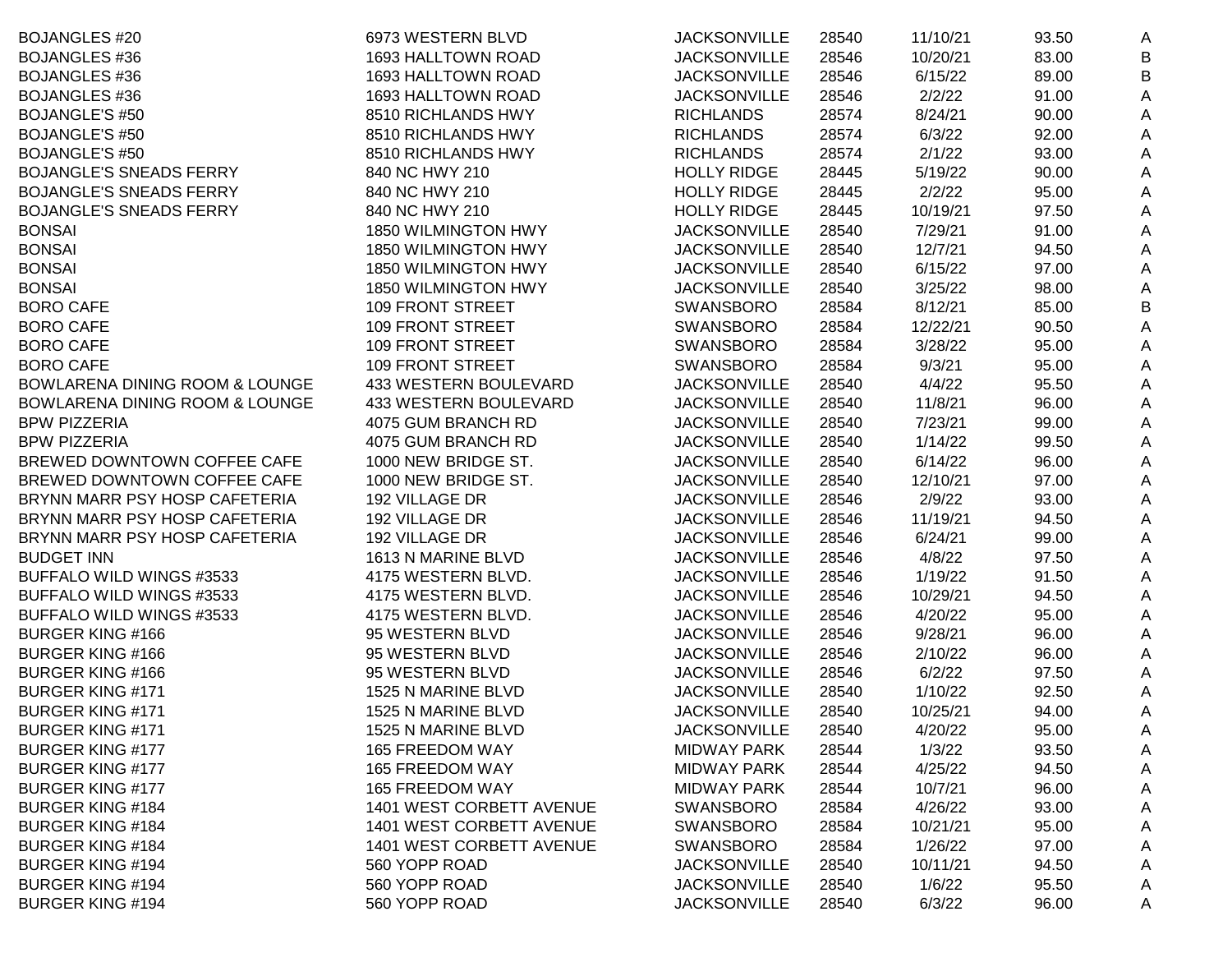| <b>BURRITO SHAK</b>                   | 3040 WESTERN BLVD              | <b>JACKSONVILLE</b> | 28546 | 5/19/22  | 98.00  | Α |
|---------------------------------------|--------------------------------|---------------------|-------|----------|--------|---|
| <b>BURRITO SHAK SWANSBORO</b>         | 810 W CORBETT AVE UNIT #6      | <b>SWANSBORO</b>    | 28584 | 4/12/22  | 98.00  | Α |
| CAINO'S BBQ AT THE RED BARN           | 249 SHELL ROCK LANDING RD      | <b>HUBERT</b>       | 28539 | 11/18/21 | 98.00  | Α |
| CAINO'S BBQ AT THE RED BARN           | 249 SHELL ROCK LANDING RD      | <b>HUBERT</b>       | 28539 | 6/3/22   | 98.00  | Α |
| CAINO'S BBQ AT THE RED BARN           | 249 SHELL ROCK LANDING RD      | <b>HUBERT</b>       | 28539 | 7/15/21  | 98.50  | Α |
| CAINO'S BBQ AT THE RED BARN           | 249 SHELL ROCK LANDING RD      | <b>HUBERT</b>       | 28539 | 3/18/22  | 98.50  | Α |
| <b>CAJUN SEAFOOD</b>                  | 1133 GUM BRANCH ROAD SUITE 300 | <b>JACKSONVILLE</b> | 28540 | 9/29/21  | 98.50  | Α |
| <b>CAJUN SEAFOOD</b>                  | 1133 GUM BRANCH ROAD SUITE 300 | <b>JACKSONVILLE</b> | 28540 | 2/3/22   | 98.50  | Α |
| CAMINO REAL MEXICAN RESTAURANT        | 8500 RICHLANDS HWY             | <b>RICHLANDS</b>    | 28574 | 4/25/22  | 98.00  | Α |
| CANCUN MEXICAN RESTAURANT             | 1092 HWY 210                   | <b>SNEADS FERRY</b> | 28460 | 8/31/21  | 92.50  | Α |
| CANCUN MEXICAN RESTAURANT             | 1092 HWY 210                   | <b>SNEADS FERRY</b> | 28460 | 12/30/21 | 96.00  | Α |
| CANCUN MEXICAN RESTAURANT             | 1092 HWY 210                   | <b>SNEADS FERRY</b> | 28460 | 6/13/22  | 96.50  | Α |
| CANCUN MEXICAN RESTAURANT             | 1092 HWY 210                   | <b>SNEADS FERRY</b> | 28460 | 3/30/22  | 97.50  | Α |
| CANDLEWOOD SUITES                     | 119 PENNY LANE                 | <b>JACKSONVILLE</b> | 28546 | 6/13/22  | 98.00  | Α |
| CAROLINA ALE HOUSE-JACKSONVILLE       | 1649 WESTERN BLVD.             | <b>JACKSONVILLE</b> | 28546 | 12/6/21  | 87.00  | B |
| CAROLINA ALE HOUSE-JACKSONVILLE       | 1649 WESTERN BLVD.             | <b>JACKSONVILLE</b> | 28546 | 12/15/21 | 90.50  | Α |
| CAROLINA ALE HOUSE-JACKSONVILLE       | 1649 WESTERN BLVD.             | <b>JACKSONVILLE</b> | 28546 | 3/9/22   | 92.00  | Α |
| CAROLINA ALE HOUSE-JACKSONVILLE       | 1649 WESTERN BLVD.             | <b>JACKSONVILLE</b> | 28546 | 9/13/21  | 94.50  | Α |
| CAROLINA FISH FRY CO. OF JACKSONVILLE | 1417 N. MARINE BLVD            | <b>JACKSONVILLE</b> | 28540 | 4/4/22   | 96.50  | Α |
| CAROLINA FOREST ELEM CAFETERIA        | 141 CAROLINA FOREST BLVD.      | <b>JACKSONVILLE</b> | 28546 | 11/4/21  | 98.50  | Α |
| CAROLINA FOREST ELEM CAFETERIA        | 141 CAROLINA FOREST BLVD.      | <b>JACKSONVILLE</b> | 28546 | 1/20/22  | 99.00  | Α |
| CAROLINA FOREST ELEM CAFETERIA        | 141 CAROLINA FOREST BLVD.      | <b>JACKSONVILLE</b> | 28546 | 9/7/21   | 99.50  | Α |
| CAROLINA FOREST ELEM CAFETERIA        | 141 CAROLINA FOREST BLVD.      |                     |       |          |        |   |
|                                       |                                | <b>JACKSONVILLE</b> | 28546 | 4/21/22  | 100.00 | Α |
| <b>CAROLINA INN</b>                   | 914 KINSTON HWY                | <b>RICHLANDS</b>    | 28574 | 10/15/21 | 81.00  | B |
| CAROLINA RIVERS NURSING/REHAB CTR.    | 1839 ONSLOW DR                 | <b>JACKSONVILLE</b> | 28540 | 11/29/21 | 94.00  | Α |
| CAROLINA RIVERS NURSING/REHAB CTR.    | 1839 ONSLOW DR                 | <b>JACKSONVILLE</b> | 28540 | 6/28/21  | 95.50  | Α |
| CAROLINA'S FINEST LOUNGE AND GRILL    | 264 ALBERT ELLIS AIRPORT RD    | <b>RICHLANDS</b>    | 28574 | 12/29/21 | 100.00 | Α |
| CAROLINA'S FINEST LOUNGE AND GRILL    | 264 ALBERT ELLIS AIRPORT RD    | <b>RICHLANDS</b>    | 28574 | 6/15/22  | 100.00 | Α |
| CASA MIA PIZZERIA                     | 2200 GUM BRANCH SUITE A B      | <b>JACKSONVILLE</b> | 28540 | 8/5/21   | 100.00 | Α |
| CASA MIA PIZZERIA                     | 2200 GUM BRANCH SUITE A B      | <b>JACKSONVILLE</b> | 28540 | 2/8/22   | 100.00 | Α |
| CATALYST CHURCH DINING HALL           | 1985 GUM BRANCH RD             | <b>JACKSONVILLE</b> | 28540 | 3/10/22  | 97.00  | Α |
| <b>CATALYST CHURCH DINING HALL</b>    | 1985 GUM BRANCH RD             | <b>JACKSONVILLE</b> | 28540 | 11/22/21 | 98.50  | Α |
| CATALYST CHURCH DINING HALL           | 1985 GUM BRANCH RD             | <b>JACKSONVILLE</b> | 28540 | 7/28/21  | 99.50  | Α |
| CATALYST CHURCH DINING HALL           | 1985 GUM BRANCH RD             | <b>JACKSONVILLE</b> | 28540 | 6/10/22  | 99.50  | Α |
| <b>CBT BURGER</b>                     | 204 US HWY 17 S                | <b>HOLLY RIDGE</b>  | 28445 | 6/9/22   | 98.50  | Α |
| CHECKERS#677                          | 643 N MARINE BLVD              | <b>JACKSONVILLE</b> | 28540 | 5/26/22  | 80.50  | В |
| CHECKERS #677                         | 643 N MARINE BLVD              | <b>JACKSONVILLE</b> | 28540 | 6/21/21  | 84.00  | B |
| CHECKERS#677                          | 643 N MARINE BLVD              | <b>JACKSONVILLE</b> | 28540 | 11/19/21 | 86.00  | Β |
| <b>CHEDDAR'S SCRATCH KITCHEN</b>      | 2007 WESTERN BLVD.             | <b>JACKSONVILLE</b> | 28546 | 8/5/21   | 85.50  | Β |
| CHEDDAR'S SCRATCH KITCHEN             | 2007 WESTERN BLVD.             | <b>JACKSONVILLE</b> | 28546 | 3/22/22  | 92.50  | A |
| CHEDDAR'S SCRATCH KITCHEN             | 2007 WESTERN BLVD.             | <b>JACKSONVILLE</b> | 28546 | 12/17/21 | 93.00  | A |
| <b>CHICK FIL A</b>                    | 306 JACKSONVILLE MALL          | <b>JACKSONVILLE</b> | 28540 | 10/7/21  | 98.00  | A |
| CHICK FIL A                           | 306 JACKSONVILLE MALL          | <b>JACKSONVILLE</b> | 28540 | 2/8/22   | 98.50  | A |
| CHICK FIL A                           | 306 JACKSONVILLE MALL          | <b>JACKSONVILLE</b> | 28540 | 6/2/22   | 99.50  | A |
| CHICK-FIL-A                           | 1405 WESTERN BLVD              | <b>JACKSONVILLE</b> | 28546 | 2/3/22   | 93.00  | A |
| CHICK-FIL-A                           | 1405 WESTERN BLVD              | <b>JACKSONVILLE</b> | 28546 | 10/29/21 | 95.00  | Α |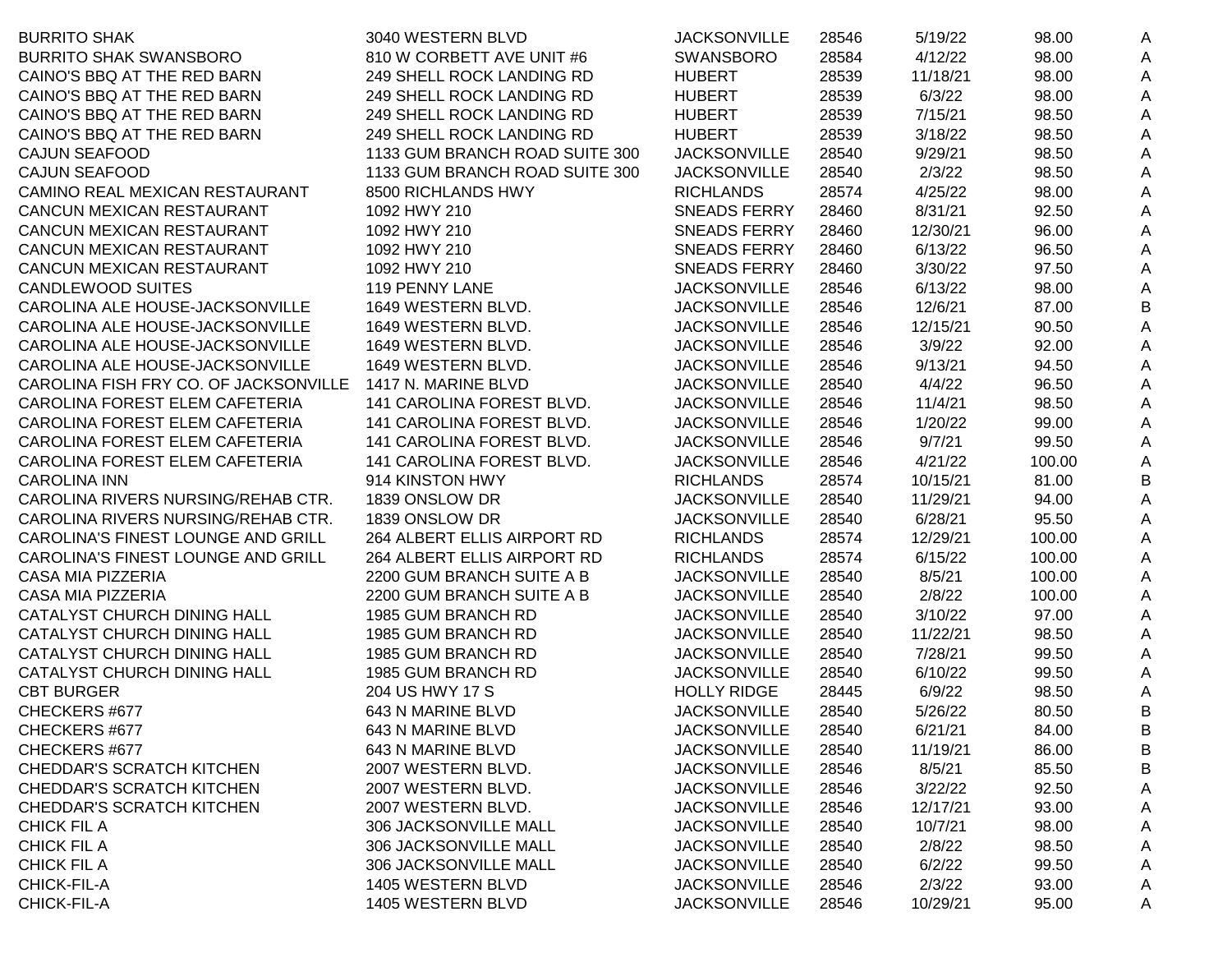| CHICK-FIL-A #503                      | 304-B WESTERN BLVD          | <b>JACKSONVILLE</b> | 28546 | 9/21/21  | 93.50  | A |
|---------------------------------------|-----------------------------|---------------------|-------|----------|--------|---|
| CHICK-FIL-A #503                      | 304-B WESTERN BLVD          | <b>JACKSONVILLE</b> | 28546 | 2/17/22  | 95.00  | A |
| CHICK-FIL-A #503                      | 304-B WESTERN BLVD          | <b>JACKSONVILLE</b> | 28546 | 6/14/22  | 96.00  | A |
| <b>CHILI S #643</b>                   | 1301 WESTERN BLVD           | <b>JACKSONVILLE</b> | 28540 | 4/25/22  | 88.50  | B |
| <b>CHILI S #643</b>                   | 1301 WESTERN BLVD           | <b>JACKSONVILLE</b> | 28540 | 12/16/21 | 90.50  | A |
| <b>CHILI S #643</b>                   | 1301 WESTERN BLVD           | <b>JACKSONVILLE</b> | 28540 | 1/24/22  | 91.50  | A |
| <b>CHILI S #643</b>                   | 1301 WESTERN BLVD           | <b>JACKSONVILLE</b> | 28540 | 5/11/22  | 92.50  | A |
| <b>CHILI S #643</b>                   | 1301 WESTERN BLVD           | <b>JACKSONVILLE</b> | 28540 | 9/17/21  | 94.50  | A |
| <b>CHINA GARDEN</b>                   | 704 W CORBETT AVE           | <b>SWANSBORO</b>    | 28584 | 8/3/21   | 92.00  | A |
| <b>CHINA GARDEN</b>                   | 704 W CORBETT AVE           | <b>SWANSBORO</b>    | 28584 | 5/23/22  | 92.50  | A |
| <b>CHINA GARDEN</b>                   | 704 W CORBETT AVE           | <b>SWANSBORO</b>    | 28584 | 12/1/21  | 94.50  | Α |
| <b>CHINA GARDEN</b>                   | 704 W CORBETT AVE           | <b>SWANSBORO</b>    | 28584 | 3/9/22   | 95.00  | Α |
| <b>CHINA KING</b>                     | 175 FREEDOM WAY SHOP I      | <b>MIDWAY PARK</b>  | 28544 | 8/4/21   | 90.00  | A |
| <b>CHINA KING</b>                     | 175 FREEDOM WAY SHOP I      | <b>MIDWAY PARK</b>  | 28544 | 12/7/21  | 93.00  | A |
| <b>CHINA KING</b>                     | 175 FREEDOM WAY SHOP I      | <b>MIDWAY PARK</b>  | 28544 | 3/11/22  | 94.00  | A |
| <b>CHINA MAX</b>                      | 375 WESTERN BOULEVARD       | <b>JACKSONVILLE</b> | 28546 | 2/24/22  | 90.00  | Α |
| <b>CHINA MAX</b>                      | 375 WESTERN BOULEVARD       | <b>JACKSONVILLE</b> | 28546 | 11/15/21 | 93.50  | A |
| <b>CHINA MAX</b>                      | 375 WESTERN BOULEVARD       | <b>JACKSONVILLE</b> | 28546 | 4/28/22  | 93.50  | A |
| <b>CHINA MAX</b>                      | 375 WESTERN BOULEVARD       | <b>JACKSONVILLE</b> | 28546 | 7/19/21  | 97.50  | A |
| CHIPOTLE MEXICAN GRILL #2129          | 1345 WESTERN BLVD           | <b>JACKSONVILLE</b> | 28546 | 6/8/22   | 96.50  | A |
| CHIPOTLE MEXICAN GRILL #2129          | 1345 WESTERN BLVD           | <b>JACKSONVILLE</b> | 28546 | 1/31/22  | 97.50  | Α |
| CHIPOTLE MEXICAN GRILL #2129          | 1345 WESTERN BLVD           | <b>JACKSONVILLE</b> | 28546 | 10/28/21 | 98.50  | A |
| <b>CHOPSTIX</b>                       | 861 PINEY GREEN RD SUITE C  | <b>JACKSONVILLE</b> | 28546 | 6/8/22   | 80.50  | B |
| <b>CHOPSTIX</b>                       | 861 PINEY GREEN RD SUITE C  | <b>JACKSONVILLE</b> | 28546 | 12/17/21 | 86.50  | B |
| <b>CHOPSTIX</b>                       | 861 PINEY GREEN RD SUITE C  | <b>JACKSONVILLE</b> | 28546 | 3/7/22   | 87.50  | B |
| <b>CHOPSTIX</b>                       | 861 PINEY GREEN RD SUITE C  | <b>JACKSONVILLE</b> | 28546 | 9/23/21  | 93.00  | Α |
| <b>CHURCH STREET MARKET &amp; PUB</b> | 105 W. CHURCH STREET UNIT D | <b>SWANSBORO</b>    | 28584 | 12/6/21  | 98.00  | Α |
| <b>CHURCH STREET MARKET &amp; PUB</b> | 105 W. CHURCH STREET UNIT D | <b>SWANSBORO</b>    | 28584 | 4/7/22   | 99.00  | Α |
| CI CIS PIZZA #343                     | 1315-A WESTERN BLVD         | <b>JACKSONVILLE</b> | 28540 | 12/9/21  | 92.00  | Α |
| CIRCLE K #2720825                     | 2561 ONSLOW DR.             | <b>JACKSONVILLE</b> | 28540 | 3/31/22  | 95.50  | Α |
| CIRCLE K #2720825                     | 2561 ONSLOW DR.             | <b>JACKSONVILLE</b> | 28540 | 12/14/21 | 97.00  | Α |
| CIRCLE K #2723126                     | 2865 PINEY GREEN RD         | <b>MIDWAY PARK</b>  | 28544 | 11/3/21  | 95.00  | Α |
| CIRCLE K #2723126                     | 2865 PINEY GREEN RD         | <b>MIDWAY PARK</b>  | 28544 | 5/3/22   | 95.50  | Α |
| <b>CIRCLE K #8221</b>                 | 1990 WILMINGTON HWY         | <b>JACKSONVILLE</b> | 28540 | 11/30/21 | 97.50  | A |
| <b>CIRCLE K #8221</b>                 | 1990 WILMINGTON HWY         | <b>JACKSONVILLE</b> | 28540 | 5/26/22  | 99.50  | A |
| <b>CIRCLE K 2704577</b>               | 111 PINEY GREEN RD          | <b>JACKSONVILLE</b> | 28546 | 11/29/21 | 94.00  | Α |
| <b>CIRCLE K 2704577</b>               | 111 PINEY GREEN RD          | <b>JACKSONVILLE</b> | 28546 | 4/12/22  | 97.50  | A |
| <b>CIRCLE K 2704589</b>               | 3236 RICHLANDS HWY          | <b>JACKSONVILLE</b> | 28540 | 11/2/21  | 100.00 | A |
| <b>CIRCLE K 2704589</b>               | 3236 RICHLANDS HWY          | <b>JACKSONVILLE</b> | 28540 | 4/12/22  | 100.00 | A |
| <b>CIRCLE K 2706623</b>               | 2231 GUM BRANCH RD          | <b>JACKSONVILLE</b> | 28540 | 11/2/21  | 99.00  | Α |
| <b>CIRCLE K 2706623</b>               | 2231 GUM BRANCH RD          | <b>JACKSONVILLE</b> | 28540 | 4/28/22  | 100.00 | Α |
| <b>CIRCLE K 2706994</b>               | 622 N MARINE BLVD           | <b>JACKSONVILLE</b> | 28540 | 6/10/22  | 98.50  | A |
| <b>CIRCLE K 2706994</b>               | 622 N MARINE BLVD           | <b>JACKSONVILLE</b> | 28540 | 12/10/21 | 99.00  | A |
| CLEAN EATZ JACKSONVILLE               | 1843 LEJEUNE BLVD           | <b>JACKSONVILLE</b> | 28546 | 4/25/22  | 96.50  | A |
| CLEAN EATZ JACKSONVILLE               | 1843 LEJEUNE BLVD           | <b>JACKSONVILLE</b> | 28546 | 9/3/21   | 97.50  | A |
| CLYDE ERWIN ELEMENTARY CAFE           | 323 NEW RIVER DRIVE         | <b>JACKSONVILLE</b> | 28540 | 5/11/22  | 97.00  | Α |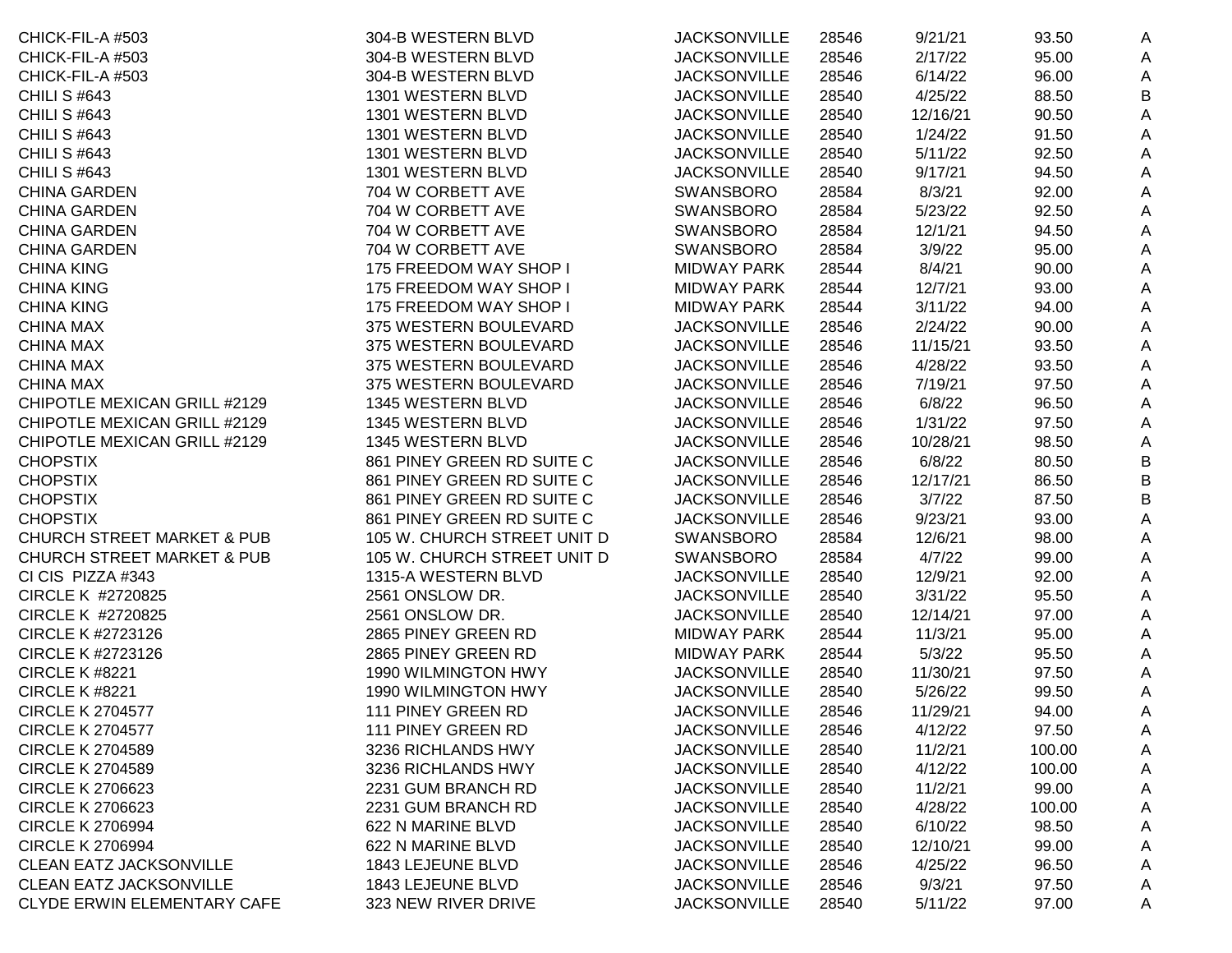| <b>CLYDE ERWIN ELEMENTARY CAFE</b>                      | 323 NEW RIVER DRIVE      | <b>JACKSONVILLE</b> | 28540 | 9/8/21   | 98.50  | A |
|---------------------------------------------------------|--------------------------|---------------------|-------|----------|--------|---|
| <b>CLYDE ERWIN ELEMENTARY CAFE</b>                      | 323 NEW RIVER DRIVE      | <b>JACKSONVILLE</b> | 28540 | 11/8/21  | 98.50  | A |
| <b>CLYDE ERWIN ELEMENTARY CAFE</b>                      | 323 NEW RIVER DRIVE      | <b>JACKSONVILLE</b> | 28540 | 2/7/22   | 99.00  | A |
| COASTAL CAROLINA COMMUNITY COLLEGE                      | <b>ACCOUNTING OFFICE</b> | <b>JACKSONVILLE</b> | 28540 | 11/5/21  | 99.50  | A |
| COASTAL CAROLINA COMMUNITY COLLEGE                      | <b>ACCOUNTING OFFICE</b> | <b>JACKSONVILLE</b> | 28540 | 5/31/22  | 100.00 | A |
| COASTAL CAROLINA CULINARY ARTS                          | 253 WESTERN BLVD         | <b>JACKSONVILLE</b> | 28546 | 7/14/21  | 91.50  | A |
| COASTAL CAROLINA CULINARY ARTS                          | 253 WESTERN BLVD         | <b>JACKSONVILLE</b> | 28546 | 12/9/21  | 91.50  | A |
| COASTAL CAROLINA CULINARY ARTS                          | 253 WESTERN BLVD         | <b>JACKSONVILLE</b> | 28546 | 3/7/22   | 94.00  | A |
| COASTAL CAROLINA CULINARY ARTS                          | 253 WESTERN BLVD         | <b>JACKSONVILLE</b> | 28546 | 6/8/22   | 96.00  | A |
| <b>COASTAL ELEMENTARY</b>                               | 370 FOLKSTONE RD         | <b>HOLLY RIDGE</b>  | 28445 | 9/2/21   | 99.00  | A |
| <b>COASTAL ELEMENTARY</b>                               | 370 FOLKSTONE RD         | <b>HOLLY RIDGE</b>  | 28445 | 3/23/22  | 99.50  | A |
| <b>COASTAL ELEMENTARY</b>                               | 370 FOLKSTONE RD         | <b>HOLLY RIDGE</b>  | 28445 | 12/13/21 | 100.00 | A |
| <b>COASTAL ELEMENTARY</b>                               | 370 FOLKSTONE RD         | <b>HOLLY RIDGE</b>  | 28445 | 5/31/22  | 100.00 | A |
| <b>COASTAL MOTEL</b>                                    | 1950 WILMINGTON HWY      | <b>JACKSONVILLE</b> | 28540 | 10/5/21  | 95.50  | A |
| COASTAL PLAINS DRAGWAY CONCESSIONS 4744 RICHLANDS HWY   |                          | <b>JACKSONVILLE</b> | 28540 | 12/18/21 | 99.00  | A |
| <b>COMFORT SUITES</b>                                   | 130 WORKSHOP LANE        | <b>JACKSONVILLE</b> | 28546 | 5/31/22  | 92.00  | A |
| <b>COMFORT SUITES BREAKFAST BAR</b>                     | 130 WORKSHOP LANE        | <b>JACKSONVILLE</b> | 28546 | 4/22/22  | 97.50  | A |
| COMMONS ADULT FIELDS CONCESSIONS                        | 100 RECREATION LN        | <b>JACKSONVILLE</b> | 28540 | 6/6/22   | 100.00 | A |
| COOK OUT #72                                            | 421 WESTERN BLVD.        | <b>JACKSONVILLE</b> | 28546 | 5/25/22  | 94.50  | A |
| COOK OUT #72                                            | 421 WESTERN BLVD.        | <b>JACKSONVILLE</b> | 28546 | 12/10/21 | 95.00  | A |
| COOK OUT #95                                            | 407 S. MARINE BLVD       | <b>JACKSONVILLE</b> | 28540 | 12/10/21 | 93.00  | A |
| COOK OUT #95                                            | 407 S. MARINE BLVD       | <b>JACKSONVILLE</b> | 28540 | 4/29/22  | 95.50  | A |
| COURTYARD BY MARRIOTT BISTRO JACKSON 5046 HENDERSON DR. |                          | <b>JACKSONVILLE</b> | 28540 | 6/13/22  | 96.50  | A |
| COURTYARD BY MARRIOTT BISTRO JACKSON 5046 HENDERSON DR. |                          | <b>JACKSONVILLE</b> | 28540 | 12/21/21 | 97.00  | A |
| COURTYARD BY MARRIOTT JACKSONVILLE                      | 5046 HENDERSON DR.       | <b>JACKSONVILLE</b> | 28540 | 5/20/22  | 95.00  | A |
| <b>CRACKER BARREL #478</b>                              | 1260 WESTERN BLVD        | <b>JACKSONVILLE</b> | 28540 | 4/28/22  | 89.00  | B |
| <b>CRACKER BARREL #478</b>                              | 1260 WESTERN BLVD        | <b>JACKSONVILLE</b> | 28540 | 1/11/22  | 90.00  | Α |
| <b>CRACKER BARREL #478</b>                              | 1260 WESTERN BLVD        | <b>JACKSONVILLE</b> | 28540 | 10/26/21 | 92.00  | A |
| <b>CRACKER BARREL #478</b>                              | 1260 WESTERN BLVD        | <b>JACKSONVILLE</b> | 28540 | 8/11/21  | 95.50  | Α |
| DAG' ON DOG'S                                           | 2770 PINEY GREEN RD.     | <b>JACKSONVILLE</b> | 28540 | 1/20/22  | 98.50  | Α |
| <b>DAIRY QUEEN</b>                                      | 1513 N. MARINE BLVD.     | <b>JACKSONVILLE</b> | 28540 | 1/25/22  | 98.50  | Α |
| DAIRY QUEEN GRILL AND CHILL                             | 110 ROBERTS SNEAD PKWY   | <b>HOLLY RIDGE</b>  | 28445 | 8/25/21  | 95.00  | A |
| DAIRY QUEEN OF SWANSBORO                                | 709 W CORBETT AVE        | <b>SWANSBORO</b>    | 28584 | 6/3/22   | 90.50  | A |
| DAIRY QUEEN OF SWANSBORO                                | 709 W CORBETT AVE        | <b>SWANSBORO</b>    | 28584 | 12/8/21  | 91.50  | A |
| <b>DAYS INN</b>                                         | 505 N MARINE BLVD        | <b>JACKSONVILLE</b> | 28540 | 7/14/21  | 94.50  | A |
| <b>DELI WORKS</b>                                       | 325 SOUND RD             | <b>HOLLY RIDGE</b>  | 28445 | 10/27/21 | 98.50  | A |
| <b>DELI WORKS</b>                                       | 325 SOUND RD             | <b>HOLLY RIDGE</b>  | 28445 | 4/27/22  | 98.50  | A |
| <b>DELI WORKS</b>                                       | 325 SOUND RD             | <b>HOLLY RIDGE</b>  | 28445 | 2/25/22  | 99.00  | A |
| DEMPSEY'S KWIK MART                                     | 1693 CATHERINE LAKE RD   | <b>JACKSONVILLE</b> | 28540 | 2/4/22   | 99.00  | A |
| <b>DENNY'S</b>                                          | 2020 HWY 172             | <b>SNEADS FERRY</b> | 28460 | 6/13/22  | 97.00  | Α |
| <b>DENNY'S</b>                                          | 2020 HWY 172             | <b>SNEADS FERRY</b> | 28460 | 10/13/21 | 99.00  | Α |
| <b>DENNY'S</b>                                          | 2020 HWY 172             | <b>SNEADS FERRY</b> | 28460 | 2/3/22   | 99.00  | A |
| <b>DENNY'S #8755</b>                                    | 2207 N. MARINE BLVD.     | <b>JACKSONVILLE</b> | 28546 | 8/6/21   | 94.00  | Α |
| <b>DENNY'S #8755</b>                                    | 2207 N. MARINE BLVD.     | <b>JACKSONVILLE</b> | 28546 | 12/2/21  | 95.50  | A |
| <b>DENNY'S #8755</b>                                    | 2207 N. MARINE BLVD.     | <b>JACKSONVILLE</b> | 28546 | 6/6/22   | 96.50  | A |
| <b>DENNY'S #8755</b>                                    | 2207 N. MARINE BLVD.     | <b>JACKSONVILLE</b> | 28546 | 3/3/22   | 97.00  | A |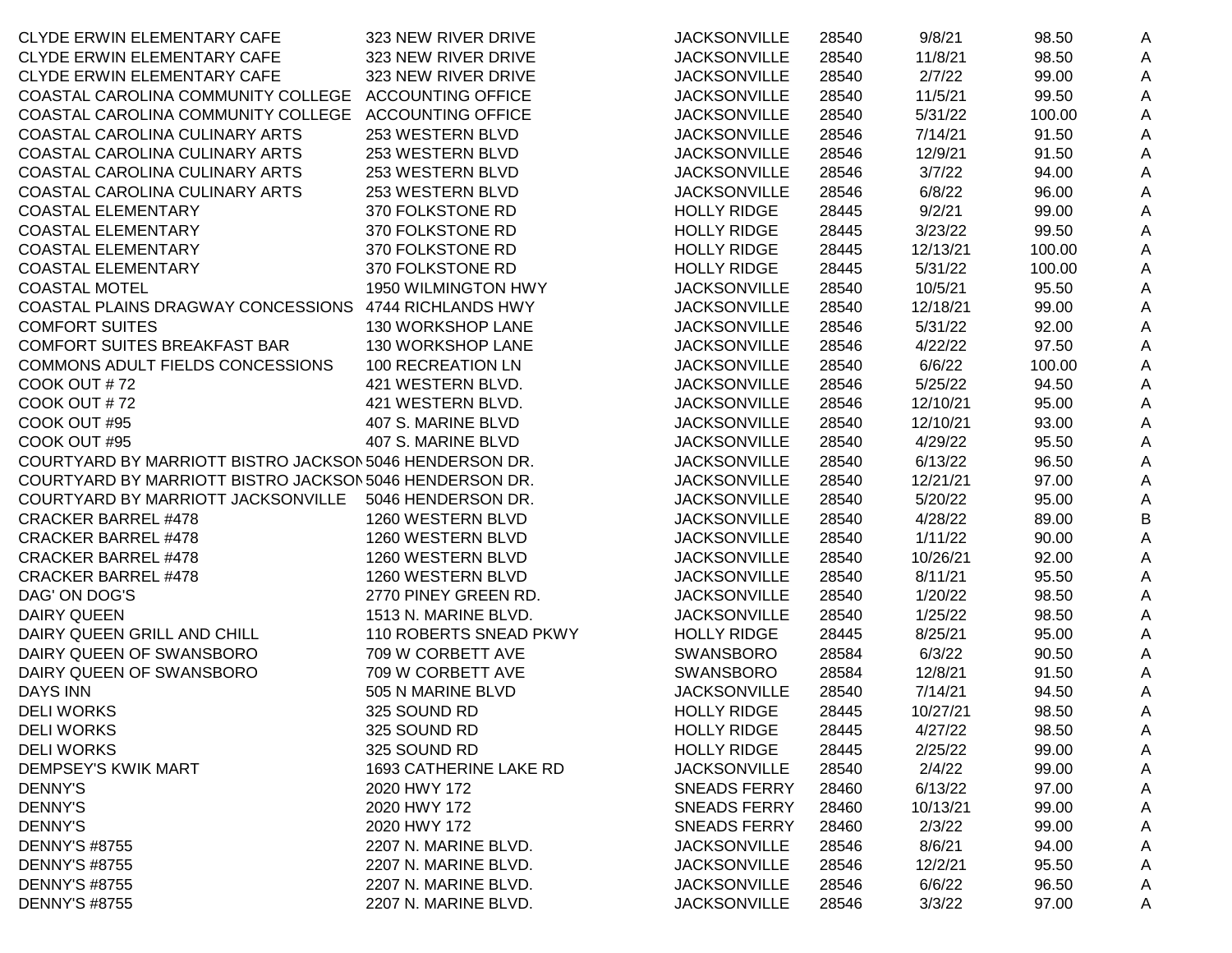| <b>DENOIAS PIZZERIA</b>                                     | 1038 HHWY 210                | <b>SNEADS FERRY</b> | 28460 | 5/11/22  | 98.50  | A |
|-------------------------------------------------------------|------------------------------|---------------------|-------|----------|--------|---|
| <b>DINI'S MARTINIS</b>                                      | <b>118 FRONT STREET</b>      | <b>SWASNBORO</b>    | 28584 | 12/1/21  | 96.00  | A |
| <b>DINI'S MARTINIS</b>                                      | <b>118 FRONT STREET</b>      | <b>SWASNBORO</b>    | 28584 | 6/14/22  | 98.50  | A |
| DIRTY TACO AND MAS                                          | 510 NEW HANOVER TRAIL        | <b>JACKSONVILLE</b> | 28546 | 10/29/21 | 97.00  | A |
| DISABLED AMERICAN VETERANS CHAPTER 1(301 ROOSELVELT ROAD    |                              | <b>JACKSONVILLE</b> | 28540 | 7/30/21  | 99.50  | A |
| DIXON ELEMENTARY CAFETERIA                                  | 130 BETTY DIXON RD           | <b>HOLLY RIDGE</b>  | 28445 | 8/31/21  | 99.00  | A |
| DIXON ELEMENTARY CAFETERIA                                  | 130 BETTY DIXON RD           | <b>HOLLY RIDGE</b>  | 28445 | 3/22/22  | 99.50  | A |
| DIXON ELEMENTARY CAFETERIA                                  | 130 BETTY DIXON RD           | <b>HOLLY RIDGE</b>  | 28445 | 12/8/21  | 100.00 | A |
| DIXON ELEMENTARY CAFETERIA                                  | 130 BETTY DIXON RD           | <b>HOLLY RIDGE</b>  | 28445 | 5/17/22  | 100.00 | A |
| <b>DIXON HIGH CAFETERIA</b>                                 | 160 DIXON SCHOOL RD          | <b>HOLLY RIDGE</b>  | 28445 | 10/28/21 | 100.00 | A |
| <b>DIXON HIGH CAFETERIA</b>                                 | 160 DIXON SCHOOL RD          | <b>HOLLY RIDGE</b>  | 28445 | 2/8/22   | 100.00 | A |
| DIXON HIGH CAFETERIA                                        | 160 DIXON SCHOOL RD          | <b>HOLLY RIDGE</b>  | 28445 | 6/1/22   | 100.00 | Α |
| DIXON MIDDLE CAFETERIA                                      | 118 RIDGE FIELD              | <b>SNEADS FERRY</b> | 28460 | 10/29/21 | 100.00 | A |
| DIXON MIDDLE CAFETERIA                                      | 118 RIDGE FIELD              | <b>SNEADS FERRY</b> | 28460 | 2/17/22  | 100.00 | A |
| DIXON MIDDLE CAFETERIA                                      | 118 RIDGE FIELD              | <b>SNEADS FERRY</b> | 28460 | 6/1/22   | 100.00 | A |
| DOC'S KILLER DOGS AND CATERING                              | <b>104 GREENCREST CIRCLE</b> | <b>JACKSONVILLE</b> | 28540 | 8/2/21   | 99.00  | A |
| DOC'S KILLER DOGS AND CATERING                              | <b>104 GREENCREST CIRCLE</b> | <b>JACKSONVILLE</b> | 28540 | 4/6/22   | 100.00 | A |
| <b>DOGGIN AROUND</b>                                        | 302 HIGH STEPPER CT          | <b>JACKSONVILLE</b> | 28540 | 9/2/21   | 98.50  | A |
| <b>DOGGIN AROUND</b>                                        | 302 HIGH STEPPER CT          | <b>JACKSONVILLE</b> | 28540 | 5/20/22  | 100.00 | A |
| DOMINOS PIZZA #5521                                         | 345-C WESTERN BLVD           | <b>JACKSONVILLE</b> | 28546 | 10/8/21  | 93.50  | A |
| DOMINOS PIZZA #5521                                         | 345-C WESTERN BLVD           | <b>JACKSONVILLE</b> | 28546 | 4/28/22  | 95.00  | A |
| DOMINO'S PIZZA #5617                                        | 2543 ONSLOW DRIVE            | <b>JACKSONVILLE</b> | 28540 | 12/15/21 | 96.00  | A |
| DOMINO'S PIZZA #5617                                        | 2543 ONSLOW DRIVE            | <b>JACKSONVILLE</b> | 28540 | 6/1/22   | 97.00  | A |
| DOMINO'S PIZZA #8808                                        | 100 HWY 172                  | <b>HUBERT</b>       | 28539 | 7/21/21  | 86.50  | B |
| DOMINO'S PIZZA #8808                                        | 100 HWY 172                  | <b>HUBERT</b>       | 28539 | 9/1/21   | 90.00  | A |
| DOMINO'S PIZZA #8808                                        | 100 HWY 172                  | <b>HUBERT</b>       | 28539 | 4/26/22  | 91.50  | A |
| DOMINO'S PIZZA #8901                                        | 2222-B GUMBRANCH RD.         | <b>JACKSONVILLE</b> | 28540 | 9/29/21  | 98.00  | A |
| DOMINO'S PIZZA #8901                                        | 2222-B GUMBRANCH RD.         | <b>JACKSONVILLE</b> | 28540 | 5/13/22  | 99.00  | A |
| DOMINOS PIZZA #8924                                         | 1135 OLDE MAPLEHURST ROAD    | <b>JACKSONVILLE</b> | 28540 | 4/27/22  | 96.00  | A |
| DOMINOS PIZZA #8924                                         | 1135 OLDE MAPLEHURST ROAD    | <b>JACKSONVILLE</b> | 28540 | 12/13/21 | 98.50  | A |
| DOMINOS PIZZA #8959                                         | 8106 RICHLANDS HWY           | <b>RICHLANDS</b>    | 28574 | 10/7/21  | 93.00  | Α |
| DOMINOS PIZZA #8959                                         | 8106 RICHLANDS HWY           | <b>RICHLANDS</b>    | 28574 | 5/11/22  | 95.00  | A |
| DOMINO'S PIZZA 7420                                         | 991 HWY 210                  | <b>SNEADS FERRY</b> | 28460 | 12/22/21 | 100.00 | Α |
| DOMINO'S PIZZA 8929                                         | 3311 RICHLANDS HWY           | <b>JACKSONVILLE</b> | 28540 | 10/8/21  | 99.00  | A |
| DOMINO'S PIZZA 8929                                         | 3311 RICHLANDS HWY           | <b>JACKSONVILLE</b> | 28540 | 5/16/22  | 99.50  | A |
| DOUBLE DOG DARE YA! HOT DOGS & CATERI 100 MAYPATCH RD STE C |                              | <b>JACKSONVILLE</b> | 28540 | 11/18/21 | 98.00  | A |
| DOUBLE DOG DARE YA! HOT DOGS & CATERI 100 MAYPATCH RD STE C |                              | <b>JACKSONVILLE</b> | 28540 | 4/30/22  | 98.00  | A |
| DUCKS BAR AND GRILL                                         | 1207 GUM BRANCH RD           | <b>JACKSONVILLE</b> | 28540 | 1/28/22  | 95.00  | A |
| <b>DUCKS BAR AND GRILL</b>                                  | 1207 GUM BRANCH RD           | <b>JACKSONVILLE</b> | 28540 | 5/3/22   | 95.50  | A |
| <b>DUCKS BAR AND GRILL</b>                                  | 1207 GUM BRANCH RD           | <b>JACKSONVILLE</b> | 28540 | 11/4/21  | 96.00  | A |
| DUCKS BAR AND GRILL                                         | 1207 GUM BRANCH RD           | <b>JACKSONVILLE</b> | 28540 | 8/27/21  | 97.00  | A |
| <b>DUNKIN DONUTS</b>                                        | 433-A WESTERN BLVD           | <b>JACKSONVILLE</b> | 28540 | 7/30/21  | 96.00  | A |
| <b>DUNKIN DONUTS</b>                                        | 433-A WESTERN BLVD           | <b>JACKSONVILLE</b> | 28540 | 2/15/22  | 97.50  | A |
| <b>DUNKIN DONUTS</b>                                        | 8133 RICHLANDS HWY           | <b>RICHLANDS</b>    | 28574 | 4/20/22  | 98.00  | A |
| DUNKIN DONUTS                                               | 2431 GUM BRANCH RD           | <b>JACKSONVILLE</b> | 28540 | 12/14/21 | 98.50  | A |
| DUNKIN DONUTS                                               | 2431 GUM BRANCH RD           | <b>JACKSONVILLE</b> | 28540 | 5/18/22  | 99.00  | Α |
|                                                             |                              |                     |       |          |        |   |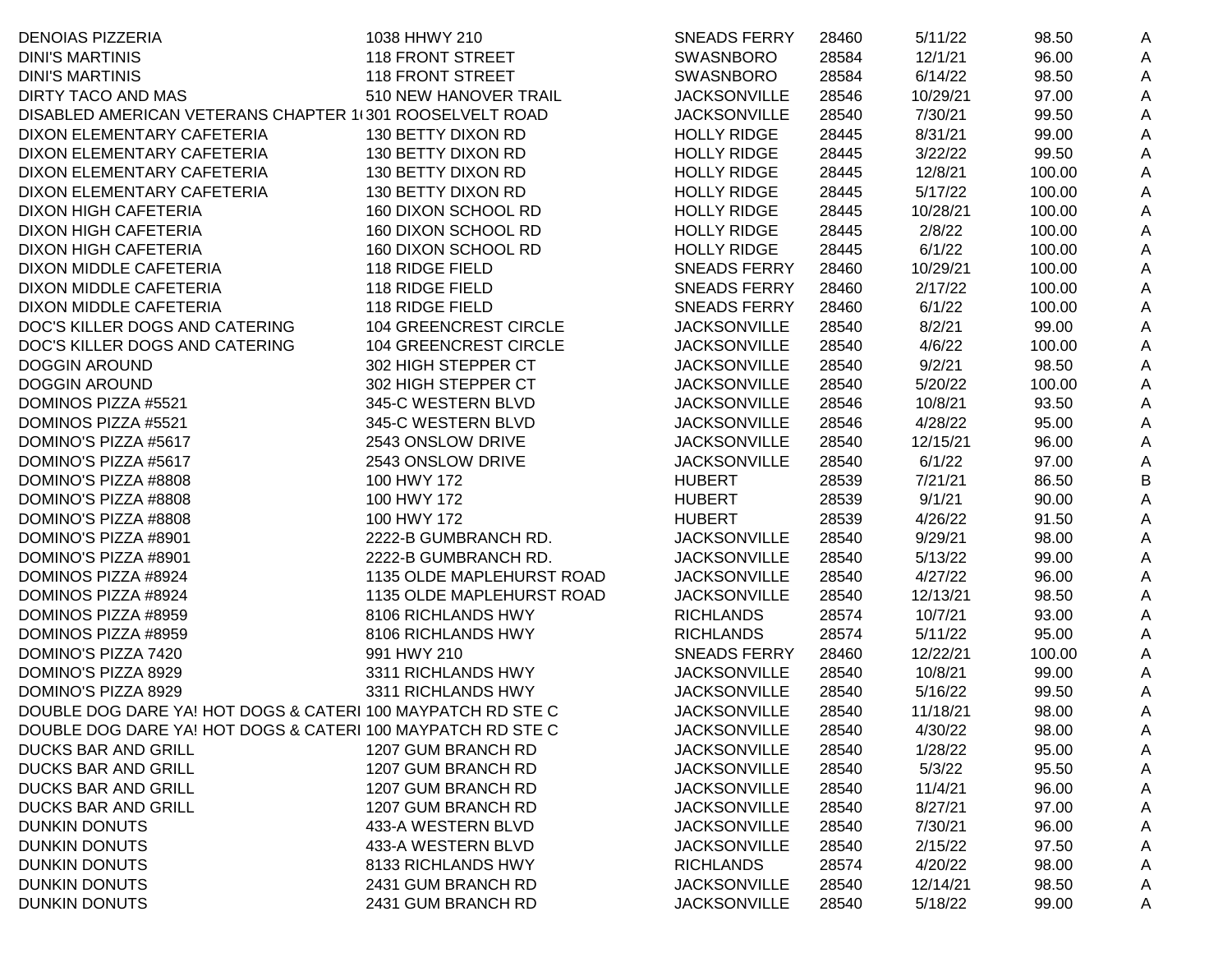| DUNKIN' DONUTS'                                          | 205 N. MARINE BLVD.     | <b>JACKSONVILLE</b> | 28540 | 12/3/21  | 96.00  | A            |
|----------------------------------------------------------|-------------------------|---------------------|-------|----------|--------|--------------|
| DUNKIN' DONUTS'                                          | 205 N. MARINE BLVD.     | <b>JACKSONVILLE</b> | 28540 | 2/7/22   | 97.50  | A            |
| E+B MOBILE CATERING MOBILE UNIT                          | 851 DENNIS RD           | <b>JACKSONVILLE</b> | 28540 | 12/20/21 | 100.00 | A            |
| EDIBLE ARRANGEMENTS                                      | 2599 HENDERSON DRIVE    | <b>JACKSONVILLE</b> | 28546 | 5/4/22   | 96.50  | A            |
| <b>EDIBLE ARRANGEMENTS</b>                               | 2599 HENDERSON DRIVE    | <b>JACKSONVILLE</b> | 28546 | 8/23/21  | 98.00  | A            |
| EL ARRIERO MEXICAN RESTAURANT                            | 1270 WESTERN BLVD       | <b>JACKSONVILLE</b> | 28546 | 6/17/21  | 90.00  | A            |
| EL ARRIERO MEXICAN RESTAURANT                            | 1270 WESTERN BLVD       | <b>JACKSONVILLE</b> | 28546 | 9/7/21   | 90.00  | A            |
| EL ARRIERO MEXICAN RESTAURANT                            | 1270 WESTERN BLVD       | <b>JACKSONVILLE</b> | 28546 | 6/9/22   | 90.00  | A            |
| EL ARRIERO MEXICAN RESTAURANT                            | 1270 WESTERN BLVD       | <b>JACKSONVILLE</b> | 28546 | 12/20/21 | 91.00  | A            |
| EL ARRIERO MEXICAN RESTAURANT                            | 1270 WESTERN BLVD       | <b>JACKSONVILLE</b> | 28546 | 3/23/22  | 91.00  | A            |
| EL CERRO GRANDE                                          | 505 N MARINE BLVD       | <b>JACKSONVILLE</b> | 28540 | 7/6/21   | 98.00  | A            |
| EL CERRO GRANDE                                          | 505 N MARINE BLVD       | <b>JACKSONVILLE</b> | 28540 | 10/21/21 | 98.50  | Α            |
| EL CERRO GRANDE                                          | 505 N MARINE BLVD       | <b>JACKSONVILLE</b> | 28540 | 2/22/22  | 98.50  | A            |
| EL CERRO GRANDE                                          | 505 N MARINE BLVD       | <b>JACKSONVILLE</b> | 28540 | 4/26/22  | 99.00  | A            |
| EL CERRO TACOS                                           | 714-9 W CORBETT AVE     | <b>SWANSBORO</b>    | 28584 | 3/11/22  | 92.00  | A            |
| EL CERRO TACOS                                           | 714-9 W CORBETT AVE     | <b>SWANSBORO</b>    | 28584 | 7/9/21   | 92.50  | A            |
| EL CERRO TACOS                                           | 2222-D GUMBRANCH RD     | <b>JACKSONVILLE</b> | 28540 | 8/9/21   | 94.50  | A            |
| EL CERRO TACOS                                           | 714-9 W CORBETT AVE     | <b>SWANSBORO</b>    | 28584 | 12/13/21 | 94.50  | A            |
| EL CERRO TACOS                                           | 2222-D GUMBRANCH RD     | <b>JACKSONVILLE</b> | 28540 | 3/28/22  | 96.00  | A            |
| EL CERRO TACOS                                           | 2222-D GUMBRANCH RD     | <b>JACKSONVILLE</b> | 28540 | 12/29/21 | 97.00  | A            |
| EL MARIACHI MEX AND GRILL                                | 1305 N. MARINE BLVD     | <b>JACKSONVILLE</b> | 28540 | 4/27/22  | 90.50  | A            |
| EL MARIACHI MEX AND GRILL                                | 1305 N. MARINE BLVD     | <b>JACKSONVILLE</b> | 28540 | 7/1/21   | 91.50  | A            |
| EL MARIACHI MEX AND GRILL                                | 1305 N. MARINE BLVD     | <b>JACKSONVILLE</b> | 28540 | 10/11/21 | 91.50  | A            |
| EL MARIACHI MEX AND GRILL                                | 1305 N. MARINE BLVD     | <b>JACKSONVILLE</b> | 28540 | 2/28/22  | 92.50  | A            |
| <b>ELSAS PLACE</b>                                       | <b>610 COURT STREET</b> | <b>JACKSONVILLE</b> | 28540 | 7/16/21  | 98.50  | Α            |
| <b>ELSAS PLACE</b>                                       | 610 COURT STREET        | <b>JACKSONVILLE</b> | 28540 | 3/18/22  | 99.00  | A            |
| <b>ELSAS PLACE</b>                                       | 610 COURT STREET        | <b>JACKSONVILLE</b> | 28540 | 6/1/22   | 99.00  | A            |
| <b>ELSAS PLACE</b>                                       | 610 COURT STREET        | <b>JACKSONVILLE</b> | 28540 | 11/10/21 | 99.50  | Α            |
| <b>EM R WINGS</b>                                        | 1016 OLD FOLKSTONE RD   | <b>SNEADS FERRY</b> | 28460 | 9/21/21  | 96.50  | A            |
| <b>EM R WINGS</b>                                        | 1016 OLD FOLKSTONE RD   | <b>SNEADS FERRY</b> | 28460 | 12/21/21 | 97.50  | A            |
| <b>EM R WINGS</b>                                        | 1016 OLD FOLKSTONE RD   | <b>SNEADS FERRY</b> | 28460 | 3/30/22  | 97.50  | A            |
| <b>EMPIRE CHINESE</b>                                    | 220 BRYNN MARR RD       | <b>JACKSONVILLE</b> | 28546 | 6/10/22  | 81.50  | B            |
| <b>EMPIRE CHINESE</b>                                    | 220 BRYNN MARR RD       | <b>JACKSONVILLE</b> | 28546 | 7/15/21  | 87.00  | B            |
| <b>EMPIRE CHINESE</b>                                    | 220 BRYNN MARR RD       | <b>JACKSONVILLE</b> | 28546 | 3/25/22  | 90.00  | A            |
| <b>EMPIRE CHINESE</b>                                    | 220 BRYNN MARR RD       | <b>JACKSONVILLE</b> | 28546 | 11/17/21 | 91.50  | A            |
| <b>EMPIRE PIZZA</b>                                      | 521 YOPP RD             | <b>JACKSONVILLE</b> | 28540 | 4/20/22  | 99.50  | A            |
| <b>EMPIRE PIZZA</b>                                      | 521 YOPP RD             | <b>JACKSONVILLE</b> | 28540 | 11/3/21  | 100.00 | A            |
| EVELYN MILLS MERCER BASKETBALL CON. S 8100 RICHLANDS HWY |                         | <b>RICHLANDS</b>    | 28574 | 11/22/21 | 100.00 | A            |
| EXTENDED STAY AMERICA #1591                              | 20 MCDANIEL DR          | <b>JACKSONVILLE</b> | 28546 | 1/4/22   | 94.50  | A            |
| FAIRFIELD INN & SUITES BREAKFAST BAR                     | 121 CIRCUIT LN          | <b>JACKSONVILLE</b> | 28546 | 5/13/22  | 99.00  | A            |
| FAT BURGERS SPORTS BAR & GRILL                           | 1044 HWY 210            | <b>SNEADS FERRY</b> | 28460 | 10/14/21 | 94.50  | Α            |
| FAT BURGERS SPORTS BAR & GRILL                           | 1044 HWY 210            | <b>SNEADS FERRY</b> | 28460 | 2/23/22  | 97.50  | Α            |
| FAZOLI'S 5318                                            | 1006 HAMPTON INN WAY    | <b>JACKSONVILLE</b> | 28546 | 3/22/22  | 91.00  | Α            |
| FAZOLI'S 5318                                            | 1006 HAMPTON INN WAY    | <b>JACKSONVILLE</b> | 28546 | 12/8/21  | 92.00  | A            |
| FAZOLI'S 5318                                            | 1006 HAMPTON INN WAY    | <b>JACKSONVILLE</b> | 28546 | 8/16/21  | 96.50  |              |
| FILIPINO PHO CUISINE                                     | 331C WESTERN BLVD       | <b>JACKSONVILLE</b> |       |          | 96.50  | A            |
|                                                          |                         |                     | 28546 | 3/2/22   |        | $\mathsf{A}$ |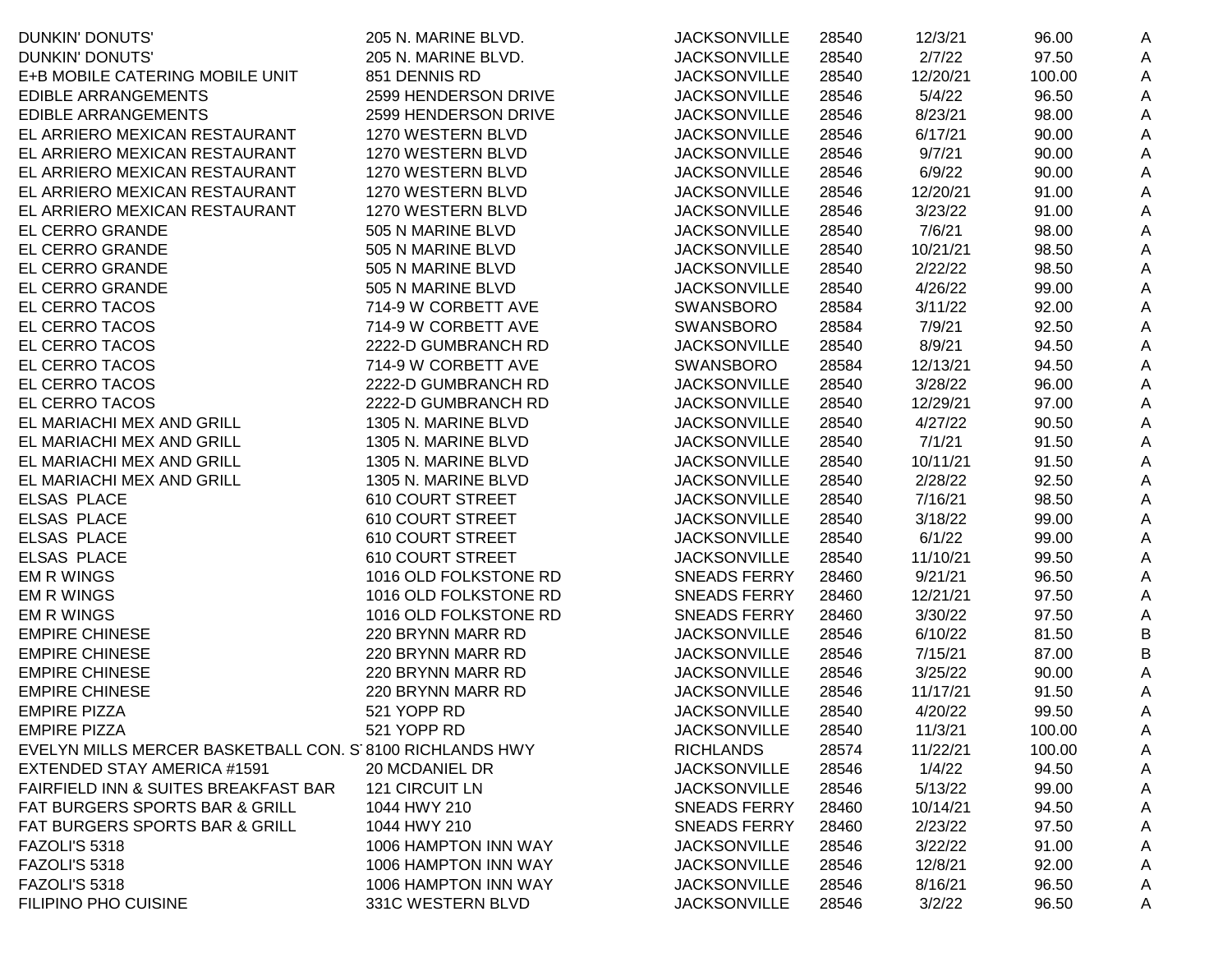| <b>FILIPINO PHO CUISINE</b>       | 331C WESTERN BLVD         | <b>JACKSONVILLE</b> | 28546 | 7/20/21  | 97.50  | A |
|-----------------------------------|---------------------------|---------------------|-------|----------|--------|---|
| <b>FILIPINO PHO CUISINE</b>       | 331C WESTERN BLVD         | <b>JACKSONVILLE</b> | 28546 | 12/9/21  | 98.00  | A |
| <b>FILIPINO PHO CUISINE</b>       | 331C WESTERN BLVD         | <b>JACKSONVILLE</b> | 28546 | 6/2/22   | 98.00  | A |
| <b>FIREHOUSE SUBS</b>             | 331-A WESTERN BLVD        | <b>JACKSONVILLE</b> | 28546 | 11/5/21  | 98.00  | A |
| <b>FIREHOUSE SUBS</b>             | 331-A WESTERN BLVD        | <b>JACKSONVILLE</b> | 28546 | 6/10/22  | 98.50  | A |
| FIRST WATCH DAYTIME CAFE          | 1631 WESTERN BLVD SUITE A | <b>JACKSONVILLE</b> | 28546 | 6/2/22   | 90.00  | A |
| FIRST WATCH DAYTIME CAFE          | 1631 WESTERN BLVD SUITE A | <b>JACKSONVILLE</b> | 28546 | 8/27/21  | 90.50  | A |
| FIVE GUYS 1359                    | 408 WESTERN BLVD, STE 300 | <b>JACKSONVILLE</b> | 28546 | 6/7/22   | 98.00  | A |
| FIVE GUYS 1359                    | 408 WESTERN BLVD, STE 300 | <b>JACKSONVILLE</b> | 28546 | 12/7/21  | 98.50  | A |
| <b>FLAVOR HILLS</b>               | 2121 N. MARINE BLVD       | <b>JACKSONVILLE</b> | 28540 | 3/21/22  | 91.50  | A |
| <b>FLAVOR HILLS</b>               | 2121 N. MARINE BLVD       | <b>JACKSONVILLE</b> | 28540 | 11/16/21 | 93.00  | A |
| <b>FLAVOR HILLS</b>               | 2121 N. MARINE BLVD       | <b>JACKSONVILLE</b> | 28540 | 7/31/21  | 95.00  | Α |
| FOOD LION #146                    | 128 COLLEGE PLAZA         | <b>JACKSONVILLE</b> | 28540 | 7/9/21   | 98.00  | Α |
| FOOD LION #146                    | 128 COLLEGE PLAZA         | <b>JACKSONVILLE</b> | 28540 | 1/3/22   | 99.00  | Α |
| FOOD LION #146                    | 128 COLLEGE PLAZA         | <b>JACKSONVILLE</b> | 28540 | 4/13/22  | 99.50  | Α |
| FOOD LION #1495 MEAT MARKET       | 861 PINEY GREEN ROAD      | <b>JACKSONVILLE</b> | 28546 | 7/16/21  | 99.00  | Α |
| FOOD LION #1495 MEAT MARKET       | 861 PINEY GREEN ROAD      | <b>JACKSONVILLE</b> | 28546 | 4/26/22  | 99.00  | Α |
| FOOD LION #1495 MEAT MARKET       | 861 PINEY GREEN ROAD      | <b>JACKSONVILLE</b> | 28546 | 1/4/22   | 99.50  | Α |
| FOOD LION #1275                   | 9007 RICHLANDS HWY        | <b>RICHLANDS</b>    | 28574 | 7/26/21  | 99.00  | Α |
| FOOD LION #1275                   | 9007 RICHLANDS HWY        | <b>RICHLANDS</b>    | 28574 | 1/10/22  | 100.00 | A |
| FOOD LION #1275                   | 9007 RICHLANDS HWY        | <b>RICHLANDS</b>    | 28574 | 5/5/22   | 100.00 | Α |
| FOOD LION #1275 PRODUCE           | 101 DREADNIGHT ST         | <b>RICHLANDS</b>    | 28574 | 5/5/22   | 98.00  | Α |
| FOOD LION #1275 PRODUCE           | 101 DREADNIGHT ST         | <b>RICHLANDS</b>    | 28574 | 10/4/21  | 99.00  | Α |
| FOOD LION #146 PRODUCE DEPARTMENT | 128 COLLEGE PLAZA         | <b>JACKSONVILLE</b> | 28546 | 7/9/21   | 99.50  | A |
| FOOD LION #146 PRODUCE DEPARTMENT | 128 COLLEGE PLAZA         | <b>JACKSONVILLE</b> | 28546 | 1/3/22   | 100.00 | A |
| FOOD LION #1494 MEAT MARKET       | 2200 GUM BRANCH ROAD      | <b>JACKSONVILLE</b> | 28540 | 3/14/22  | 97.50  | A |
| FOOD LION #1494 MEAT MARKET       | 2200 GUM BRANCH ROAD      | <b>JACKSONVILLE</b> | 28540 | 10/5/21  | 99.00  | A |
| FOOD LION #1494 MEAT MARKET       | 2200 GUM BRANCH ROAD      | <b>JACKSONVILLE</b> | 28540 | 1/28/22  | 99.00  | A |
| FOOD LION #1495 DELI              | 861 PINEY GREEN ROAD      | <b>JACKSONVILLE</b> | 28546 | 7/16/21  | 99.00  | A |
| FOOD LION #1495 DELI              | 861 PINEY GREEN ROAD      | <b>JACKSONVILLE</b> | 28546 | 1/4/22   | 99.00  | A |
| FOOD LION #1495 PRODUCE           | 861 PINEY GREEN RD        | <b>JACKSONVILLE</b> | 28546 | 1/4/22   | 99.00  | A |
| FOOD LION #1495 PRODUCE           | 861 PINEY GREEN RD        | <b>JACKSONVILLE</b> | 28546 | 7/16/21  | 100.00 | A |
| FOOD LION #167                    | 104 BRANCHWOOD S/C        | <b>JACKSONVILLE</b> | 28540 | 6/17/21  | 96.00  | A |
| FOOD LION #167                    | 104 BRANCHWOOD S/C        | <b>JACKSONVILLE</b> | 28540 | 11/17/21 | 97.00  | A |
| FOOD LION #167                    | 104 BRANCHWOOD S/C        | <b>JACKSONVILLE</b> | 28540 | 9/20/21  | 98.00  | A |
| FOOD LION #167                    | 104 BRANCHWOOD S/C        | <b>JACKSONVILLE</b> | 28540 | 3/30/22  | 98.50  | A |
| FOOD LION #167 DELI               | 104 BRANCHWOOD S/C        | <b>JACKSONVILLE</b> | 28540 | 5/2/22   | 96.00  | A |
| FOOD LION #167 DELI               | 104 BRANCHWOOD S/C        | <b>JACKSONVILLE</b> | 28540 | 11/19/21 | 97.50  | A |
| FOOD LION #349 DELI               | 175 FREEDOM WAY           | <b>MIDWAY PARK</b>  | 28544 | 1/5/22   | 98.50  | A |
| FOOD LION #349 DELI               | 175 FREEDOM WAY           | <b>MIDWAY PARK</b>  | 28544 | 7/23/21  | 99.50  | A |
| FOOD LION #349 MARKET             | 175 FREEDOM WAY           | <b>MIDWAY PARK</b>  | 28544 | 7/23/21  | 99.00  | A |
| FOOD LION #349 MARKET             | 175 FREEDOM WAY           | <b>MIDWAY PARK</b>  | 28544 | 1/5/22   | 99.00  | A |
| FOOD LION #349 MARKET             | 175 FREEDOM WAY           | <b>MIDWAY PARK</b>  | 28544 | 4/21/22  | 99.50  | A |
| FOOD LION #349 PRODUCE            | 175 FREEDOM WAY           | <b>MIDWAY PARK</b>  | 28544 | 7/23/21  | 99.00  | A |
| FOOD LION #349 PRODUCE            | 175 FREEDOM WAY           | <b>MIDWAY PARK</b>  | 28544 | 1/5/22   | 100.00 | A |
| FOOD LION #401 DELI               | 965 OLD FOLKSTONE RD #100 | <b>SNEADS FERRY</b> | 28540 | 12/29/21 | 99.00  | A |
|                                   |                           |                     |       |          |        |   |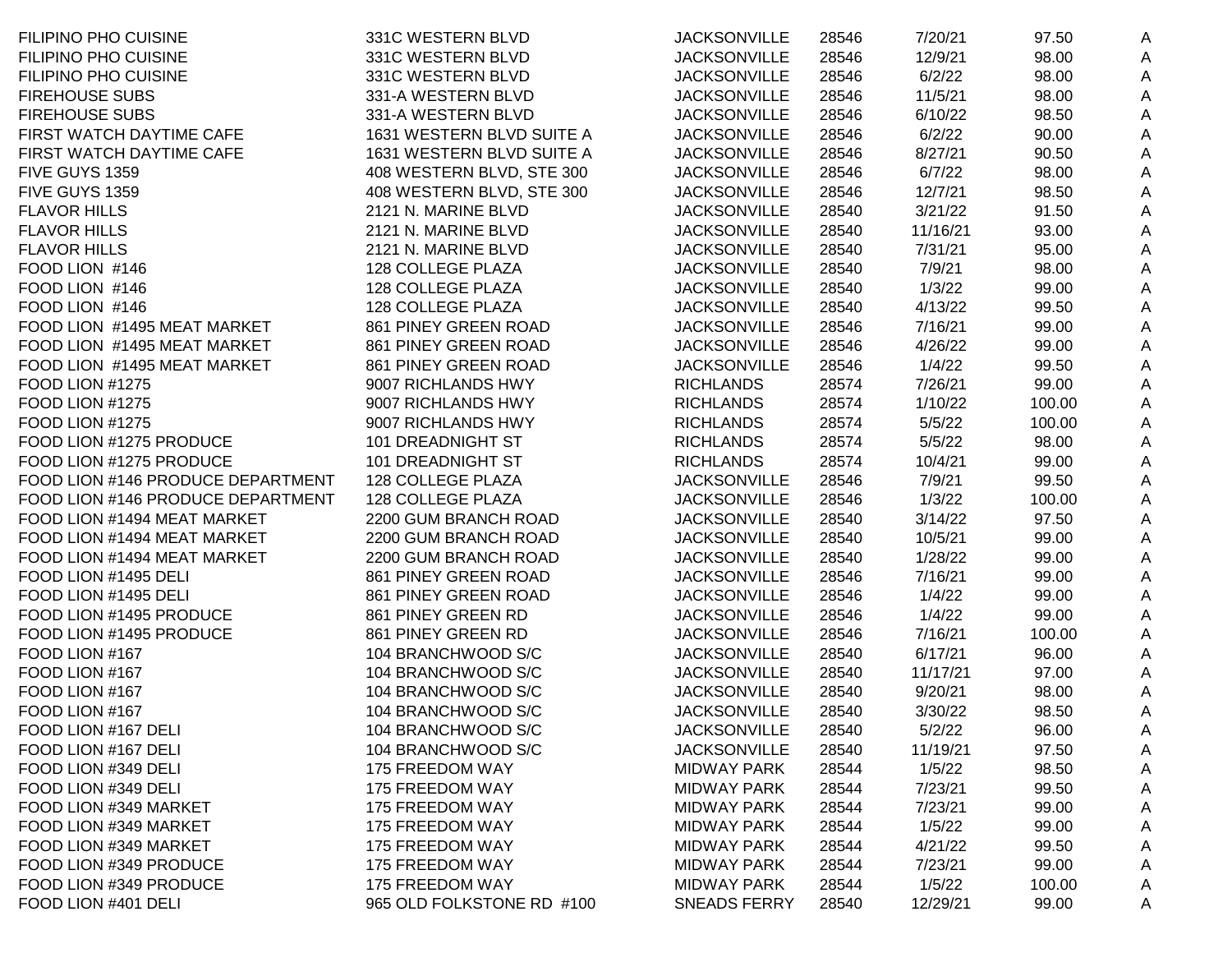| FOOD LION #401 MEAT MARKET                             | 965 OLD FOLKSTONE RD #100    | <b>SNEADS FERRY</b> | 28460 | 9/21/21  | 97.50  | A |
|--------------------------------------------------------|------------------------------|---------------------|-------|----------|--------|---|
| FOOD LION #401 MEAT MARKET                             | 965 OLD FOLKSTONE RD #100    | <b>SNEADS FERRY</b> | 28460 | 2/24/22  | 100.00 | A |
| FOOD LION #401 PRODUCE                                 | 965 OLD FOLKSTONE RD         | <b>SNEADS FERRY</b> | 28460 | 12/29/21 | 99.00  | A |
| FOOD LION #683 DELI                                    | 1409 W CORBETT AVE           | <b>SWANSBORO</b>    | 28584 | 4/29/22  | 95.50  | Α |
| FOOD LION #683 DELI                                    | 1409 W CORBETT AVE           | <b>SWANSBORO</b>    | 28584 | 11/5/21  | 96.00  | Α |
| FOOD LION #683 MARKET                                  | 1409 W CORBETT AVE           | <b>SWANSBORO</b>    | 28584 | 10/15/21 | 95.50  | A |
| FOOD LION #683 MARKET                                  | 1409 W CORBETT AVE           | <b>SWANSBORO</b>    | 28584 | 1/26/22  | 98.00  | A |
| FOOD LION #683 MARKET                                  | 1409 W CORBETT AVE           | <b>SWANSBORO</b>    | 28584 | 5/24/22  | 98.50  | A |
| FOOD LION #683 PRODUCE                                 | 1409 WEST CORBETT AVE        | <b>SWANSBORO</b>    | 28584 | 11/5/21  | 97.50  | A |
| FOOD LION #683 PRODUCE                                 | 1409 WEST CORBETT AVE        | <b>SWANSBORO</b>    | 28584 | 4/29/22  | 98.50  | A |
| FOOD LION #775 DELI                                    | 2040 SUITE 13 WILMINGTON HWY | <b>JACKSONVILLE</b> | 28540 | 8/20/21  | 99.50  | A |
| FOOD LION #775 DELI                                    | 2040 SUITE 13 WILMINGTON HWY | <b>JACKSONVILLE</b> | 28540 | 6/8/22   | 100.00 | Α |
| FOOD LION #775 MEAT MARKET                             | 2040 SUITE 13 WILMINGTON HWY | <b>JACKSONVILLE</b> | 28540 | 8/20/21  | 99.50  | Α |
| FOOD LION #775 MEAT MARKET                             | 2040 SUITE 13 WILMINGTON HWY | <b>JACKSONVILLE</b> | 28540 | 2/21/22  | 100.00 | A |
| FOOD LION 167 PRODUCE DEPT                             | 104 BRANCHWOOD S/C           | <b>JACKOSNVILLE</b> | 28546 | 5/2/22   | 97.00  | A |
| FOOD LION 167 PRODUCE DEPT                             | 104 BRANCHWOOD S/C           | <b>JACKOSNVILLE</b> | 28546 | 11/17/21 | 97.50  | Α |
| FOOD LION 775 PRODUCE DEPT                             | 2040 WILMINGTON HWY          | <b>JACKSONVILLE</b> | 28540 | 8/20/21  | 99.50  | Α |
| FOOD LION 775 PRODUCE DEPT                             | 2040 WILMINGTON HWY          | <b>JACKSONVILLE</b> | 28540 | 6/8/22   | 100.00 | A |
| FOOD LION DELI #1494                                   | 2200 GUM BRANCH ROAD         | <b>JACKSONVILLE</b> | 28540 | 5/2/22   | 97.50  | A |
| FOOD LION DELI #1494                                   | 2200 GUM BRANCH ROAD         | <b>JACKSONVILLE</b> | 28540 | 12/14/21 | 99.00  | A |
| FOOD LION DELI #1275                                   | 9007 RICHLANDS HWY           | <b>RICHLANDS</b>    | 28574 | 4/12/22  | 96.00  | Α |
| FOOD LION DELI #1275                                   | 9007 RICHLANDS HWY           | <b>RICHLANDS</b>    | 28574 | 9/28/21  | 98.50  | A |
| FOOD LION DELI 146                                     | 128 COLLEGE PLAZA            | <b>JACKSONVILLE</b> | 28540 | 1/3/22   | 98.50  | A |
| FOOD LION DELI 146                                     | 128 COLLEGE PLAZA            | <b>JACKSONVILLE</b> | 28540 | 7/9/21   | 99.50  | A |
| FOOD LION STORE #1494 PRODUCE                          | 2200 GUM BRANCH RD           | <b>JACKSONVILLE</b> | 28540 | 12/14/21 | 99.00  | A |
| FOOD LION STORE #1494 PRODUCE                          | 2200 GUM BRANCH RD           | <b>JACKSONVILLE</b> | 28540 | 5/2/22   | 99.00  | A |
| FREDDY'S FROZEN CUSTARD & STEAK BURG 4133 WESTERN BLVD |                              | <b>JACKSONVILLE</b> | 28546 | 12/22/21 | 95.50  | A |
| FREDDY'S FROZEN CUSTARD & STEAK BURG 4133 WESTERN BLVD |                              | <b>JACKSONVILLE</b> | 28546 | 2/28/22  | 95.50  | A |
| <b>FRESH BLENDS</b>                                    | 375 JACKSONVILLE MALL        | <b>JACKSONVILLE</b> | 28546 | 8/5/21   | 97.50  | Α |
| <b>FRESH BLENDS</b>                                    | 1335-H WESTERN BLVD          | <b>JACKSONVILLE</b> | 28546 | 5/23/22  | 98.00  | Α |
| <b>FRESH BLENDS</b>                                    | 375 JACKSONVILLE MALL        | <b>JACKSONVILLE</b> | 28546 | 4/18/22  | 98.50  | A |
| <b>FRESH BLENDS</b>                                    | 1335-H WESTERN BLVD          | <b>JACKSONVILLE</b> | 28546 | 10/12/21 | 99.50  | Α |
| FRIENDLY MART #24                                      | 4981 RICHLANDS HWY.          | <b>JACKSONVILLE</b> | 28540 | 12/21/21 | 96.00  | Α |
| FRIENDLY MART #24                                      | 4981 RICHLANDS HWY.          | <b>JACKSONVILLE</b> | 28540 | 4/4/22   | 97.00  | Α |
| <b>FRIENDLY MART 15</b>                                | 1707 NEW RIVER DR            | <b>SURF CITY</b>    | 28445 | 5/3/22   | 98.00  | A |
| <b>FRIENDLY MART 15</b>                                | 1707 NEW RIVER DR            | <b>SURF CITY</b>    | 28445 | 12/22/21 | 99.00  | A |
| FRIENDLY MART INC #22                                  | 3160 WILMINGTON HWY          | <b>JACKSONVILLE</b> | 28540 | 11/17/21 | 97.50  | A |
| FRIENDLY MART INC #22                                  | 3160 WILMINGTON HWY          | <b>JACKSONVILLE</b> | 28540 | 4/20/22  | 99.00  | A |
| <b>FUJI ASIAN BISTRO</b>                               | 9001 RICHLANDS HWY.          | <b>RICHLANDS</b>    | 28574 | 12/13/21 | 83.50  | B |
| <b>FUJI ASIAN BISTRO</b>                               | 9001 RICHLANDS HWY.          | <b>RICHLANDS</b>    | 28574 | 7/30/21  | 92.50  | A |
| <b>FUJI ASIAN BISTRO</b>                               | 9001 RICHLANDS HWY.          | <b>RICHLANDS</b>    | 28574 | 6/9/22   | 95.00  | Α |
| <b>FUJI ASIAN BISTRO</b>                               | 9001 RICHLANDS HWY.          | <b>RICHLANDS</b>    | 28574 | 3/21/22  | 95.50  | A |
| <b>FUJISAN</b>                                         | 170 WESTERN BLVD.            | <b>JACKSONVILLE</b> | 28546 | 8/25/21  | 98.50  | A |
| <b>FUJISAN</b>                                         | 170 WESTERN BLVD.            | <b>JACKSONVILLE</b> | 28546 | 1/6/22   | 98.50  | A |
| <b>FUJISAN</b>                                         | 170 WESTERN BLVD.            | <b>JACKSONVILLE</b> | 28546 | 11/3/21  | 99.50  | A |
| <b>FUJISAN</b>                                         | 170 WESTERN BLVD.            | <b>JACKSONVILLE</b> | 28546 | 4/20/22  | 100.00 | A |
|                                                        |                              |                     |       |          |        |   |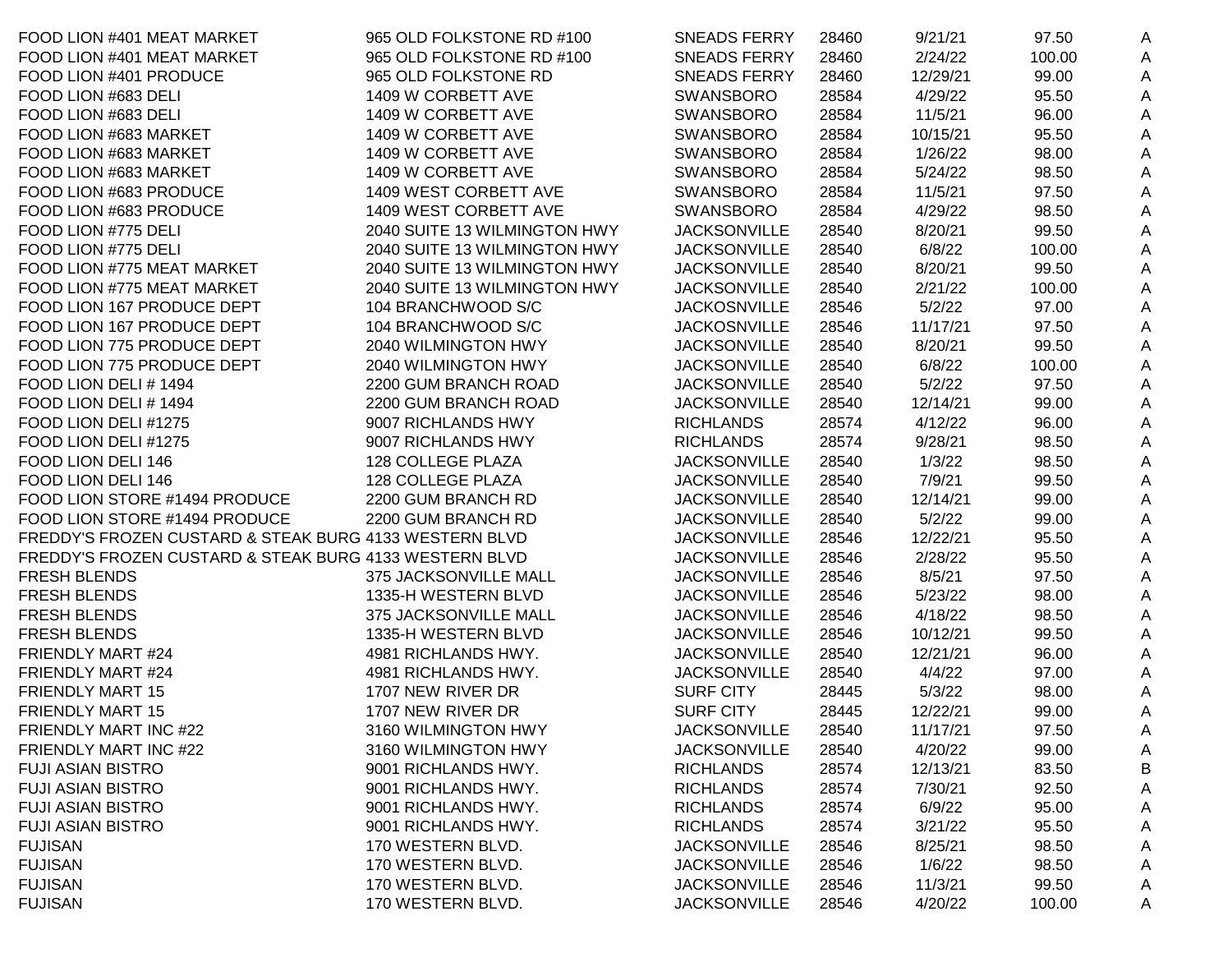| <b>G &amp; C CATERING</b>                                 | 175 FREEDOM WAY SUITE 12     | <b>MIDWAY PARK</b>  | 28545 | 10/2/21  | 99.00  | A |
|-----------------------------------------------------------|------------------------------|---------------------|-------|----------|--------|---|
| <b>GET CRAFTEA</b>                                        | 1002 D HENDERSON DRIVE       | <b>JACKSONVILLE</b> | 28540 | 8/26/21  | 99.00  | A |
| <b>GET CRAFTEA</b>                                        | 1002 D HENDERSON DRIVE       | <b>JACKSONVILLE</b> | 28540 | 1/18/22  | 99.00  | A |
| <b>GET CRAFTEA</b>                                        | 1002 D HENDERSON DRIVE       | <b>JACKSONVILLE</b> | 28540 | 4/7/22   | 99.00  | Α |
| <b>GOLDEN CHINA</b>                                       | 3085 RICHLANDS HWY, SUITE 5  | <b>JACKSONVILLE</b> | 28540 | 9/20/21  | 98.00  | A |
| <b>GOLDEN CHINA</b>                                       | 3085 RICHLANDS HWY, SUITE 5  | <b>JACKSONVILLE</b> | 28540 | 6/1/22   | 98.00  | A |
| <b>GOLDEN CHINA</b>                                       | 3085 RICHLANDS HWY, SUITE 5  | <b>JACKSONVILLE</b> | 28540 | 12/28/21 | 99.00  | A |
| <b>GOLDEN CHINA</b>                                       | 3085 RICHLANDS HWY, SUITE 5  | <b>JACKSONVILLE</b> | 28540 | 2/22/22  | 99.00  | Α |
| <b>GOLDEN CHINA II</b>                                    | 965 OLD FOLKSTONE RD SUITE C | <b>SNEADS FERRY</b> | 28460 | 3/29/22  | 94.50  | Α |
| <b>GOLDEN CHINA II</b>                                    | 965 OLD FOLKSTONE RD SUITE C | <b>SNEADS FERRY</b> | 28460 | 9/21/21  | 95.50  | A |
| <b>GOLDEN CHINA II</b>                                    | 965 OLD FOLKSTONE RD SUITE C | <b>SNEADS FERRY</b> | 28460 | 12/20/21 | 97.50  | Α |
| <b>GOLDEN CORRAL 559</b>                                  | 2055 N. MARINE BLVD.         | <b>JACKSONVILLE</b> | 28546 | 9/24/21  | 95.00  | A |
| <b>GOLDEN CORRAL 559</b>                                  | 2055 N. MARINE BLVD.         | <b>JACKSONVILLE</b> | 28546 | 9/24/21  | 95.00  | Α |
| <b>GOLDEN CORRAL 559</b>                                  | 2055 N. MARINE BLVD.         | <b>JACKSONVILLE</b> | 28546 | 12/30/21 | 96.50  | A |
| <b>GOLDEN CORRAL 559</b>                                  | 2055 N. MARINE BLVD.         | <b>JACKSONVILLE</b> | 28546 | 3/21/22  | 97.50  | Α |
| <b>GOLDEN CORRAL 559</b>                                  | 2055 N. MARINE BLVD.         | <b>JACKSONVILLE</b> | 28546 | 6/10/22  | 98.00  | Α |
| <b>GOLDEN POT</b>                                         | 1250 WESTERN BLVD            | <b>JACKSONVILLE</b> | 28546 | 8/12/21  | 94.00  | Α |
| <b>GOLDEN POT</b>                                         | 1250 WESTERN BLVD            | <b>JACKSONVILLE</b> | 28546 | 3/24/22  | 94.00  | Α |
| <b>GOLDEN POT</b>                                         | 1250 WESTERN BLVD            | <b>JACKSONVILLE</b> | 28546 | 12/20/21 | 95.00  | Α |
| <b>GONE AWOL CAFE</b>                                     | 413-B WESTERN BLVD           | <b>JACKSONVILLE</b> | 28546 | 10/13/21 | 99.00  | A |
| GOODYEAR ALL AMERICAN SPEEDWAY CON(4744 RICHLANDS HWY     |                              | <b>JACKSONVILE</b>  | 28540 | 3/5/22   | 96.00  | A |
| GOODYEAR ALL AMERICAN SPEEDWAY CON(4744 RICHLANDS HWY     |                              | <b>JACKSONVILE</b>  | 28540 | 8/14/21  | 100.00 | A |
| <b>GRANDMA'S COUNTRY CORNER</b>                           | 510 GREGORY FORK ROAD        | <b>RICHLANDS</b>    | 28574 | 11/15/21 | 98.50  | A |
| <b>GRANDMA'S COUNTRY CORNER</b>                           | 510 GREGORY FORK ROAD        | <b>RICHLANDS</b>    | 28574 | 4/5/22   | 99.00  | A |
| <b>GREAT WALL CHINESE RESTAURANT</b>                      | 2040 WILMINGTON HWY          | <b>JACKSONVILLE</b> | 28540 | 9/13/21  | 96.50  | A |
| <b>GREAT WALL CHINESE RESTAURANT</b>                      | 2040 WILMINGTON HWY          | <b>JACKSONVILLE</b> | 28540 | 12/15/21 | 97.00  | A |
| <b>GREAT WALL CHINESE RESTAURANT</b>                      | 2040 WILMINGTON HWY          | <b>JACKSONVILLE</b> | 28540 | 2/16/22  | 97.50  | A |
| <b>GREAT WALL CHINESE RESTAURANT</b>                      | 2040 WILMINGTON HWY          | <b>JACKSONVILLE</b> | 28540 | 6/7/22   | 97.50  | A |
| HABANEROS MEXICAN RESTAURANT BAR & C172 KINSTON HWY       |                              | <b>RICHLANDS</b>    | 28574 | 6/2/22   | 81.50  | B |
| HABANEROS MEXICAN RESTAURANT BAR & C172 KINSTON HWY       |                              | <b>RICHLANDS</b>    | 28574 | 8/3/21   | 88.00  | B |
| HABANEROS MEXICAN RESTAURANT BAR & C172 KINSTON HWY       |                              | <b>RICHLANDS</b>    | 28574 | 8/27/21  | 90.00  | A |
| HABANEROS MEXICAN RESTAURANT BAR & C172 KINSTON HWY       |                              | <b>RICHLANDS</b>    | 28574 | 12/28/21 | 90.00  | A |
| HABANEROS MEXICAN RESTAURANT BAR & C172 KINSTON HWY       |                              | <b>RICHLANDS</b>    | 28574 | 3/18/22  | 90.00  | Α |
| <b>HAKATA</b>                                             | 2553 ONSLOW DRIVE            | <b>JACKSONVILLE</b> | 28540 | 12/8/21  | 93.00  | Α |
| <b>HAKATA</b>                                             | 2553 ONSLOW DRIVE            | <b>JACKSONVILLE</b> | 28540 | 9/13/21  | 94.00  | A |
| <b>HAKATA</b>                                             | 2553 ONSLOW DRIVE            | <b>JACKSONVILLE</b> | 28540 | 3/30/22  | 94.00  | A |
| HAMPTON INN & SUITES                                      | 1032 HAMPTON INN WAY         | <b>JACKSONVILLE</b> | 28546 | 4/8/22   | 97.00  | A |
| HAMPTON INN & SUITES RESTAURANT                           | 1032 HAMPTON INN WAY         | <b>JACKSONVILLE</b> | 28546 | 4/8/22   | 96.50  | A |
| HAMPTON INN & SUITES RESTAURANT                           | 1032 HAMPTON INN WAY         | <b>JACKSONVILLE</b> | 28546 | 12/17/21 | 98.00  | A |
| HAMPTON INN AND SUITES                                    | 215 OLD HAMMOCK ROAD         | <b>SWANSBORO</b>    | 28584 | 1/5/22   | 95.00  | A |
| HAMPTON INN AND SUITES BREAKFAST BAR 215 OLD HAMMOCK ROAD |                              | <b>SWANSBORO</b>    | 28584 | 6/3/22   | 95.50  | A |
| HAMPTON INN AND SUITES BREAKFAST BAR 215 OLD HAMMOCK ROAD |                              | <b>SWANSBORO</b>    | 28584 | 7/30/21  | 97.50  | A |
| HAMPTON INN SNEADS FERRY N. TOPSAIL BF1248 NC HWY 210     |                              | <b>SNEADS FERRY</b> | 28460 | 12/8/21  | 97.50  | A |
| HAMPTON INN SNEADS FERRY N. TOPSAIL BF1248 NC HWY 210     |                              | <b>SNEADS FERRY</b> | 28460 | 5/17/22  | 98.50  | A |
| HAN DEE HUGO #33                                          | 467 WESTERN BLVD             | <b>JACKSONVILLE</b> | 28540 | 6/10/22  | 97.00  | A |
| HAN DEE HUGO #33                                          | 467 WESTERN BLVD             | <b>JACKSONVILLE</b> | 28540 | 12/10/21 | 97.50  | A |
|                                                           |                              |                     |       |          |        |   |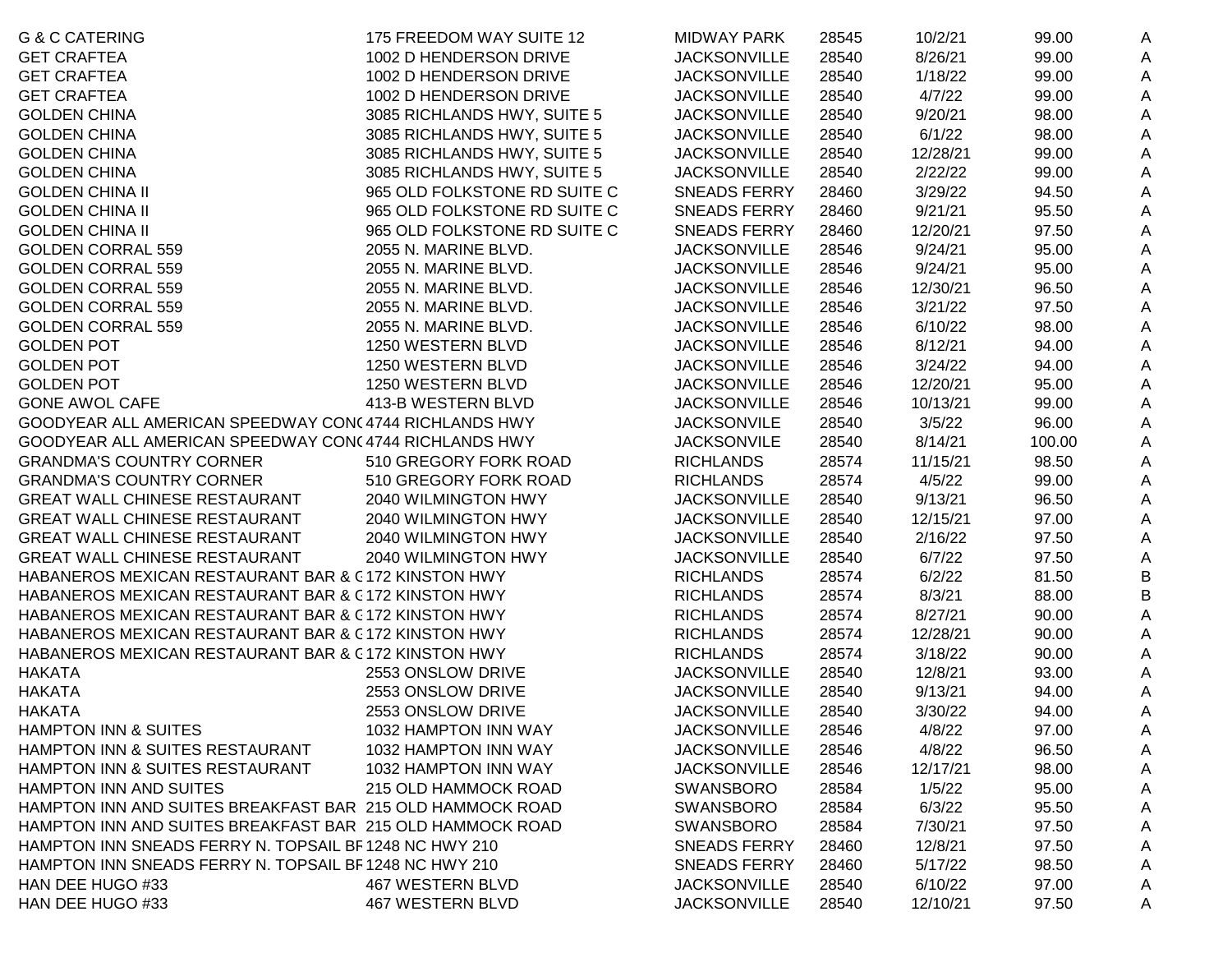| HANDY MART #4731                                        | 1476 BURGAW HWY           | <b>JACKSONVILLE</b> | 28540 | 4/12/22  | 92.50  | A |
|---------------------------------------------------------|---------------------------|---------------------|-------|----------|--------|---|
| HANDY MART #4731                                        | 1476 BURGAW HWY           | <b>JACKSONVILLE</b> | 28540 | 12/22/21 | 96.50  | A |
| HANDY MART 4707                                         | 2378 HWY 172              | <b>SNEADS FERRY</b> | 28460 | 12/28/21 | 100.00 | A |
| HANDY MART 4707                                         | 2378 HWY 172              | <b>SNEADS FERRY</b> | 28460 | 6/13/22  | 100.00 | A |
| HANDY MART 4734                                         | 5673 GUM BRANCH RD        | <b>JACKSONVILLE</b> | 28540 | 1/11/22  | 98.00  | A |
| HANDY MART/WHICH WICH #4729                             | 5506 RICHLANDS HWY        | <b>JACKSONVILLE</b> | 28540 | 1/13/22  | 98.50  | A |
| HANDY MART-SUBWAY #4715                                 | 3495 WESTERN BLVD         | <b>JACKSONVILLE</b> | 28546 | 11/23/21 | 97.00  | A |
| HANDY MART-SUBWAY #4715                                 | 3495 WESTERN BLVD         | <b>JACKSONVILLE</b> | 28546 | 3/10/22  | 97.50  | A |
| HANDY MART-SUBWAY #4716                                 | 701 W CORBETT AVE         | <b>SWANSBORO</b>    | 28584 | 12/8/21  | 95.50  | A |
| HANDY MART-SUBWAY #4716                                 | 701 W CORBETT AVE         | <b>SWANSBORO</b>    | 28584 | 5/24/22  | 97.00  | A |
| <b>HARDEES - 133289</b>                                 | 8901 RICHLANDS HWY        | <b>RICHLANDS</b>    | 28574 | 7/1/21   | 95.50  | A |
| <b>HARDEES - 133289</b>                                 | 8901 RICHLANDS HWY        | <b>RICHLANDS</b>    | 28574 | 5/25/22  | 97.00  | A |
| <b>HARDEES - 133289</b>                                 | 8901 RICHLANDS HWY        | <b>RICHLANDS</b>    | 28574 | 1/3/22   | 97.50  | Α |
| HARDEES #1642                                           | 3001 RICHLANDS HWY        | <b>JACKSONVILLE</b> | 28540 | 10/28/21 | 95.00  | A |
| HARDEES #1642                                           | 3001 RICHLANDS HWY        | <b>JACKSONVILLE</b> | 28540 | 1/4/22   | 97.50  | A |
| HARDEES #1642                                           | 3001 RICHLANDS HWY        | <b>JACKSONVILLE</b> | 28540 | 3/11/22  | 98.00  | A |
| HARDEES 1643                                            | 1106 WESTERN BLVD         | <b>JACKSONVILLE</b> | 28546 | 1/31/22  | 89.50  | B |
| HARDEES 1643                                            | 1106 WESTERN BLVD         | <b>JACKSONVILLE</b> | 28546 | 10/28/21 | 93.00  | A |
| HARDEES 1643                                            | 1106 WESTERN BLVD         | <b>JACKSONVILLE</b> | 28546 | 6/15/22  | 94.50  | A |
| HARDEES 1643                                            | 1106 WESTERN BLVD         | <b>JACKSONVILLE</b> | 28546 | 2/21/22  | 99.00  | A |
| <b>HARDEE'S #0858</b>                                   | 677 W. CORBETT            | <b>SWANSBORO</b>    | 28584 | 8/30/21  | 95.50  | A |
| <b>HARDEE'S #0858</b>                                   | 677 W. CORBETT            | <b>SWANSBORO</b>    | 28584 | 6/3/22   | 97.00  | A |
| <b>HARDEE'S #0858</b>                                   | 677 W. CORBETT            | <b>SWANSBORO</b>    | 28584 | 1/5/22   | 97.50  | A |
| HARDEES SKAT THRU 1825                                  | 968 HWY 210               | <b>SNEADS FERRY</b> | 28460 | 10/29/21 | 97.00  | A |
| HARDEES SKAT THRU 1825                                  | 968 HWY 210               | <b>SNEADS FERRY</b> | 28460 | 2/25/22  | 98.50  | A |
| <b>HELEN'S KITCHEN</b>                                  | 2405 B MARINE BLVD N.     | <b>JACKSONVILLE</b> | 28546 | 12/1/21  | 90.50  | A |
| <b>HELEN'S KITCHEN</b>                                  | 2405 B MARINE BLVD N.     | <b>JACKSONVILLE</b> | 28546 | 9/10/21  | 92.00  | A |
| <b>HELEN'S KITCHEN</b>                                  | 2405 B MARINE BLVD N.     | <b>JACKSONVILLE</b> | 28546 | 6/8/22   | 92.00  | A |
| <b>HELEN'S KITCHEN</b>                                  | 2405 B MARINE BLVD N.     | <b>JACKSONVILLE</b> | 28546 | 2/8/22   | 95.00  | A |
| HERITAGE ELEMENTARY SCHOOL CAFETERI/ 7444 RICHLANDS HWY |                           | <b>RICHLANDS</b>    | 28574 | 3/3/22   | 98.50  | A |
| HERITAGE ELEMENTARY SCHOOL CAFETERI/7444 RICHLANDS HWY  |                           | <b>RICHLANDS</b>    | 28574 | 9/1/21   | 99.00  | A |
| HERITAGE ELEMENTARY SCHOOL CAFETERI/ 7444 RICHLANDS HWY |                           | <b>RICHLANDS</b>    | 28574 | 12/6/21  | 100.00 | A |
| HERITAGE ELEMENTARY SCHOOL CAFETERI/ 7444 RICHLANDS HWY |                           | <b>RICHLANDS</b>    | 28574 | 5/24/22  | 100.00 | A |
| <b>HILTON GARDEN GRILLE</b>                             | 1016 JACKSONVILLE PARKWAY | <b>JACKSONVILLE</b> | 28546 | 2/17/22  | 88.50  | B |
| <b>HILTON GARDEN GRILLE</b>                             | 1016 JACKSONVILLE PARKWAY | <b>JACKSONVILLE</b> | 28546 | 12/15/21 | 89.00  | B |
| <b>HILTON GARDEN GRILLE</b>                             | 1016 JACKSONVILLE PARKWAY | <b>JACKSONVILLE</b> | 28546 | 8/18/21  | 92.50  | A |
| <b>HILTON GARDEN GRILLE</b>                             | 1016 JACKSONVILLE PARKWAY | <b>JACKSONVILLE</b> | 28546 | 5/17/22  | 95.00  | A |
| HOKKAIDO JAPANESE RESTAURANT                            | 175 FREEDOM WAY SUITE 21  | <b>MIDWAY PARK</b>  | 28544 | 11/29/21 | 93.50  | A |
| HOKKAIDO JAPANESE RESTAURANT                            | 175 FREEDOM WAY SUITE 21  | <b>MIDWAY PARK</b>  | 28544 | 3/2/22   | 94.50  | A |
| HOKKAIDO JAPANESE RESTAURANT                            | 175 FREEDOM WAY SUITE 21  | <b>MIDWAY PARK</b>  | 28544 | 5/31/22  | 95.00  | A |
| HOKKAIDO JAPANESE RESTAURANT                            | 175 FREEDOM WAY SUITE 21  | <b>MIDWAY PARK</b>  | 28544 | 7/22/21  | 95.50  | A |
| <b>HOLLAND'S SHELTER CREEK</b>                          | 756 NC HWY 50             | <b>HOLLY RIDGE</b>  | 28445 | 9/15/21  | 93.50  | A |
| <b>HOLLAND'S SHELTER CREEK</b>                          | 756 NC HWY 50             | <b>HOLLY RIDGE</b>  | 28445 | 3/30/22  | 94.50  | A |
| <b>HOLLAND'S SHELTER CREEK</b>                          | 756 NC HWY 50             | <b>HOLLY RIDGE</b>  | 28445 | 5/11/22  | 96.50  | A |
| <b>HOLLAND'S SHELTER CREEK</b>                          | 756 NC HWY 50             | <b>HOLLY RIDGE</b>  | 28445 | 12/22/21 | 97.50  | A |
| HOME 2 SUITES BREAKFAST BAR                             | <b>139 CIRCUIT LANE</b>   | <b>JACKSONVILLE</b> | 28546 | 7/30/21  | 99.50  | A |
|                                                         |                           |                     |       |          |        |   |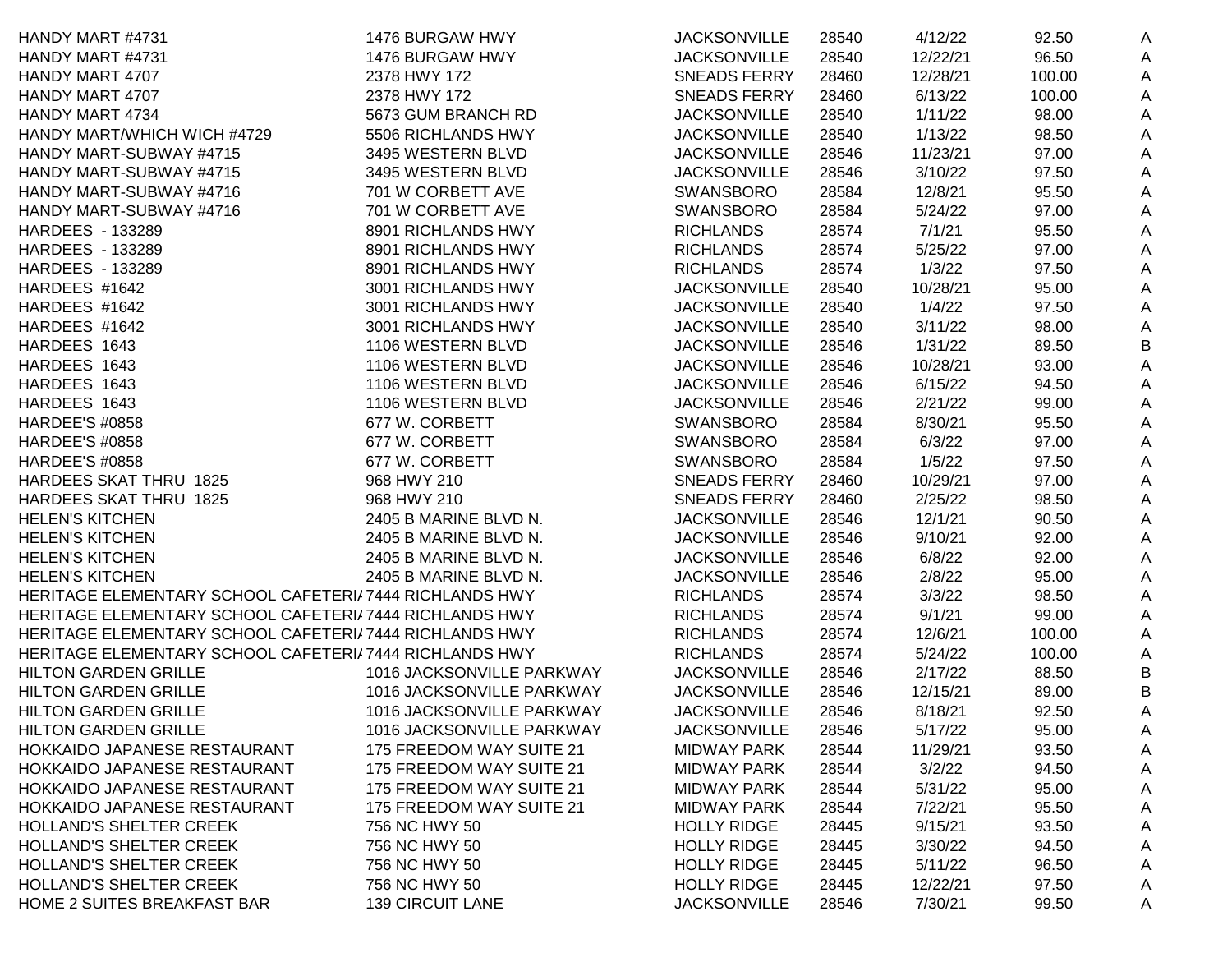| HOME 2 SUITES BREAKFAST BAR     | <b>139 CIRCUIT LANE</b>      | <b>JACKSONVILLE</b> | 28546 | 6/6/22   | 100.00 | A |
|---------------------------------|------------------------------|---------------------|-------|----------|--------|---|
| HOME 2 SUITES BY HILTON         | <b>139 CIRCUIT LANE</b>      | <b>JACKSONVILLE</b> | 28546 | 5/23/22  | 94.50  | A |
| HONEY BAKED HAM CO & CAFE       | 1250 WESTERN BLVD SUITE N-5  | <b>JACKSONVILLE</b> | 28546 | 5/17/22  | 97.00  | A |
| HONEY BAKED HAM CO & CAFE       | 1250 WESTERN BLVD SUITE N-5  | <b>JACKSONVILLE</b> | 28546 | 11/29/21 | 97.50  | A |
| HOOK AND REEL CAJUN SEAFOOD     | 2109 N MARINE BLVD           | <b>JACKOSNVILLE</b> | 28546 | 6/2/22   | 98.00  | A |
| HOOK AND REEL CAJUN SEAFOOD     | 2109 N MARINE BLVD           | <b>JACKOSNVILLE</b> | 28546 | 3/28/22  | 99.50  | Α |
| HOOTERS OF JACKSONVILLE         | 463 WESTERN BLVD             | <b>JACKSONVILLE</b> | 28546 | 8/18/21  | 90.50  | Α |
| HOOTERS OF JACKSONVILLE         | 463 WESTERN BLVD             | <b>JACKSONVILLE</b> | 28546 | 2/15/22  | 96.00  | Α |
| HOOTERS OF JACKSONVILLE         | 463 WESTERN BLVD             | <b>JACKSONVILLE</b> | 28546 | 6/15/22  | 96.00  | A |
| <b>HOUSE OF BREAKFAST</b>       | 1084 NC 210                  | <b>SNEADS FERRY</b> | 28460 | 9/15/21  | 90.50  | Α |
| <b>HOUSE OF BREAKFAST</b>       | 1084 NC 210                  | <b>SNEADS FERRY</b> | 28460 | 6/13/22  | 96.00  | Α |
| <b>HOUSE OF BREAKFAST</b>       | 1084 NC 210                  | <b>SNEADS FERRY</b> | 28460 | 2/23/22  | 97.50  | Α |
| HUBERT GRILL AND DELI           | 458 HUBERT BLVD              | <b>HUBERT</b>       | 28539 | 4/20/22  | 94.50  | A |
| HUBERT GRILL AND DELI           | 458 HUBERT BLVD              | <b>HUBERT</b>       | 28539 | 2/17/22  | 96.00  | Α |
| HUBERT GRILL AND DELI           | 458 HUBERT BLVD              | <b>HUBERT</b>       | 28539 | 11/17/21 | 96.50  | Α |
| HUBERT GRILL AND DELI           | 458 HUBERT BLVD              | <b>HUBERT</b>       | 28539 | 7/28/21  | 97.00  | Α |
| <b>HUNGRY HOWIE'S</b>           | 2805 RICHLANDS HWY, SUITE 2  | <b>JACKSONVILLE</b> | 28540 | 6/7/22   | 97.00  | Α |
| <b>HUNGRY HOWIE'S PIZZA</b>     | 175 FREEDOM WAY              | <b>MIDWAY PARK</b>  | 28544 | 3/29/22  | 94.50  | Α |
| <b>HUNGRY HOWIE'S PIZZA</b>     | 175 FREEDOM WAY              | <b>MIDWAY PARK</b>  | 28544 | 11/17/21 | 95.00  | Α |
| <b>HUNGRY HOWIE'S PIZZA</b>     | 2421 GUM BRANCH ROAD         | <b>JACKSONVILLE</b> | 28540 | 11/8/21  | 98.50  | A |
| <b>HUNGRY HOWIE'S PIZZA</b>     | 2421 GUM BRANCH ROAD         | <b>JACKSONVILLE</b> | 28540 | 4/13/22  | 99.00  | A |
| HUNTERS CREEK ELEM CAFETERIA    | 3450 HUNTERS TRAIL           | <b>JACKSONVILLE</b> | 28546 | 3/3/22   | 98.50  | Α |
| HUNTERS CREEK ELEM CAFETERIA    | 3450 HUNTERS TRAIL           | <b>JACKSONVILLE</b> | 28546 | 12/7/21  | 99.00  | A |
| HUNTERS CREEK ELEM CAFETERIA    | 3450 HUNTERS TRAIL           | <b>JACKSONVILLE</b> | 28546 | 9/10/21  | 99.50  | A |
| HUNTERS CREEK ELEM CAFETERIA    | 3450 HUNTERS TRAIL           | <b>JACKSONVILLE</b> | 28546 | 5/24/22  | 99.50  | A |
| HUNTERS CREEK MIDDLE CAFETERIA  | <b>4040 HUNTERS TRAIL</b>    | <b>JACKSONVILLE</b> | 28540 | 9/17/21  | 98.50  | A |
| HUNTERS CREEK MIDDLE CAFETERIA  | <b>4040 HUNTERS TRAIL</b>    | <b>JACKSONVILLE</b> | 28540 | 1/7/22   | 99.00  | A |
| HUNTERS CREEK MIDDLE CAFETERIA  | <b>4040 HUNTERS TRAIL</b>    | <b>JACKSONVILLE</b> | 28540 | 4/1/22   | 99.50  | A |
| HWY 55 - SWANSBORO              | 686 W CORBETT AVE UNIT 1 & 2 | SWANSBORO           | 28584 | 9/29/21  | 90.00  | A |
| HWY 55 - SWANSBORO              | 686 W CORBETT AVE UNIT 1 & 2 | <b>SWANSBORO</b>    | 28584 | 2/17/22  | 92.00  | A |
| HWY 55 BURGERS SHAKES AND FRIES | 979-A NC HWY 210             | <b>SNEADS FERRY</b> | 28460 | 12/30/21 | 99.00  | A |
| HWY 55 BURGERS, SHAKES, & FRIES | 2200 GUM BRANCH RD SUITE C   | <b>JACKSONVILLE</b> | 28540 | 2/8/22   | 86.00  | B |
| HWY 55 BURGERS, SHAKES, & FRIES | 2200 GUM BRANCH RD SUITE C   | <b>JACKSONVILLE</b> | 28540 | 8/11/21  | 94.00  | A |
| <b>HWY 55 RICHLANDS</b>         | 9050 RICHLANDS HWY           | <b>RICHLANDS</b>    | 28574 | 7/21/21  | 89.50  | B |
| <b>HWY 55 RICHLANDS</b>         | 9050 RICHLANDS HWY           | <b>RICHLANDS</b>    | 28574 | 6/9/22   | 93.00  | A |
| <b>HWY 55 RICHLANDS</b>         | 9050 RICHLANDS HWY           | <b>RICHLANDS</b>    | 28574 | 1/10/22  | 93.50  | A |
| <b>HWY 55 RICHLANDS</b>         | 9050 RICHLANDS HWY           | <b>RICHLANDS</b>    | 28574 | 8/11/21  | 98.00  | A |
| <b>IHOP #3351</b>               | 2720 RICHLANDS HWY SUITE 300 | <b>JACKSONVILLE</b> | 28546 | 4/21/22  | 90.50  | A |
| IHOP #3351                      | 2720 RICHLANDS HWY SUITE 300 | <b>JACKSONVILLE</b> | 28546 | 9/28/21  | 93.50  | A |
| <b>IHOP #3351</b>               | 2720 RICHLANDS HWY SUITE 300 | <b>JACKSONVILLE</b> | 28546 | 1/5/22   | 94.50  | A |
| <b>IHOP #4465</b>               | 320 WESTERN BLVD             | <b>JACKSONVILLE</b> | 28546 | 9/27/21  | 84.00  | B |
| <b>IHOP #4465</b>               | 320 WESTERN BLVD             | <b>JACKSONVILLE</b> | 28546 | 2/10/22  | 92.00  | A |
| <b>IHOP #4465</b>               | 320 WESTERN BLVD             | <b>JACKSONVILLE</b> | 28546 | 6/9/22   | 94.00  | A |
| IL CIGNO ITALIANO               | 206 WEST CORBETT AVE         | <b>SWANSBORO</b>    | 28584 | 3/21/22  | 91.00  | A |
| IL CIGNO ITALIANO               | 206 WEST CORBETT AVE         | <b>SWANSBORO</b>    | 28584 | 12/13/21 | 94.50  | A |
| IL CIGNO ITALIANO               | 206 WEST CORBETT AVE         | <b>SWANSBORO</b>    | 28584 | 9/22/21  | 97.00  |   |
|                                 |                              |                     |       |          |        | Α |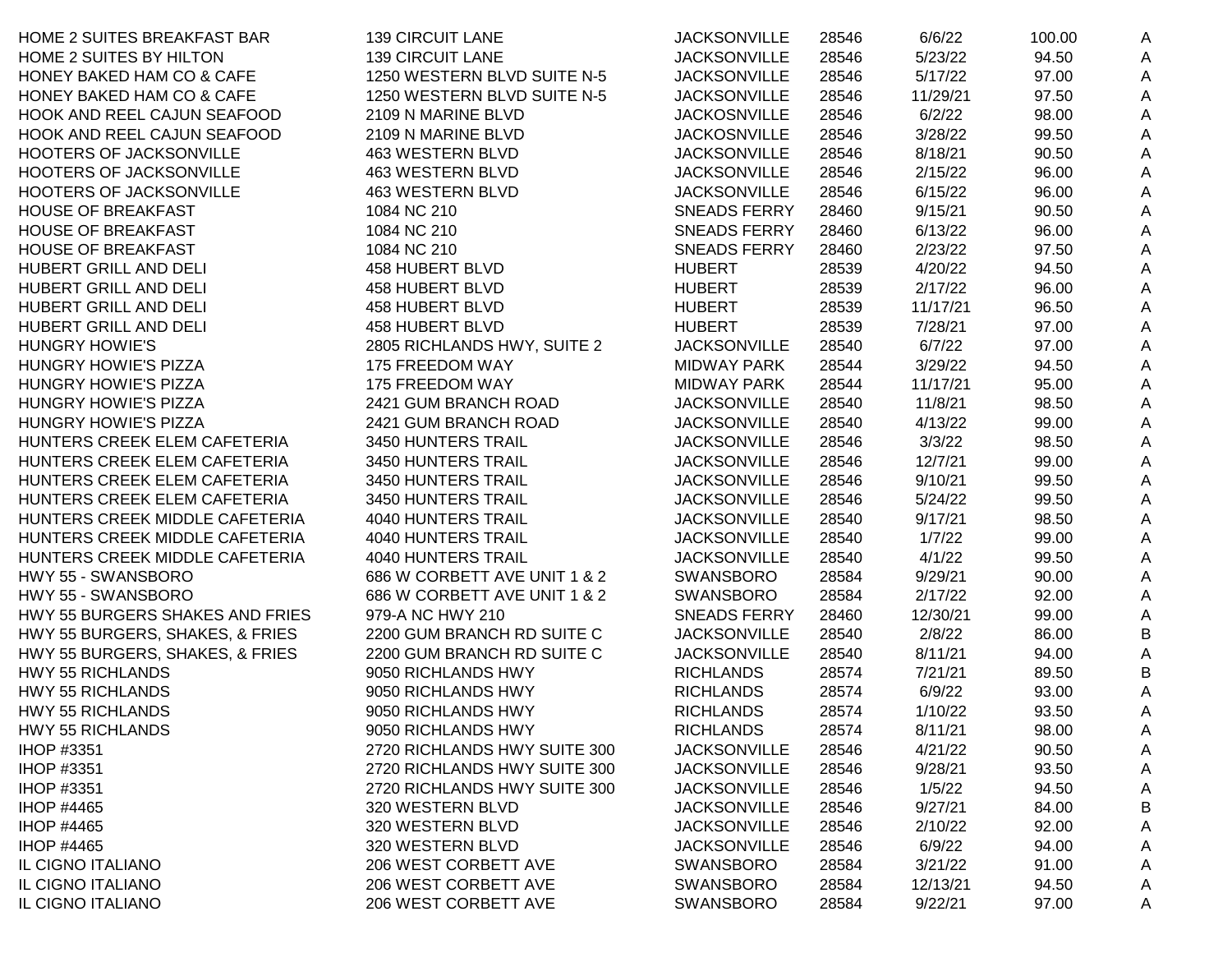| IL CIGNO ITALIANO                  | 206 WEST CORBETT AVE        | <b>SWANSBORO</b>     | 28584 | 6/16/21  | 97.50  | A |
|------------------------------------|-----------------------------|----------------------|-------|----------|--------|---|
| INFANT OF PRAGUE CATHOLIC CHURCH   | 214 MARINE BLVD.            | <b>JACKSONVILLE</b>  | 28540 | 9/8/21   | 97.00  | A |
| INFANT OF PRAGUE CATHOLIC CHURCH   | 214 MARINE BLVD.            | <b>JACKSONVILLE</b>  | 28540 | 5/10/22  | 97.50  | A |
| INFANT OF PRAGUE CATHOLIC CHURCH   | 214 MARINE BLVD.            | <b>JACKSONVILLE</b>  | 28540 | 12/7/21  | 98.00  | A |
| INFANT OF PRAGUE CATHOLIC CHURCH   | 214 MARINE BLVD.            | <b>JACKSONVILLE</b>  | 28540 | 2/7/22   | 98.50  | A |
| <b>ISLAND TIME CONCESSIONS</b>     | 2950 ISLAND DRIVE           | <b>NORTH TOPSAIL</b> | 28460 | 7/6/21   | 97.00  | Α |
| J.T. KERR MEMORIAL BAPTIST CHURCH  | 150 L.P. WILLINGHAM PARKWAY | <b>JACKSONVILLE</b>  | 28540 | 9/16/21  | 97.00  | A |
| J.T. KERR MEMORIAL BAPTIST CHURCH  | 150 L.P. WILLINGHAM PARKWAY | <b>JACKSONVILLE</b>  | 28540 | 12/8/21  | 97.50  | A |
| J.T. KERR MEMORIAL BAPTIST CHURCH  | 150 L.P. WILLINGHAM PARKWAY | <b>JACKSONVILLE</b>  | 28540 | 2/23/22  | 98.00  | Α |
| J.T. KERR MEMORIAL BAPTIST CHURCH  | 150 L.P. WILLINGHAM PARKWAY | <b>JACKSONVILLE</b>  | 28540 | 5/31/22  | 99.00  | Α |
| JACKSONVILLE COMMONS ELEM CAFE     | 115 COMMONS DRIVE NORTH     | <b>JACKSONVILLE</b>  | 28540 | 1/7/22   | 97.50  | Α |
| JACKSONVILLE COMMONS ELEM CAFE     | 115 COMMONS DRIVE NORTH     | <b>JACKSONVILLE</b>  | 28540 | 4/8/22   | 98.00  | Α |
| JACKSONVILLE COMMONS ELEM CAFE     | 115 COMMONS DRIVE NORTH     | <b>JACKSONVILLE</b>  | 28540 | 11/8/21  | 98.50  | Α |
| JACKSONVILLE COMMONS ELEM CAFE     | 115 COMMONS DRIVE NORTH     | <b>JACKSONVILLE</b>  | 28540 | 9/9/21   | 99.00  | Α |
| JACKSONVILLE COMMONS MIDDLE        | 315 COMMONS DRIVE SOUTH     | <b>JACKSONVILLE</b>  | 28540 | 1/7/22   | 98.00  | A |
| JACKSONVILLE COMMONS MIDDLE        | 315 COMMONS DRIVE SOUTH     | <b>JACKSONVILLE</b>  | 28540 | 10/28/21 | 99.50  | A |
| JACKSONVILLE COMMONS MIDDLE        | 315 COMMONS DRIVE SOUTH     | <b>JACKSONVILLE</b>  | 28540 | 3/24/22  | 99.50  | Α |
| <b>JACKSONVILLE HIGH CAFETERIA</b> | 1021 HENDERSON DRIVE        | <b>JACKSONVILLE</b>  | 28540 | 5/13/22  | 97.50  | Α |
| JACKSONVILLE HIGH CAFETERIA        | 1021 HENDERSON DRIVE        | <b>JACKSONVILLE</b>  | 28540 | 10/25/21 | 98.00  | Α |
| <b>JACKSONVILLE HIGH CAFETERIA</b> | 1021 HENDERSON DRIVE        | <b>JACKSONVILLE</b>  | 28540 | 1/28/22  | 99.00  | Α |
| JACKSONVILLE HS BASEBALL           | 1021 HENDERSON DRIVE        | <b>JACKSONVILLE</b>  | 28540 | 4/8/22   | 98.50  | A |
| <b>JD'S CARIBBEAN CUISINE</b>      | 331-E WESTERN BLVD          | <b>JACKSONVILLE</b>  | 28546 | 2/3/22   | 94.50  | A |
| <b>JD'S CARIBBEAN CUISINE</b>      | 331-E WESTERN BLVD          | <b>JACKSONVILLE</b>  | 28546 | 10/29/21 | 96.50  | A |
| <b>JEFFS</b>                       | 2550 ONSLOW DRIVE           | <b>JACKSONVILLE</b>  | 28540 | 7/6/21   | 96.50  | A |
| <b>JEFFS</b>                       | 2550 ONSLOW DRIVE           | <b>JACKSONVILLE</b>  | 28540 | 1/3/22   | 99.00  | Α |
| <b>JERSEY MIKES</b>                | 301 WESTERN BLVD SUITE E    | <b>JACKSONVILLE</b>  | 28540 | 11/30/21 | 96.50  | Α |
| <b>JERSEY MIKES</b>                | 301 WESTERN BLVD SUITE E    | <b>JACKSONVILLE</b>  | 28540 | 3/18/22  | 96.50  | Α |
| <b>JERSEY MIKE'S SUBS</b>          | 3494 WESTERN BLVD SUITE 120 | <b>JACKSONVILLE</b>  | 28546 | 3/7/22   | 97.00  | Α |
| <b>JERSEY MIKE'S SUBS</b>          | 807-5 WEST CORBETT AVE      | <b>SWANSBORO</b>     | 28584 | 11/1/21  | 97.50  | Α |
| <b>JERSEY MIKE'S SUBS</b>          | 807-5 WEST CORBETT AVE      | <b>SWANSBORO</b>     | 28584 | 2/11/22  | 98.00  | Α |
| <b>JERSEY MIKE'S SUBS</b>          | 3494 WESTERN BLVD SUITE 120 | <b>JACKSONVILLE</b>  | 28546 | 12/20/21 | 98.50  | Α |
| <b>JESSES VIENNA</b>               | 343-H WESTERN BLVD          | <b>JACKSONVILLE</b>  | 28546 | 11/19/21 | 98.50  | A |
| <b>JIMMY JOHN'S</b>                | 2219 LEJEUNE BLVD STE 300   | <b>JACKSONVILLE</b>  | 28546 | 8/30/21  | 93.00  | A |
| <b>JIMMY JOHN'S</b>                | 2219 LEJEUNE BLVD STE 300   | <b>JACKSONVILLE</b>  | 28546 | 3/16/22  | 97.00  | A |
| JIMMY JOHN'S GOURMET SANDWICHES    | 431-D WESTERN BLVD.         | <b>JACKSONVILLE</b>  | 28546 | 2/9/22   | 93.50  | A |
| JIMMY JOHN'S GOURMET SANDWICHES    | 431-D WESTERN BLVD.         | <b>JACKSONVILLE</b>  | 28546 | 7/8/21   | 94.50  | A |
| <b>JOEVES PIZZA</b>                | 700 ROYCE AVE.              | <b>JACKSONVILLE</b>  | 28540 | 10/9/21  | 100.00 | A |
| JORDAN'S SMOKEHOUSE AND SEAFOOD    | 129 PHILLIPS LOOP RD        | <b>SWANSBORO</b>     | 28584 | 7/23/21  | 91.50  | A |
| JORDAN'S SMOKEHOUSE AND SEAFOOD    | 129 PHILLIPS LOOP RD        | <b>SWANSBORO</b>     | 28584 | 12/15/21 | 96.00  | A |
| JORDAN'S SMOKEHOUSE AND SEAFOOD    | 129 PHILLIPS LOOP RD        | <b>SWANSBORO</b>     | 28584 | 3/21/22  | 96.50  | A |
| JORDAN'S SMOKEHOUSE AND SEAFOOD    | 129 PHILLIPS LOOP RD        | <b>SWANSBORO</b>     | 28584 | 6/15/22  | 97.00  | Α |
| <b>JUMBO GOLDEN CHINA</b>          | 1409 WEST CORBETT AVE #1    | <b>SWANSBORO</b>     | 28584 | 12/8/21  | 90.00  | Α |
| <b>JUMBO GOLDEN CHINA</b>          | 1409 WEST CORBETT AVE #1    | <b>SWANSBORO</b>     | 28584 | 8/23/21  | 91.00  | A |
| JUMBO GOLDEN CHINA                 | 1409 WEST CORBETT AVE #1    | <b>SWANSBORO</b>     | 28584 | 5/31/22  | 92.50  | A |
| <b>JUMBO GOLDEN CHINA</b>          | 1409 WEST CORBETT AVE #1    | <b>SWANSBORO</b>     | 28584 | 3/4/22   | 93.00  | A |
| KAIYO HIBACHI                      | 2533 COMMERCE RD            | <b>JACKSONVILLE</b>  | 28546 | 4/30/22  | 99.50  | A |
|                                    |                             |                      |       |          |        |   |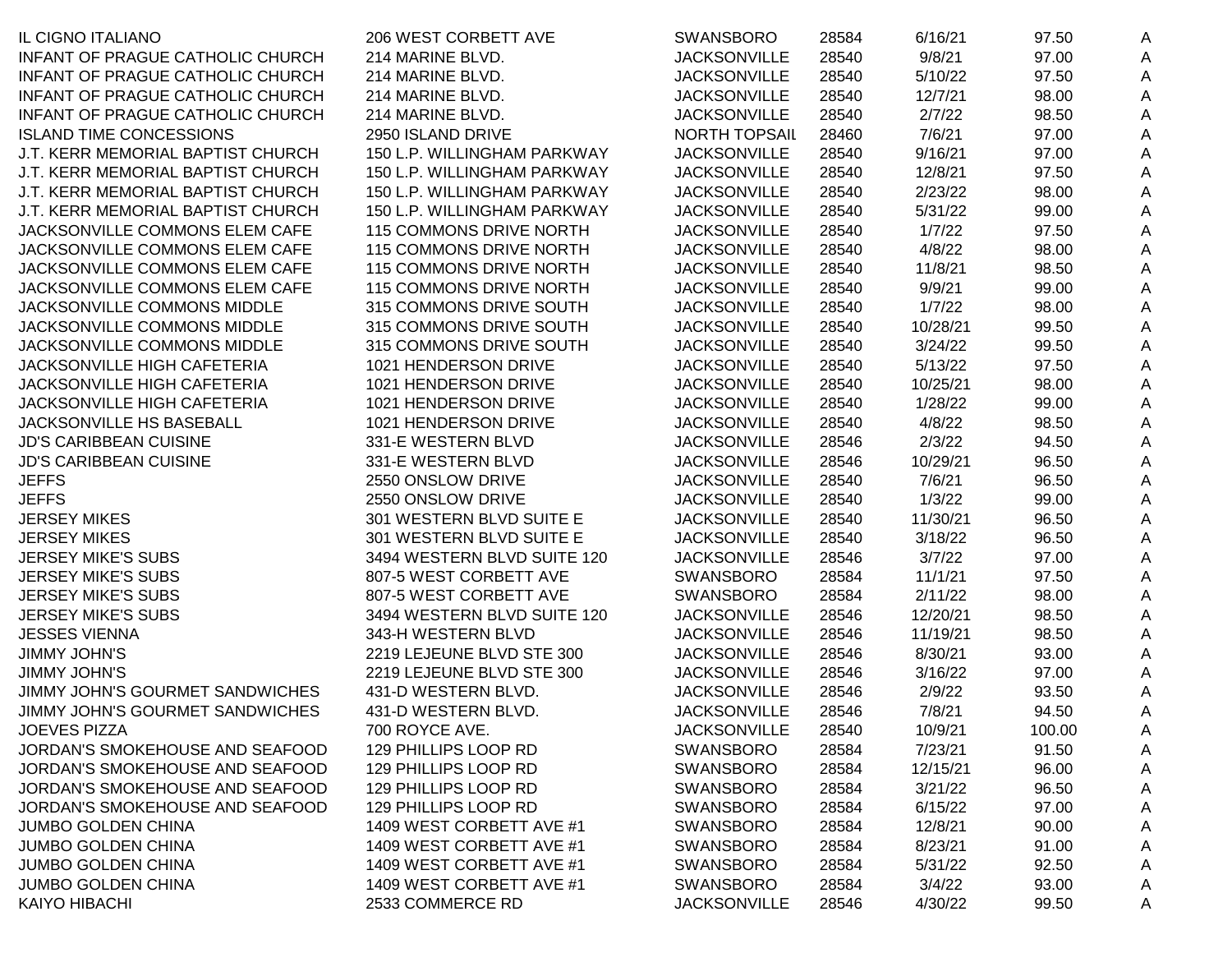| KANGAROO EXPRESS #2723075                                           | 2868 PINEY GREEN RD           | <b>JACKSONVILLE</b> | 28544 | 5/9/22   | 94.50 | A |
|---------------------------------------------------------------------|-------------------------------|---------------------|-------|----------|-------|---|
| KANGAROO EXPRESS #2723075                                           | 2868 PINEY GREEN RD           | <b>JACKSONVILLE</b> | 28544 | 11/3/21  | 96.50 | A |
| KEMPTON OF JACKSONVILLE ASSISTED LIVIN 3045 HENDERSON DR            |                               | <b>JACKSONVILLE</b> | 28540 | 6/23/21  | 97.50 | A |
| KEMPTON OF JACKSONVILLE ASSISTED LIVIN 3045 HENDERSON DR            |                               | <b>JACKSONVILLE</b> | 28540 | 10/27/21 | 97.50 | A |
| KENTUCKY FRIED CHICKEN # 080058                                     | 1207 MARINE BLVD.             | <b>JACKSONVILLE</b> | 28540 | 8/19/21  | 97.00 | Α |
| KENTUCKY FRIED CHICKEN # 080058                                     | 1207 MARINE BLVD.             | <b>JACKSONVILLE</b> | 28540 | 2/9/22   | 97.50 | A |
| KENTUCKY FRIED CHICKEN # 080058                                     | 1207 MARINE BLVD.             | <b>JACKSONVILLE</b> | 28540 | 4/19/22  | 98.50 | A |
| KENTUCKY FRIED CHICKEN #080053                                      | 201 WESTERN BLVD              | <b>JACKSONVILLE</b> | 28540 | 7/29/21  | 94.50 | A |
| KENTUCKY FRIED CHICKEN #080053                                      | 201 WESTERN BLVD              | <b>JACKSONVILLE</b> | 28540 | 5/20/22  | 98.50 | Α |
| KENTUCKY FRIED CHICKEN #080053                                      | 201 WESTERN BLVD              | <b>JACKSONVILLE</b> | 28540 | 1/3/22   | 99.00 | A |
| <b>KWENCH JUICE CAFE</b>                                            | 3494 WESTERN BLVD. #110       | <b>JACKSONVILLE</b> | 28546 | 11/16/21 | 96.50 | A |
| <b>KWENCH JUICE CAFE</b>                                            | 3494 WESTERN BLVD. #110       | <b>JACKSONVILLE</b> | 28546 | 5/17/22  | 98.00 | Α |
| LA COCINA DEL COQUI                                                 | 175 FREEDOM WAY SUITE 12      | <b>MIDWAY PARK</b>  | 28544 | 7/23/21  | 98.00 | Α |
| LA COCINA DEL COQUI                                                 | 175 FREEDOM WAY SUITE 12      | <b>MIDWAY PARK</b>  | 28544 | 11/10/21 | 98.50 | Α |
| LA COCINA DEL COQUI                                                 | 175 FREEDOM WAY SUITE 12      | MIDWAY PARK         | 28544 | 3/4/22   | 99.00 | A |
| LA COCINA DEL COQUI                                                 | 175 FREEDOM WAY SUITE 12      | <b>MIDWAY PARK</b>  | 28544 | 4/12/22  | 99.50 | A |
| LA COCINA DEL COQUI MFU                                             | 175-12 FREEDOM WAY            | <b>MIDWAY PARK</b>  | 28544 | 10/8/21  | 99.50 | Α |
| LA COSINA DE IMELDA                                                 | 521 YOPP ROAD                 | <b>JACKSONVILLE</b> | 28540 | 12/7/21  | 96.00 | A |
| LAZZARA'S PIZZA                                                     | 600 N MARINE BLVD             | <b>JACKSONVILLE</b> | 28540 | 2/25/22  | 97.50 | A |
| <b>LAZZARA'S PIZZA</b>                                              | 600 N MARINE BLVD             | <b>JACKSONVILLE</b> | 28540 | 12/20/21 | 98.50 | A |
| <b>LEGACY BARBECUE</b>                                              | 851 DENNIS RD STE. 600        | <b>JACKSONVILLE</b> | 28546 | 4/22/22  | 97.50 | Α |
| <b>LEGACY BARBECUE</b>                                              | 851 DENNIS RD STE. 600        | <b>JACKSONVILLE</b> | 28546 | 10/5/21  | 99.00 | A |
| LIGHT HOUSE VILLAGE DIETARY                                         | 182 VILLAGE DR                | <b>JACKSONVILLE</b> | 28546 | 12/2/21  | 90.00 | A |
| LIGHT HOUSE VILLAGE DIETARY                                         | 182 VILLAGE DR                | <b>JACKSONVILLE</b> | 28546 | 6/25/21  | 93.50 | A |
| LIL JAMAICA SPORTS BAR AND GRILL                                    | 1501 LEJEUNE BOULEVARD        | <b>JACKSONVILLE</b> | 28540 | 7/21/21  | 93.50 | Α |
| LIL JAMAICA SPORTS BAR AND GRILL                                    | <b>1501 LEJEUNE BOULEVARD</b> | <b>JACKSONVILLE</b> | 28540 | 2/16/22  | 95.50 | Α |
| LILIANA'S COLOMBIAN RESTAURANT & BAKEF 4075 GUM BRANCH ROAD, STE. 5 |                               | <b>JACKSONVILLE</b> | 28540 | 4/13/22  | 95.00 | Α |
| LILIANA'S COLOMBIAN RESTAURANT & BAKEF 4075 GUM BRANCH ROAD, STE. 5 |                               | <b>JACKSONVILLE</b> | 28540 | 12/21/21 | 97.00 | Α |
| LILIANA'S COLOMBIAN RESTAURANT & BAKEF 4075 GUM BRANCH ROAD, STE. 5 |                               | <b>JACKSONVILLE</b> | 28540 | 8/24/21  | 97.50 | Α |
| LILIANA'S COLOMBIAN RESTAURANT & BAKEF 4075 GUM BRANCH ROAD, STE. 5 |                               | <b>JACKSONVILLE</b> | 28540 | 1/20/22  | 98.50 | A |
| LITTLE CAESARS EXPRESS                                              | 106 SMALLWOOD RD              | <b>HUBERT</b>       | 28539 | 7/19/21  | 96.00 | Α |
| LITTLE CAESARS EXPRESS                                              | 106 SMALLWOOD RD              | <b>HUBERT</b>       | 28539 | 2/23/22  | 97.00 | A |
| LITTLE CAESARS PIZZA #4                                             | 1108 HENDERSON DRIVE          | <b>JACKSONVILLE</b> | 28540 | 11/1/21  | 86.00 | B |
| LITTLE CAESARS PIZZA #4                                             | 1108 HENDERSON DRIVE          | <b>JACKSONVILLE</b> | 28540 | 12/1/21  | 93.50 | Α |
| LITTLE CAESARS PIZZA #4                                             | 1108 HENDERSON DRIVE          | <b>JACKSONVILLE</b> | 28540 | 5/10/22  | 94.00 | A |
| LITTLE CAESAR'S PIZZA 3                                             | 461 WESTERN BLVD              | <b>JACKSONVILLE</b> | 28546 | 6/15/22  | 86.00 | B |
| LITTLE CAESAR'S PIZZA 3                                             | 461 WESTERN BLVD              | <b>JACKSONVILLE</b> | 28546 | 12/16/21 | 92.50 | A |
| LITTLE CAESAR'S PIZZA 5                                             | 2720 RICHLANDS HIGHWAY        | <b>JACKSONVILLE</b> | 28540 | 12/20/21 | 92.50 | A |
| <b>LITTLE CHINA</b>                                                 | 521 YOPP RD SUITE 115         | <b>JACKSONVILLE</b> | 28540 | 3/21/22  | 84.00 | B |
| <b>LITTLE CHINA</b>                                                 | 521 YOPP RD SUITE 115         | <b>JACKSONVILLE</b> | 28540 | 9/15/21  | 90.00 | A |
| <b>LITTLE CHINA</b>                                                 | 521 YOPP RD SUITE 115         | <b>JACKSONVILLE</b> | 28540 | 12/29/21 | 90.00 | A |
| <b>LITTLE CHINA</b>                                                 | 521 YOPP RD SUITE 115         | <b>JACKSONVILLE</b> | 28540 | 5/13/22  | 93.00 | A |
| <b>LOGANS ROADHOUSE 204</b>                                         | 1117 WESTERN BLVD.            | <b>JACKSONVILLE</b> | 28546 | 11/8/21  | 92.00 | Α |
| <b>LOGANS ROADHOUSE 204</b>                                         | 1117 WESTERN BLVD.            | <b>JACKSONVILLE</b> | 28546 | 7/6/21   | 92.50 | A |
| <b>LOGANS ROADHOUSE 204</b>                                         | 1117 WESTERN BLVD.            | <b>JACKSONVILLE</b> | 28546 | 3/29/22  | 95.50 | A |
| LONGHORN STEAKHOUSE #5478                                           | 3510 WESTERN BLVD             | <b>JACKSONVILLE</b> | 28546 | 5/18/22  | 92.50 | A |
|                                                                     |                               |                     |       |          |       |   |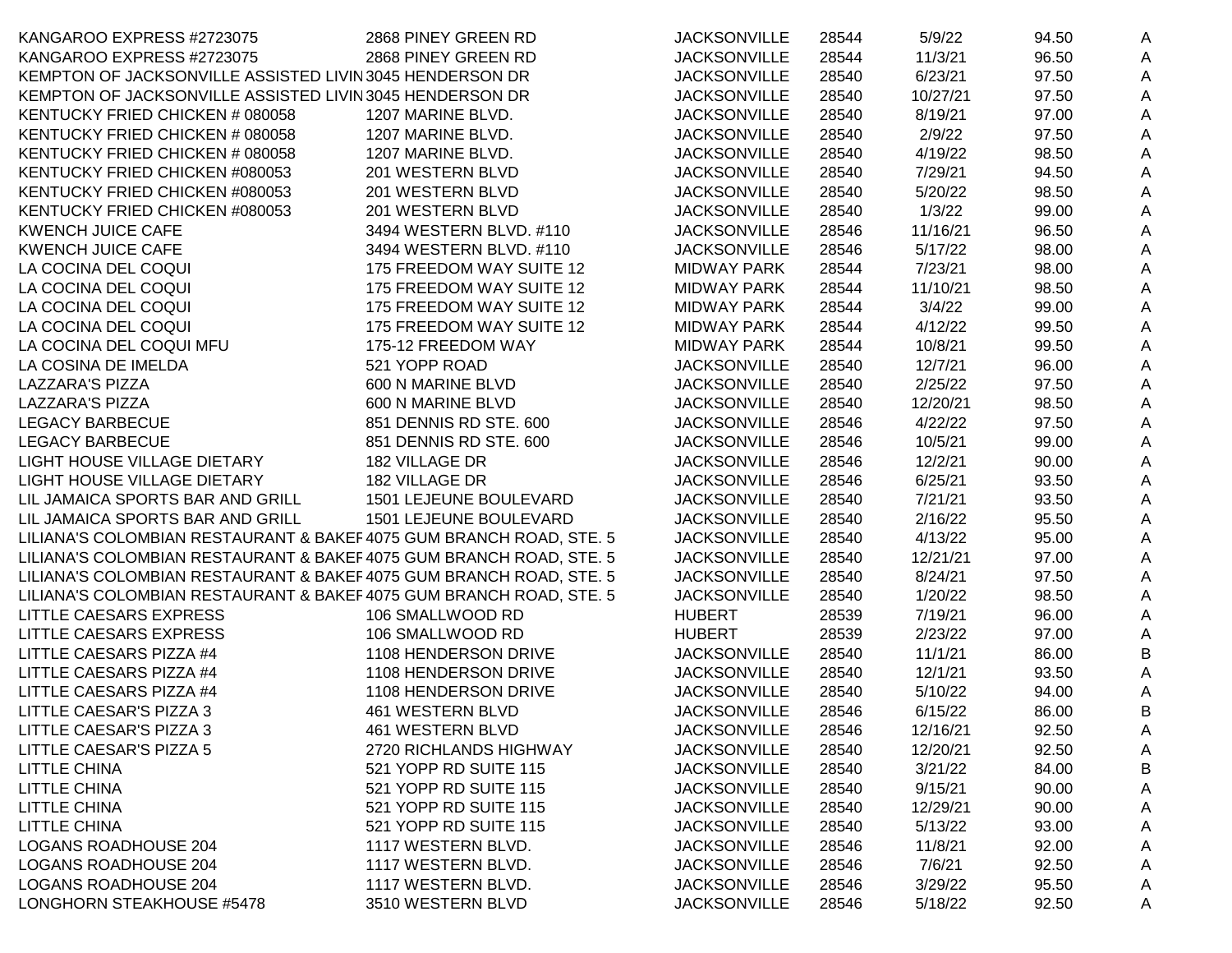| LONGHORN STEAKHOUSE #5478                                           | 3510 WESTERN BLVD              | <b>JACKSONVILLE</b> | 28546 | 9/22/21  | 95.50  | A |
|---------------------------------------------------------------------|--------------------------------|---------------------|-------|----------|--------|---|
| LONGHORN STEAKHOUSE #5478                                           | 3510 WESTERN BLVD              | <b>JACKSONVILLE</b> | 28546 | 3/4/22   | 96.50  | A |
| LONGHORN STEAKHOUSE #5478                                           | 3510 WESTERN BLVD              | <b>JACKSONVILLE</b> | 28546 | 12/9/21  | 98.00  | A |
| LO-RE-LEI                                                           | 1019 OLD FOLKSTONE ROAD        | <b>SNEADS FERRY</b> | 28460 | 3/29/22  | 95.50  | Α |
| LO-RE-LEI                                                           | 1019 OLD FOLKSTONE ROAD        | <b>SNEADS FERRY</b> | 28460 | 9/22/21  | 96.50  | Α |
| LO-RE-LEI                                                           | 1019 OLD FOLKSTONE ROAD        | <b>SNEADS FERRY</b> | 28460 | 6/9/22   | 96.50  | A |
| LO-RE-LEI                                                           | 1019 OLD FOLKSTONE ROAD        | <b>SNEADS FERRY</b> | 28460 | 12/17/21 | 97.00  | A |
| LOWES #260 PRODUCE DEPT.                                            | 2421 GUM BRANCH ROAD, UNIT 200 | <b>JACKSONVILLE</b> | 28540 | 11/22/21 | 93.00  | A |
| LOWES #260 PRODUCE DEPT.                                            | 2421 GUM BRANCH ROAD, UNIT 200 | <b>JACKSONVILLE</b> | 28540 | 5/10/22  | 95.00  | A |
| LOWES FOOD STORE #260 DELI DEPT.                                    | 2421 GUM BRANCH ROAD, UNIT 200 | <b>JACKSONVILLE</b> | 28540 | 9/17/21  | 95.00  | A |
| LOWES FOOD STORE #260 DELI DEPT.                                    | 2421 GUM BRANCH ROAD, UNIT 200 | <b>JACKSONVILLE</b> | 28540 | 5/10/22  | 96.50  | A |
| LOWES FOOD STORE #260 DELI DEPT.                                    | 2421 GUM BRANCH ROAD, UNIT 200 | <b>JACKSONVILLE</b> | 28540 | 11/23/21 | 97.50  | Α |
| LOWES FOOD STORE #260 DELI DEPT.                                    | 2421 GUM BRANCH ROAD, UNIT 200 | <b>JACKSONVILLE</b> | 28540 | 2/8/22   | 97.50  | A |
| LOWES FOOD STORE #260 SAUSAGE AND SE 2421 GUM BRANCH ROAD, UNIT 200 |                                | <b>JACKSONVILLE</b> | 28540 | 9/17/21  | 94.00  | A |
| LOWES FOOD STORE #260 SAUSAGE AND SE 2421 GUM BRANCH ROAD, UNIT 200 |                                | <b>JACKSONVILLE</b> | 28540 | 11/23/21 | 94.50  | Α |
| LOWES FOOD STORE #260 SAUSAGE AND SE 2421 GUM BRANCH ROAD, UNIT 200 |                                | <b>JACKSONVILLE</b> | 28540 | 2/8/22   | 95.00  | Α |
| LOWES FOOD STORE #260 SAUSAGE AND SE 2421 GUM BRANCH ROAD, UNIT 200 |                                | <b>JACKSONVILLE</b> | 28540 | 5/10/22  | 97.00  | Α |
| <b>M&amp;M CATERING</b>                                             | 150 L.P. WILMINGTON PKWY       | <b>JACKSONVILLE</b> | 28540 | 11/13/21 | 99.00  | A |
| <b>M&amp;M CATERING</b>                                             | 150 L.P. WILMINGTON PKWY       | <b>JACKSONVILLE</b> | 28540 | 6/26/21  | 99.50  | Α |
| <b>M&amp;M CATERING</b>                                             | 150 L.P. WILMINGTON PKWY       | <b>JACKSONVILLE</b> | 28540 | 6/4/22   | 100.00 | A |
| MADE IN VENEZULA FOOD                                               | 1092 HWY 210                   | <b>SNEADS FERRY</b> | 28460 | 9/1/21   | 100.00 | A |
| MADISON'S PRIME RIB & SEAFOOD                                       | 105 SUGAR LANE                 | <b>SNEADS FERRY</b> | 28460 | 12/20/21 | 94.50  | A |
| MADISON'S PRIME RIB & SEAFOOD                                       | 105 SUGAR LANE                 | <b>SNEADS FERRY</b> | 28460 | 9/22/21  | 95.50  | A |
| MADISON'S PRIME RIB & SEAFOOD                                       | 105 SUGAR LANE                 | <b>SNEADS FERRY</b> | 28460 | 3/21/22  | 96.00  | A |
| <b>MAI TAI</b>                                                      | 109 HENDERSON DR               | <b>JACKSONVILLE</b> | 28540 | 3/23/22  | 88.50  | B |
| <b>MAI TAI</b>                                                      | 109 HENDERSON DR               | <b>JACKSONVILLE</b> | 28540 | 12/14/21 | 92.50  | A |
| <b>MAI TAI</b>                                                      | 109 HENDERSON DR               | <b>JACKSONVILLE</b> | 28540 | 4/7/22   | 95.00  | A |
| <b>MAIN MOON</b>                                                    | 8114 RICHLANDS HWY             | <b>RICHLANDS</b>    | 28574 | 12/16/21 | 96.00  | A |
| <b>MAIN MOON</b>                                                    | 8114 RICHLANDS HWY             | <b>RICHLANDS</b>    | 28574 | 3/18/22  | 96.50  | A |
| <b>MAIN MOON</b>                                                    | 8114 RICHLANDS HWY             | <b>RICHLANDS</b>    | 28574 | 8/18/21  | 98.00  | A |
| <b>MAINSTAY SUITES</b>                                              | 2201 NORTH MARINE BLVD         | <b>JACKSONVILLE</b> | 28540 | 5/20/22  | 94.00  | Α |
| <b>MAMA'S KITCHEN AT MIREY CREEK</b>                                | 221 HAW BRANCH RD              | <b>RICHLANDS</b>    | 28574 | 2/11/22  | 99.50  | A |
| <b>MANDARIN BISTRO</b>                                              | 4200 WESTERN BLVD, UNIT 120    | <b>JACKSONVILLE</b> | 28546 | 6/6/22   | 94.00  | A |
| <b>MANDARIN BISTRO</b>                                              | 4200 WESTERN BLVD, UNIT 120    | <b>JACKSONVILLE</b> | 28546 | 9/20/21  | 95.00  | A |
| <b>MANDARIN BISTRO</b>                                              | 4200 WESTERN BLVD, UNIT 120    | <b>JACKSONVILLE</b> | 28546 | 3/7/22   | 95.50  | A |
| <b>MANDARIN BISTRO</b>                                              | 4200 WESTERN BLVD, UNIT 120    | <b>JACKSONVILLE</b> | 28546 | 12/30/21 | 97.00  | A |
| <b>MARINA CAFE</b>                                                  | 110 S. MARINE BLVD.            | <b>JACKSONVILLE</b> | 28540 | 12/15/21 | 95.00  | A |
| <b>MARINA CAFE</b>                                                  | 110 S. MARINE BLVD.            | <b>JACKSONVILLE</b> | 28540 | 8/27/21  | 96.00  | A |
| <b>MARINA CAFE</b>                                                  | 110 S. MARINE BLVD.            | <b>JACKSONVILLE</b> | 28540 | 3/7/22   | 96.50  | A |
| <b>MARINA CAFE</b>                                                  | 110 S. MARINE BLVD.            | <b>JACKSONVILLE</b> | 28540 | 5/23/22  | 96.50  | A |
| MARKET PLUS IGA MEAT MARKET                                         | 1040 HENDERSON DR.             | <b>JACKSONVILLE</b> | 28540 | 4/19/22  | 93.50  | A |
| MARRAKESH MEDITTERRANEAN CUISINE                                    | 409 WESTERN BLVD, UNIT 900     | <b>JACKSONVILLE</b> | 28546 | 11/1/21  | 95.50  | A |
| MARRAKESH MEDITTERRANEAN CUISINE                                    | 409 WESTERN BLVD, UNIT 900     | <b>JACKSONVILLE</b> | 28546 | 7/7/21   | 96.00  | A |
| MARRAKESH MEDITTERRANEAN CUISINE                                    | 409 WESTERN BLVD, UNIT 900     | <b>JACKSONVILLE</b> | 28546 | 2/24/22  | 97.50  | A |
| MARRAKESH MEDITTERRANEAN CUISINE                                    | 409 WESTERN BLVD, UNIT 900     | <b>JACKSONVILLE</b> | 28546 | 4/14/22  | 98.50  | A |
| MASON DIXON HOTDOG COMPANY                                          | 1982 HWY 172 SUITE E           | SNEADS FERRY        | 28460 | 12/30/21 | 98.00  | A |
|                                                                     |                                |                     |       |          |        |   |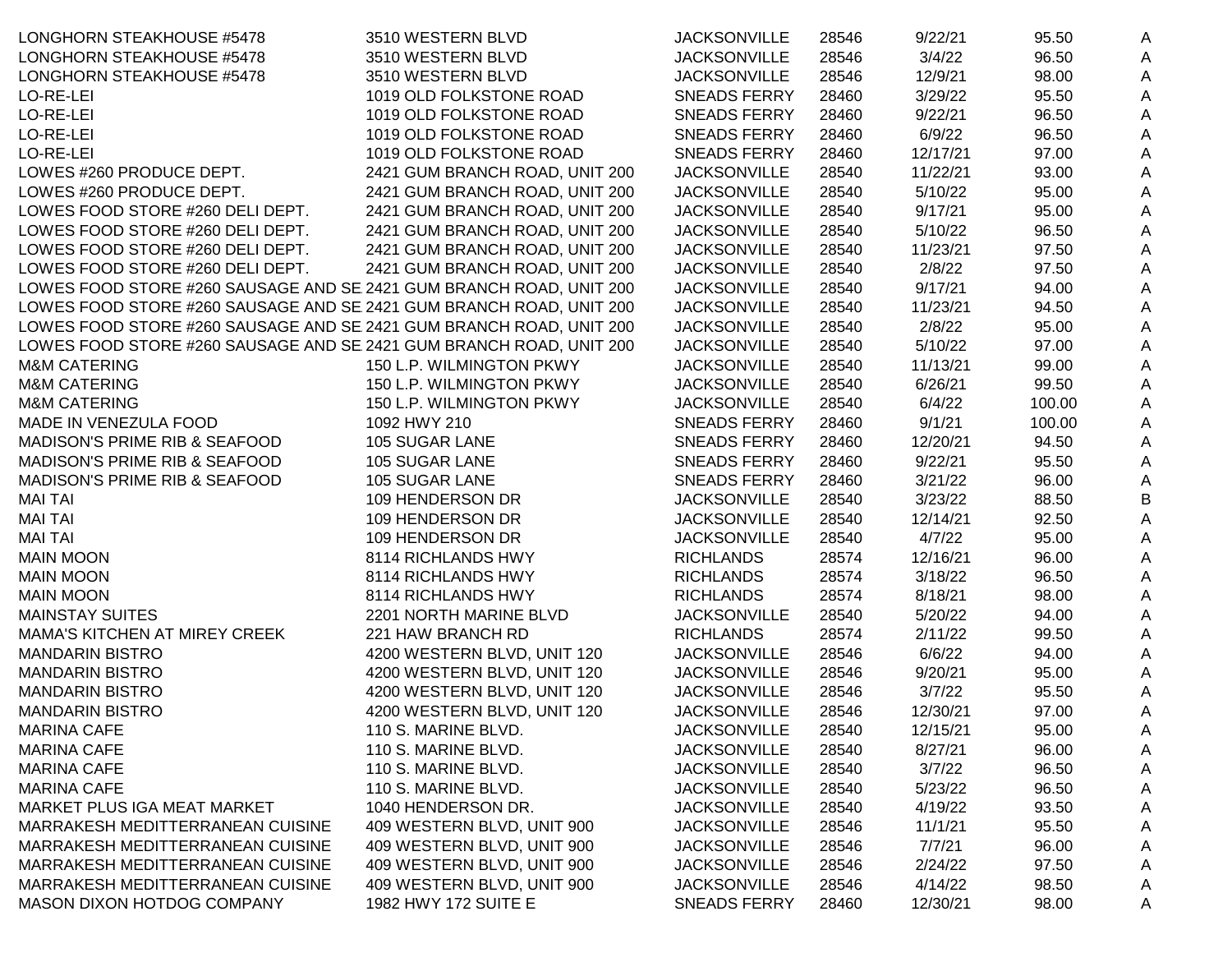| MCDONALD'S                       | 905 W. CORBETT AVE        | <b>SWANSBORO</b>    | 28584 | 11/18/21 | 96.00  | A |
|----------------------------------|---------------------------|---------------------|-------|----------|--------|---|
| MCDONALD'S                       | 905 W. CORBETT AVE        | <b>SWANSBORO</b>    | 28584 | 4/8/22   | 98.00  | A |
| MCDONALDS #34520                 | 7417 RICHLANDS HWY        | <b>RICHLANDS</b>    | 28574 | 10/12/21 | 97.50  | A |
| MCDONALDS #34520                 | 7417 RICHLANDS HWY        | <b>RICHLANDS</b>    | 28574 | 4/25/22  | 98.00  | Α |
| MCDONALDS #36496                 | 2401 GUM BRANCH RD        | <b>JACKSONVILLE</b> | 28540 | 2/24/22  | 96.50  | A |
| MCDONALDS #36496                 | 2401 GUM BRANCH RD        | <b>JACKSONVILLE</b> | 28540 | 10/13/21 | 97.50  | A |
| MCDONALD'S #6622                 | 1731 LEJUNE BLVD          | <b>JACKSONVILLE</b> | 28540 | 5/2/22   | 94.00  | A |
| MCDONALD'S #6622                 | 1731 LEJUNE BLVD          | <b>JACKSONVILLE</b> | 28540 | 11/2/21  | 95.50  | A |
| MCDONALD'S #6625                 | 1165 WESTERN BLVD         | <b>JACKSONVILLE</b> | 28540 | 1/11/22  | 97.50  | Α |
| MCDONALD'S #6625                 | 1165 WESTERN BLVD         | <b>JACKSONVILLE</b> | 28540 | 10/20/21 | 98.50  | A |
| MCDONALD'S #6626                 | 900 N. MARINE BLVD        | <b>JACKSONVILLE</b> | 28540 | 3/3/22   | 96.00  | A |
| MCDONALD'S #6626                 | 900 N. MARINE BLVD        | <b>JACKSONVILLE</b> | 28540 | 11/8/21  | 97.50  | A |
| MCDONALD'S #6629                 | 305 S MARINE BLVD         | <b>JACKSONVILLE</b> | 28540 | 1/5/22   | 98.50  | Α |
| MCDONALD'S #6629                 | 305 S MARINE BLVD         | <b>JACKSONVILLE</b> | 28540 | 12/17/21 | 99.50  | A |
| MCDONALD'S #6631                 | 404 WESTERN BLVD          | <b>JACKSONVILLE</b> | 28546 | 9/29/21  | 97.00  | A |
| MCDONALD'S #6631                 | 404 WESTERN BLVD          | <b>JACKSONVILLE</b> | 28546 | 3/11/22  | 99.00  | Α |
| MCDONALD'S 27866                 | 930 NC HWY 210            | <b>SNEADS FERRY</b> | 28460 | 12/29/21 | 95.00  | Α |
| MCDONALD'S 27866                 | 930 NC HWY 210            | <b>SNEADS FERRY</b> | 28460 | 6/14/22  | 95.50  | A |
| MEADOW VIEW ELEMENTARY CAFETERIA | 1026 FIRETOWER ROAD       | <b>JACKSONVILLE</b> | 28540 | 9/14/21  | 100.00 | A |
| MEADOW VIEW ELEMENTARY CAFETERIA | 1026 FIRETOWER ROAD       | <b>JACKSONVILLE</b> | 28540 | 12/6/21  | 100.00 | Α |
| MEADOW VIEW ELEMENTARY CAFETERIA | 1026 FIRETOWER ROAD       | <b>JACKSONVILLE</b> | 28540 | 3/15/22  | 100.00 | Α |
| MEADOW VIEW ELEMENTARY CAFETERIA | 1026 FIRETOWER ROAD       | <b>JACKSONVILLE</b> | 28540 | 5/23/22  | 100.00 | A |
| <b>MI CABANA</b>                 | 521 YOPP ROAD SUITE 101   | <b>JACKSONVILLE</b> | 28540 | 2/9/22   | 90.50  | A |
| MI CABANA                        | 521 YOPP ROAD SUITE 101   | <b>JACKSONVILLE</b> | 28540 | 12/8/21  | 92.00  | A |
| <b>MI CABANA</b>                 | 521 YOPP ROAD SUITE 101   | <b>JACKSONVILLE</b> | 28540 | 5/24/22  | 92.00  | A |
| <b>MI CABANA</b>                 | 1153 WESTERN BLVD         | <b>JACKSONVILLE</b> | 28546 | 11/16/21 | 93.50  | A |
| MI CABANA                        | 1153 WESTERN BLVD         | <b>JACKSONVILLE</b> | 28546 | 7/13/21  | 94.00  | A |
| MI CABANA                        | 521 YOPP ROAD SUITE 101   | <b>JACKSONVILLE</b> | 28540 | 9/16/21  | 94.00  | A |
| <b>MI CABANA</b>                 | 1153 WESTERN BLVD         | <b>JACKSONVILLE</b> | 28546 | 3/14/22  | 96.50  | A |
| MI CABANA #3                     | 135 GLADE LANE            | <b>MIDWAY PARK</b>  | 28544 | 11/23/21 | 95.50  | A |
| MI CABANA #3                     | 135 GLADE LANE            | <b>MIDWAY PARK</b>  | 28544 | 5/13/22  | 96.50  | A |
| MI CABANA #3                     | 135 GLADE LANE            | <b>MIDWAY PARK</b>  | 28544 | 3/3/22   | 97.00  | A |
| MI CABANA #3                     | 135 GLADE LANE            | <b>MIDWAY PARK</b>  | 28544 | 7/29/21  | 98.00  | A |
| MICHAELANGELO'S                  | 1961 HIGHWAY 172          | <b>SNEADS FERRY</b> | 28460 | 12/29/21 | 92.00  | A |
| MICHAELANGELOS PIZZA #5          | 660 W CORBETT AVE         | <b>SWANSBORO</b>    | 28584 | 4/13/22  | 92.50  | A |
| MICHAELANGELOS PIZZA #5          | 660 W CORBETT AVE         | <b>SWANSBORO</b>    | 28584 | 12/7/21  | 93.00  | A |
| MICROTEL BY WYNDHAM              | 2411 COMMERCE RD          | <b>JACKSONVILLE</b> | 28540 | 8/24/21  | 94.00  | A |
| MIKES FARM RESTAURANT            | 1600 HAW BRANCH RD.       | <b>BEULAVILLE</b>   | 28518 | 10/28/21 | 98.50  | A |
| MIKES FARM RESTAURANT            | 1600 HAW BRANCH RD.       | <b>BEULAVILLE</b>   | 28518 | 2/17/22  | 98.50  | A |
| MIKE'S FARM TO GO                | 1600 HAW BRANCH ROAD      | <b>BEULAVILLE</b>   | 28578 | 12/9/21  | 100.00 | A |
| MINERVINIS NY BAGEL CO.          | 1016-212 OLD FLOKSTONE RD | <b>SNEADS FERRY</b> | 28460 | 5/3/22   | 95.50  | Α |
| MINERVINIS NY BAGEL CO.          | 1016-212 OLD FLOKSTONE RD | <b>SNEADS FERRY</b> | 28460 | 12/14/21 | 97.50  | Α |
| MISS PHO VIETNAMESE RESTAURANT   | 1961 NC HWY 172           | <b>SNEADS FERRY</b> | 28460 | 10/29/21 | 95.00  | A |
| MISS PHO VIETNAMESE RESTAURANT   | 1961 NC HWY 172           | <b>SNEADS FERRY</b> | 28460 | 2/23/22  | 99.00  | Α |
| <b>MISSION BBQ</b>               | 1638 WESTERN BLVD STE 200 | <b>JACKSONVILLE</b> | 28546 | 9/15/21  | 94.50  | Α |
| <b>MISSION BBQ</b>               | 1638 WESTERN BLVD STE 200 | <b>JACKSONVILLE</b> | 28546 | 11/23/21 | 96.00  | A |
|                                  |                           |                     |       |          |        |   |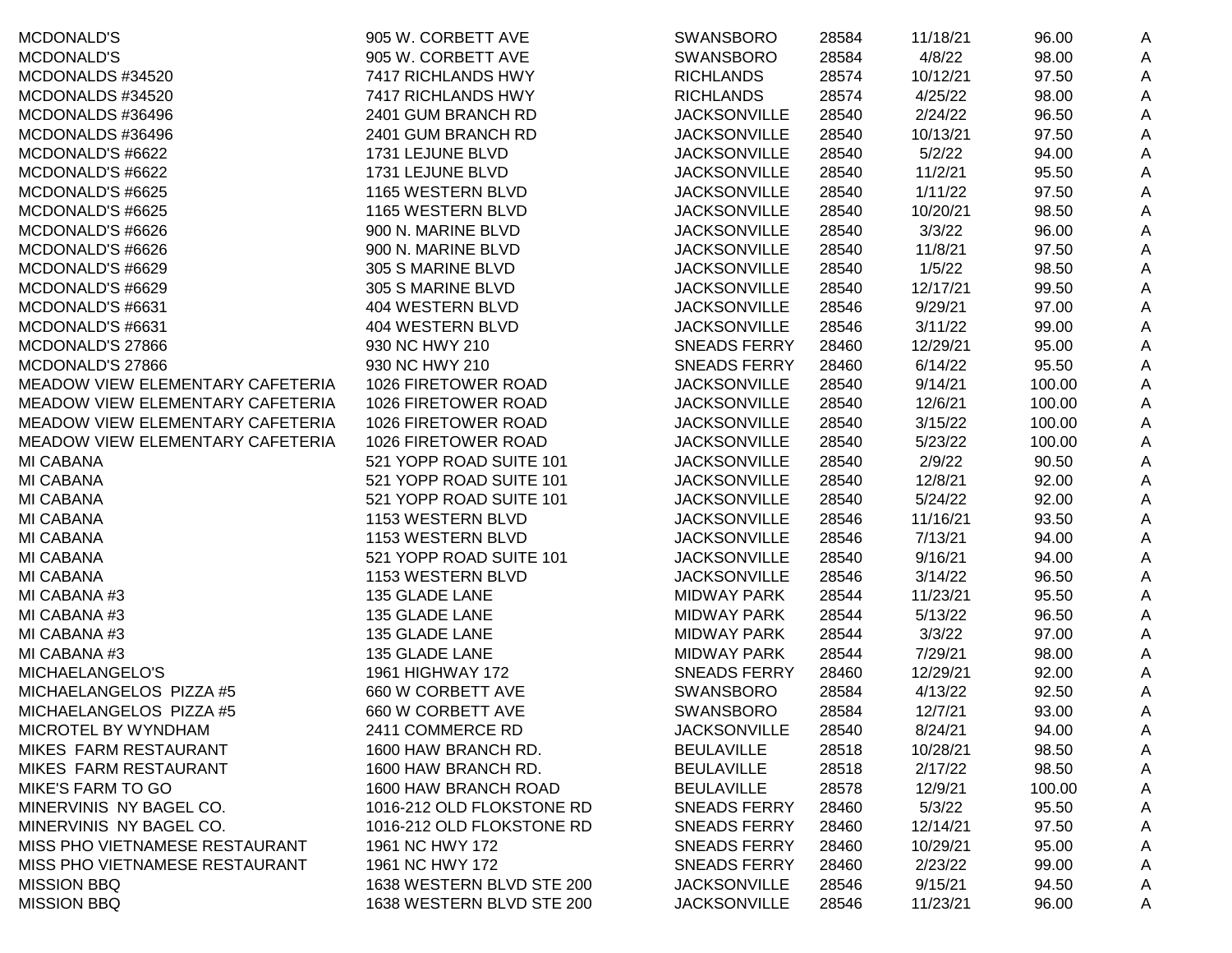| <b>MISSION BBQ</b>                 | 1638 WESTERN BLVD STE 200      | <b>JACKSONVILLE</b> | 28546 | 2/28/22  | 98.00  | A |
|------------------------------------|--------------------------------|---------------------|-------|----------|--------|---|
| <b>MISSION BBQ</b>                 | 1638 WESTERN BLVD STE 200      | <b>JACKSONVILLE</b> | 28546 | 6/1/22   | 98.00  | A |
| <b>MITTIE'S KITCHEN</b>            | 2586 ONSLOW DR                 | <b>JACKSONVILLE</b> | 28540 | 3/23/22  | 92.50  | A |
| <b>MITTIE'S KITCHEN</b>            | 2586 ONSLOW DR                 | <b>JACKSONVILLE</b> | 28540 | 8/4/21   | 97.00  | Α |
| <b>MITTIE'S KITCHEN</b>            | 2586 ONSLOW DR                 | <b>JACKSONVILLE</b> | 28540 | 12/9/21  | 98.00  | A |
| <b>MIYABI JR EXPRESS</b>           | 1148 WESTERN BLVD              | <b>JACKSONVILLE</b> | 28546 | 12/13/21 | 85.50  | B |
| <b>MIYABI JR EXPRESS</b>           | 1148 WESTERN BLVD              | <b>JACKSONVILLE</b> | 28546 | 9/22/21  | 90.00  | A |
| <b>MIYABI JR EXPRESS</b>           | 1148 WESTERN BLVD              | <b>JACKSONVILLE</b> | 28546 | 1/5/22   | 92.50  | A |
| <b>MIYABI JR EXPRESS</b>           | 1148 WESTERN BLVD              | <b>JACKSONVILLE</b> | 28546 | 4/26/22  | 94.00  | A |
| <b>MOE'S SOUTHWEST GRILL</b>       | 397 JACKSONVILLE MALL          | <b>JACKSONVILLE</b> | 28546 | 6/6/22   | 92.00  | A |
| <b>MOE'S SOUTHWEST GRILL</b>       | 397 JACKSONVILLE MALL          | <b>JACKSONVILLE</b> | 28546 | 11/1/21  | 95.00  | A |
| <b>MONGOLIAN HOUSE</b>             | 305 N MARINE BLVD              | <b>JACKSONVILLE</b> | 28540 | 3/31/22  | 94.00  | Α |
| MONGOLIAN HOUSE                    | 305 N MARINE BLVD              | <b>JACKSONVILLE</b> | 28540 | 9/9/21   | 95.50  | A |
| MONGOLIAN HOUSE                    | 305 N MARINE BLVD              | <b>JACKSONVILLE</b> | 28540 | 1/4/22   | 96.00  | A |
| MONSTERS PIZZA HUBERT              | 637 SANDRIDGE ROAD             | <b>HUBERT</b>       | 28539 | 11/30/21 | 94.50  | A |
| MONSTERS PIZZA HUBERT              | 637 SANDRIDGE ROAD             | <b>HUBERT</b>       | 28539 | 4/27/22  | 96.50  | A |
| MOORE'S BARBEQUE                   | 2470 GUM BRANCH ROAD           | <b>JACKSONVILLE</b> | 28540 | 8/31/21  | 97.00  | A |
| MOORE'S BARBEQUE                   | 2470 GUM BRANCH ROAD           | <b>JACKSONVILLE</b> | 28540 | 5/26/22  | 97.50  | A |
| MOORE'S BARBEQUE                   | 2470 GUM BRANCH ROAD           | <b>JACKSONVILLE</b> | 28540 | 1/25/22  | 99.00  | A |
| MOORES MINI MART-DBA CHURCHS       | 303 BELL FORK ROAD             | <b>JACKSONVILLE</b> | 28540 | 2/15/22  | 94.50  | A |
| MOORES MINI MART-DBA CHURCHS       | 303 BELL FORK ROAD             | <b>JACKSONVILLE</b> | 28540 | 9/29/21  | 95.50  | A |
| <b>MOORE'S BARBECUE</b>            | 1103 W. CORBETT AVE            | <b>SWANSBORO</b>    | 28584 | 8/9/21   | 91.00  | A |
| <b>MOORE'S BARBECUE</b>            | 1103 W. CORBETT AVE            | <b>SWANSBORO</b>    | 28584 | 12/13/21 | 92.00  | A |
| <b>MOORE'S BARBECUE</b>            | 1103 W. CORBETT AVE            | <b>SWANSBORO</b>    | 28584 | 3/10/22  | 97.00  | A |
| <b>MOORE'S BARBECUE</b>            | 1103 W. CORBETT AVE            | <b>SWANSBORO</b>    | 28584 | 6/9/22   | 98.50  | A |
| MORTON ELEMENTARY CAFETERIA        | 485 OLD 30 ROAD                | <b>JACKSONVILLE</b> | 28540 | 3/4/22   | 99.00  | A |
| MORTON ELEMENTARY CAFETERIA        | 485 OLD 30 ROAD                | <b>JACKSONVILLE</b> | 28540 | 9/14/21  | 99.50  | A |
| MORTON ELEMENTARY CAFETERIA        | 485 OLD 30 ROAD                | <b>JACKSONVILLE</b> | 28540 | 5/27/22  | 99.50  | A |
| <b>MORTON ELEMENTARY CAFETERIA</b> | 485 OLD 30 ROAD                | <b>JACKSONVILLE</b> | 28540 | 12/8/21  | 100.00 | A |
| MOTEL <sub>6</sub>                 | 603 N MARINE BLVD              | <b>JACKSONVILLE</b> | 28540 | 5/23/22  | 92.50  | A |
| MUDDY'S COFFEE HOUSE               | 2040 SUITE 2 WILM. HWY         | <b>JACKSONVILLE</b> | 28540 | 11/16/21 | 100.00 | A |
| MUDDY'S COFFEE HOUSE               | 2040 SUITE 2 WILM. HWY         | <b>JACKSONVILLE</b> | 28540 | 4/19/22  | 100.00 | Α |
| <b>NAPOLI CAFE</b>                 | 965 OLD FOLKSTONE RD           | <b>SNEADS FERRY</b> | 28460 | 12/20/21 | 97.50  | A |
| <b>NAPOLI CAFE</b>                 | 965 OLD FOLKSTONE RD           | <b>SNEADS FERRY</b> | 28460 | 5/13/22  | 98.50  | A |
| <b>NAPOLI'S PIZZERIA</b>           | 109 SYLVESTER ST., SUITE B & C | <b>RICHLANDS</b>    | 28547 | 7/8/21   | 95.50  | A |
| <b>NAPOLI'S PIZZERIA</b>           | 109 SYLVESTER ST., SUITE B & C | <b>RICHLANDS</b>    | 28547 | 1/12/22  | 99.00  | Α |
| NEW BRIDGE MIDDLE SCHOOL CAFE      | 401 NEW BRIDGE ST              | <b>JACKSONVILLE</b> | 28540 | 3/25/22  | 98.00  | A |
| NEW BRIDGE MIDDLE SCHOOL CAFE      | 401 NEW BRIDGE ST              | <b>JACKSONVILLE</b> | 28540 | 1/7/22   | 99.00  | A |
| NEW BRIDGE MIDDLE SCHOOL CAFE      | 401 NEW BRIDGE ST              | <b>JACKSONVILLE</b> | 28540 | 10/28/21 | 100.00 | A |
| <b>NEW CHINA RESTAURANT</b>        | 110-G BRANCHWOOD SHOPPING CE   | <b>JACKSONVILLE</b> | 28540 | 9/24/21  | 90.00  | A |
| <b>NEW CHINA RESTAURANT</b>        | 110-G BRANCHWOOD SHOPPING CE   | <b>JACKSONVILLE</b> | 28540 | 12/14/21 | 90.00  | Α |
| <b>NEW CHINA RESTAURANT</b>        | 110-G BRANCHWOOD SHOPPING CE   | <b>JACKSONVILLE</b> | 28540 | 3/11/22  | 93.00  | A |
| NEW YORK PIZZERIA #2               | 2040 SUITE 10 WILM. HWY        | <b>JACKSONVILLE</b> | 28540 | 11/16/21 | 97.50  | A |
| NEW YORK PIZZERIA #2               | 2040 SUITE 10 WILM. HWY        | <b>JACKSONVILLE</b> | 28540 | 4/27/22  | 97.50  | A |
| NO 1 CHINESE BUFFET                | 1036 HENDERSON DRIVE           | <b>JACKSONVILLE</b> | 28540 | 8/10/21  | 88.50  | B |
| NO 1 CHINESE BUFFET                | 1036 HENDERSON DRIVE           | <b>JACKSONVILLE</b> | 28540 | 9/30/21  | 89.00  | Β |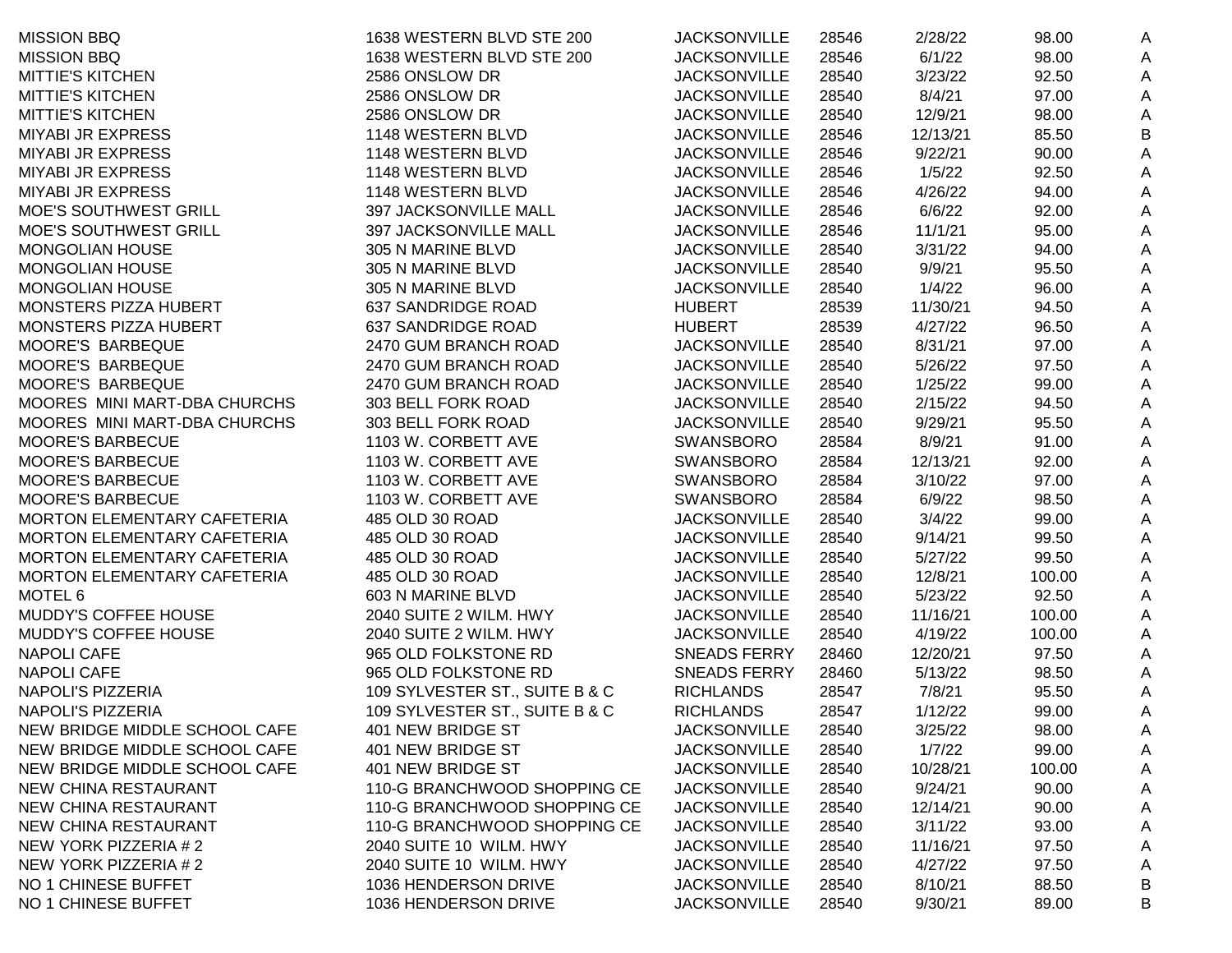| NO 1 CHINESE BUFFET                                       | 1036 HENDERSON DRIVE        | <b>JACKSONVILLE</b>  | 28540 | 10/22/21 | 92.00  | A |
|-----------------------------------------------------------|-----------------------------|----------------------|-------|----------|--------|---|
| NO 1 CHINESE BUFFET                                       | 1036 HENDERSON DRIVE        | <b>JACKSONVILLE</b>  | 28540 | 3/30/22  | 92.50  | A |
| NOODLES & COMPANY #861                                    | 1345 WESTERN BLVD SUITE 110 | <b>JACKSONVILLE</b>  | 28540 | 2/2/22   | 95.00  | A |
| NOODLES & COMPANY #861                                    | 1345 WESTERN BLVD SUITE 110 | <b>JACKSONVILLE</b>  | 28540 | 10/28/21 | 95.50  | A |
| NOODLES & COMPANY #861                                    | 1345 WESTERN BLVD SUITE 110 | <b>JACKSONVILLE</b>  | 28540 | 5/9/22   | 96.00  | A |
| NORTH SHORE COUNTRY CLUB                                  | 101 NORTH SHORE DRIVE       | <b>SNEADS FERRY</b>  | 28460 | 10/19/21 | 100.00 | A |
| NORTH SHORE COUNTRY CLUB                                  | 101 NORTH SHORE DRIVE       | <b>SNEADS FERRY</b>  | 28460 | 1/12/22  | 100.00 | A |
| NORTH SHORE COUNTRY CLUB                                  | 101 NORTH SHORE DRIVE       | <b>SNEADS FERRY</b>  | 28460 | 6/9/22   | 100.00 | Α |
| NORTHSIDE HIGH SCHOOL CAFETERI                            | 365 SOUTH COMMONS DRIVE     | <b>JACKSONVILLE</b>  | 28546 | 1/20/22  | 99.00  | Α |
| NORTHSIDE HIGH SCHOOL CAFETERI                            | 365 SOUTH COMMONS DRIVE     | <b>JACKSONVILLE</b>  | 28546 | 10/28/21 | 99.50  | Α |
| NORTHSIDE HIGH SCHOOL CAFETERI                            | 365 SOUTH COMMONS DRIVE     | <b>JACKSONVILLE</b>  | 28546 | 4/29/22  | 99.50  | Α |
| NORTHWOODS ELEMENTARY CAFETERIA                           | 617 HENDERSON DRIVE         | <b>JACKSONVILLE</b>  | 28540 | 3/2/22   | 99.00  | Α |
| NORTHWOODS ELEMENTARY CAFETERIA                           | 617 HENDERSON DRIVE         | <b>JACKSONVILLE</b>  | 28540 | 9/8/21   | 100.00 | Α |
| NORTHWOODS ELEMENTARY CAFETERIA                           | 617 HENDERSON DRIVE         | <b>JACKSONVILLE</b>  | 28540 | 12/1/21  | 100.00 | A |
| NORTHWOODS ELEMENTARY CAFETERIA                           | 617 HENDERSON DRIVE         | <b>JACKSONVILLE</b>  | 28540 | 5/25/22  | 100.00 | Α |
| NORTHWOODS PARK MIDDLE CAFE.                              | 904 SIOUX DRIVE             | <b>JACKSONVILLE</b>  | 28540 | 8/31/21  | 99.00  | Α |
| NORTHWOODS PARK MIDDLE CAFE.                              | 904 SIOUX DRIVE             | <b>JACKSONVILLE</b>  | 28540 | 1/10/22  | 99.00  | Α |
| NORTHWOODS PARK MIDDLE CAFE.                              | 904 SIOUX DRIVE             | <b>JACKSONVILLE</b>  | 28540 | 4/4/22   | 99.00  | A |
| OAKWOOD BBQ                                               | 113 WESTSIDE LANE           | <b>RICHLANDS</b>     | 28574 | 12/18/21 | 100.00 | A |
| OCEAN BAY SEAFOOD                                         | 521 YOPP RD                 | <b>JACKSONVILLE</b>  | 28540 | 4/28/22  | 92.00  | A |
| <b>OCEAN BAY SEAFOOD</b>                                  | 521 YOPP RD                 | <b>JACKSONVILLE</b>  | 28540 | 1/26/22  | 93.50  | A |
| OCEAN BAY SEAFOOD                                         | 521 YOPP RD                 | <b>JACKSONVILLE</b>  | 28540 | 8/4/21   | 94.50  | A |
| <b>OCEAN'S EDGE</b>                                       | 2000 NEW RIVER INLET RD     | <b>NORTH TOPSAIL</b> | 28460 | 9/15/21  | 95.00  | A |
| <b>OCEAN'S EDGE</b>                                       | 2000 NEW RIVER INLET RD     | <b>NORTH TOPSAIL</b> | 28460 | 12/17/21 | 95.00  | A |
| <b>OCEAN'S EDGE</b>                                       | 2000 NEW RIVER INLET RD     | NORTH TOPSAIL        | 28460 | 3/30/22  | 95.00  | A |
| <b>OCEAN'S EDGE</b>                                       | 2000 NEW RIVER INLET RD     | <b>NORTH TOPSAIL</b> | 28460 | 6/9/22   | 98.00  | Α |
| OKAMI JAPANESE RESTAURANT                                 | 2100 N MARINE BLVD          | <b>JACKSONVILLE</b>  | 28546 | 4/11/22  | 95.50  | A |
| OKINAWA FUSION HOUSE                                      | 93 F WESTERN BOULEVARD      | <b>JACKSONVILLE</b>  | 28546 | 8/4/21   | 81.00  | Β |
| <b>OLD CHICAGO</b>                                        | 4157 WESTERN BLVD STE 100   | <b>JACKSONVILLE</b>  | 28546 | 1/24/22  | 93.50  | Α |
| <b>OLD CHICAGO</b>                                        | 4157 WESTERN BLVD STE 100   | <b>JACKSONVILLE</b>  | 28546 | 10/15/21 | 95.00  | A |
| OLEA MEDITERRANEAN KITCHEN                                | 674 W. CORBETT AVE.         | <b>SWANSBORO</b>     | 28584 | 6/10/22  | 95.00  | Α |
| OLEA MEDITERRANEAN KITCHEN                                | 674 W. CORBETT AVE.         | <b>SWANSBORO</b>     | 28584 | 12/16/21 | 95.50  | A |
| OLEA MEDITERRANEAN KITCHEN                                | 674 W. CORBETT AVE.         | <b>SWANSBORO</b>     | 28584 | 8/16/21  | 96.00  | A |
| OLEA MEDITERRANEAN KITCHEN                                | 674 W. CORBETT AVE.         | <b>SWANSBORO</b>     | 28584 | 3/21/22  | 96.50  | A |
| OLIVE GARDEN 1733                                         | 1415 WESTERN BLVD           | <b>JACKSONVILLE</b>  | 28546 | 3/21/22  | 91.00  | A |
| OLIVE GARDEN 1733                                         | 1415 WESTERN BLVD           | <b>JACKSONVILLE</b>  | 28546 | 12/20/21 | 93.00  | A |
| OLIVE GARDEN 1733                                         | 1415 WESTERN BLVD           | <b>JACKSONVILLE</b>  | 28546 | 9/27/21  | 95.00  | A |
| OLIVE GARDEN 1733                                         | 1415 WESTERN BLVD           | <b>JACKSONVILLE</b>  | 28546 | 4/1/22   | 96.50  | A |
| <b>OLLIE'S MFU</b>                                        | 851 DENNIS ROAD             | <b>JACKSONVILLE</b>  | 28546 | 11/19/21 | 100.00 | A |
| ONSLOW COUNTY REGIONAL SKILLS CENTEF 261 NW CORRIDOR BLVD |                             | <b>JACKSONVILLE</b>  | 28540 | 6/2/22   | 100.00 | A |
| ONSLOW MEMORIAL HOSPITAL CAFE.                            | 317 WESTERN BLVD            | <b>JACKSONVILLE</b>  | 28546 | 9/13/21  | 98.50  | Α |
| ONSLOW MEMORIAL HOSPITAL CAFE.                            | 317 WESTERN BLVD            | <b>JACKSONVILLE</b>  | 28546 | 12/22/21 | 99.50  | A |
| ONSLOW MEMORIAL HOSPITAL CAFE.                            | 317 WESTERN BLVD            | <b>JACKSONVILLE</b>  | 28546 | 3/16/22  | 99.50  | A |
| ONSLOW MEMORIAL HOSPITAL CAFE.                            | 317 WESTERN BLVD            | <b>JACKSONVILLE</b>  | 28546 | 6/10/22  | 100.00 | A |
| <b>ONSLOW PINES</b>                                       | 1244 ONSLOW PINES RD        | <b>JACKSONVILLE</b>  | 28540 | 5/23/22  | 94.50  | A |
| ONSLOW SENIOR CENTER                                      | 4022 RICHLANDS HWY          | <b>JACKSONVILLE</b>  | 28540 | 8/30/21  | 100.00 | A |
|                                                           |                             |                      |       |          |        |   |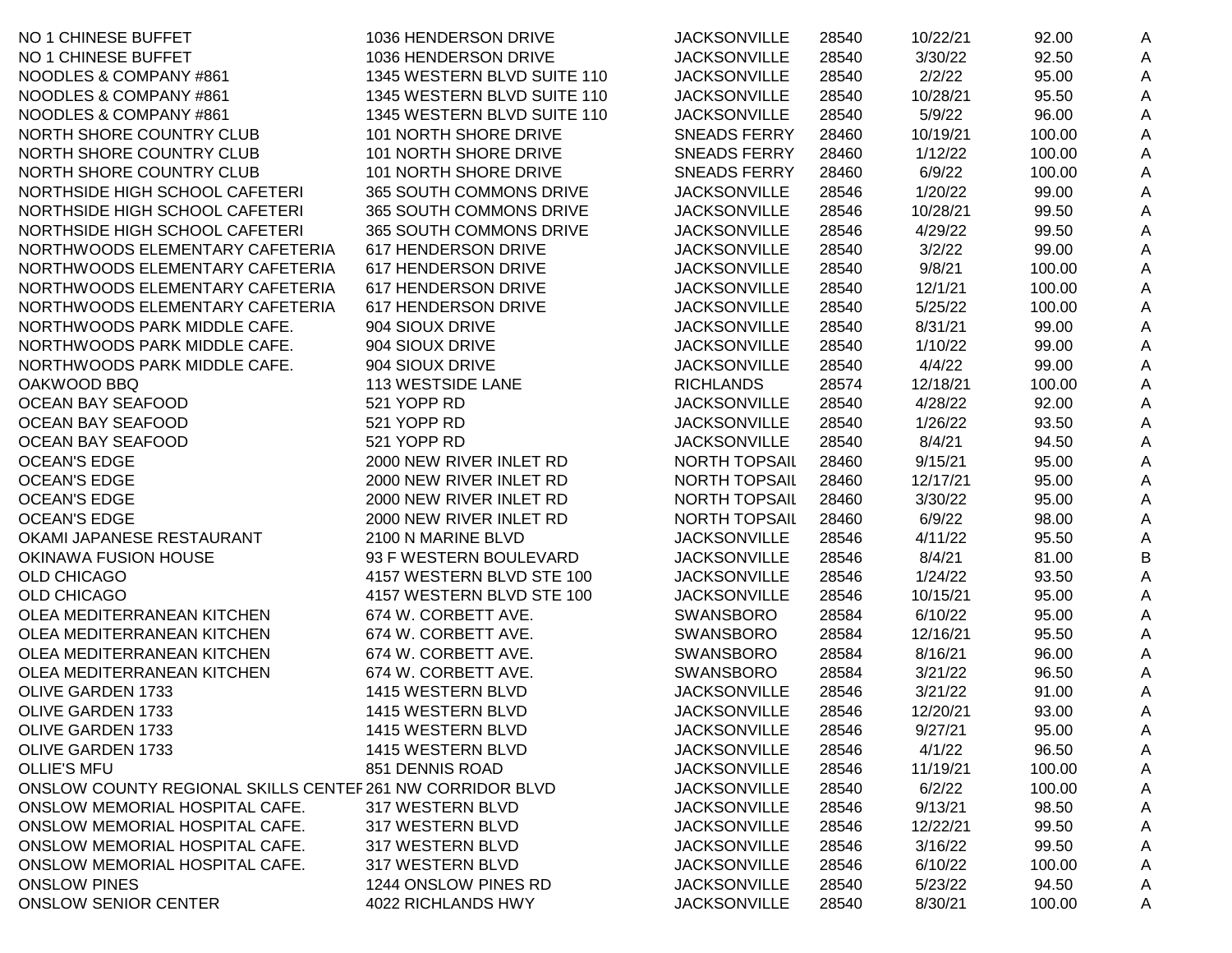| <b>ONSLOW SENIOR CENTER</b>    | 4022 RICHLANDS HWY             | <b>JACKSONVILLE</b> | 28540 | 8/30/21  | 100.00 | A      |
|--------------------------------|--------------------------------|---------------------|-------|----------|--------|--------|
| <b>ONSLOW SENIOR CENTER</b>    | 4022 RICHLANDS HWY             | <b>JACKSONVILLE</b> | 28540 | 12/1/21  | 100.00 | A      |
| <b>ONSLOW SENIOR CENTER</b>    | 4022 RICHLANDS HWY             | <b>JACKSONVILLE</b> | 28540 | 3/8/22   | 100.00 | Α      |
| <b>ONSLOW SENIOR CENTER</b>    | 4022 RICHLANDS HWY             | <b>JACKSONVILLE</b> | 28540 | 6/2/22   | 100.00 | Α      |
| <b>OUTBACK STEAKHOUSE 3457</b> | 1045 WESTERN BLVD              | <b>JACKSONVILLE</b> | 28546 | 12/8/21  | 95.00  | A      |
| <b>OUTBACK STEAKHOUSE 3457</b> | 1045 WESTERN BLVD              | <b>JACKSONVILLE</b> | 28546 | 9/17/21  | 96.00  | A      |
| <b>OUTBACK STEAKHOUSE 3457</b> | 1045 WESTERN BLVD              | <b>JACKSONVILLE</b> | 28546 | 3/10/22  | 96.00  | A      |
| <b>OUTLAW TACOS LLC</b>        | <b>404 WARLICK STREET</b>      | <b>JACKSONVILLE</b> | 28540 | 6/15/22  | 100.00 | A      |
| PALETERIA DEYA                 | 224 BRYNN MARR RD              | <b>JACKSONVILLE</b> | 28546 | 1/25/22  | 99.50  | A      |
| <b>PANDA EXPRESS</b>           | 4121 WESTERN BLVD              | <b>JACKSONVILLE</b> | 28546 | 2/2/22   | 92.50  | Α      |
| <b>PANDA EXPRESS</b>           | 4121 WESTERN BLVD              | <b>JACKSONVILLE</b> | 28546 | 10/29/21 | 97.00  | Α      |
| PANERA BREAD 1699              | 1619 WESTERN BLVD.             | <b>JACKSONVILLE</b> | 28546 | 11/3/21  | 96.50  | Α      |
| PANERA BREAD 1699              | 1619 WESTERN BLVD.             | <b>JACKSONVILLE</b> | 28546 | 2/23/22  | 96.50  | Α      |
| PAPA JOHN'S                    | 923 SUITE 1 WEST CORBETT AVENU | SWANSBORO           | 28584 | 5/10/22  | 94.50  | Α      |
| PAPA JOHN'S                    | 923 SUITE 1 WEST CORBETT AVENU | <b>SWANSBORO</b>    | 28584 | 11/18/21 | 96.50  | Α      |
| PAPA JOHNS PIZZA 372           | 238 WILMINGTON HWY             | <b>JACKSONVILLE</b> | 28540 | 6/7/22   | 96.00  | Α      |
| PAPA JOHNS PIZZA 372           | 238 WILMINGTON HWY             | <b>JACKSONVILLE</b> | 28540 | 12/17/21 | 96.50  | A      |
| PAPA JOHNS 4956                | 1283 NC HWY 210                | <b>SNEADS FERRY</b> | 28460 | 12/17/21 | 100.00 | Α      |
| PAPA JOHNS PIZZA #229          | 131 PINEY GREEN RD, SUITE600   | <b>JACKSONVILLE</b> | 28546 | 4/4/22   | 95.00  | Α      |
| PAPA JOHNS PIZZA #229          | 131 PINEY GREEN RD, SUITE600   | <b>JACKSONVILLE</b> | 28546 | 12/8/21  | 96.50  | Α      |
| PARKWOOD ELEMENTARY CAFETERIA  | 2900 NORTHWOODS DRIVE          | <b>JACKSONVILLE</b> | 28540 | 3/1/22   | 98.00  | A      |
| PARKWOOD ELEMENTARY CAFETERIA  | 2900 NORTHWOODS DRIVE          | <b>JACKSONVILLE</b> | 28540 | 11/22/21 | 99.00  | Α      |
| PARKWOOD ELEMENTARY CAFETERIA  | 2900 NORTHWOODS DRIVE          | <b>JACKSONVILLE</b> | 28540 | 5/25/22  | 99.00  | A      |
| PARKWOOD ELEMENTARY CAFETERIA  | 2900 NORTHWOODS DRIVE          | <b>JACKSONVILLE</b> | 28540 | 8/31/21  | 99.50  | A      |
| PAW PAW'S WING AND SOUL FOOD   | 2119 LEJEUNE BLVD              | <b>JACKSONVILLE</b> | 28540 | 6/8/22   | 97.50  | A      |
| PAW PAW'S WINGS                | 2119 LEJEUNE BOULEVARD         | <b>JACKSONVILLE</b> | 28540 | 9/30/21  | 96.00  | A      |
| PAW PAW'S WINGS                | 2119 LEJEUNE BOULEVARD         | <b>JACKSONVILLE</b> | 28540 | 2/16/22  | 98.00  | A      |
| PENO MEDITERRANEAN GRILL       | 3494 WESTERN BOULEVARD         | <b>JACKSONVILLE</b> | 28546 | 5/26/22  | 97.00  | A      |
| PENO MEDITERRANEAN GRILL       | 3494 WESTERN BOULEVARD         | <b>JACKSONVILLE</b> | 28546 | 10/13/21 | 97.50  | Α      |
| PENO MEDITERRANEAN GRILL       | 3494 WESTERN BOULEVARD         | <b>JACKSONVILLE</b> | 28546 | 1/28/22  | 99.00  | A      |
| PENO ON THE MOVE               | 3494 WESTERN BLVD #100         | <b>JACKSONVILLE</b> | 28546 | 4/30/22  | 96.50  | A      |
| PENO ON THE MOVE               | 3494 WESTERN BLVD #100         | <b>JACKSONVILLE</b> | 28546 | 7/17/21  | 97.00  | A      |
| PHO <sub>7</sub>               | 423 YOPP RD SUITE #100         | <b>JACKSONVILLE</b> | 28540 | 12/21/21 | 90.00  | A      |
| PHO <sub>7</sub>               | 423 YOPP RD SUITE #100         | <b>JACKSONVILLE</b> | 28540 | 4/26/22  | 90.00  | A      |
| PHO <sub>7</sub>               | 423 YOPP RD SUITE #100         | <b>JACKSONVILLE</b> | 28540 | 2/21/22  | 90.50  | A      |
| PHO <sub>7</sub>               | 423 YOPP RD SUITE #100         | <b>JACKSONVILLE</b> | 28540 | 9/7/21   | 92.00  | Α      |
| PHO LE VIETNAMESE CUISINE      | 1250 WESTERN BLVD              | <b>JACKSONVILLE</b> | 28546 | 4/7/22   | 96.00  | A      |
| PIGGLY WIGGLY #21 DELI         | 2960 RICHLANDS WHY             | <b>JACKSONVILLE</b> | 28540 | 1/18/22  | 98.00  | A      |
| PIGGLY WIGGLY #21 DELI         | 2960 RICHLANDS WHY             | <b>JACKSONVILLE</b> | 28540 | 4/19/22  | 98.00  | A      |
| PIGGLY WIGGLY #21 DELI         | 2960 RICHLANDS WHY             | <b>JACKSONVILLE</b> | 28540 | 8/27/21  | 98.50  | A      |
| PIGGLY WIGGLY #21 MEAT MARKET  | 2960 RICHLANDS HWY             | <b>JACKSONVILLE</b> | 28540 | 8/27/21  | 96.00  | A      |
| PIGGLY WIGGLY #21 MEAT MARKET  | 2960 RICHLANDS HWY             | <b>JACKSONVILLE</b> | 28540 | 1/18/22  | 97.50  | A      |
| PIGGLY WIGGLY #21 MEAT MARKET  | 2960 RICHLANDS HWY             | <b>JACKSONVILLE</b> | 28540 | 4/19/22  | 97.50  |        |
| PIGGLY WIGGLY #46 DELI         | 715 W. CORBETT AVE             | <b>SWANSBORO</b>    | 28584 | 2/15/22  | 88.00  | A<br>B |
| PIGGLY WIGGLY #46 DELI         | 715 W. CORBETT AVE             | <b>SWANSBORO</b>    | 28584 | 9/28/21  | 90.00  |        |
|                                |                                |                     |       |          |        | A      |
| PIGGLY WIGGLY #46 DELI         | 715 W. CORBETT AVE             | SWANSBORO           | 28584 | 3/8/22   | 95.50  | A      |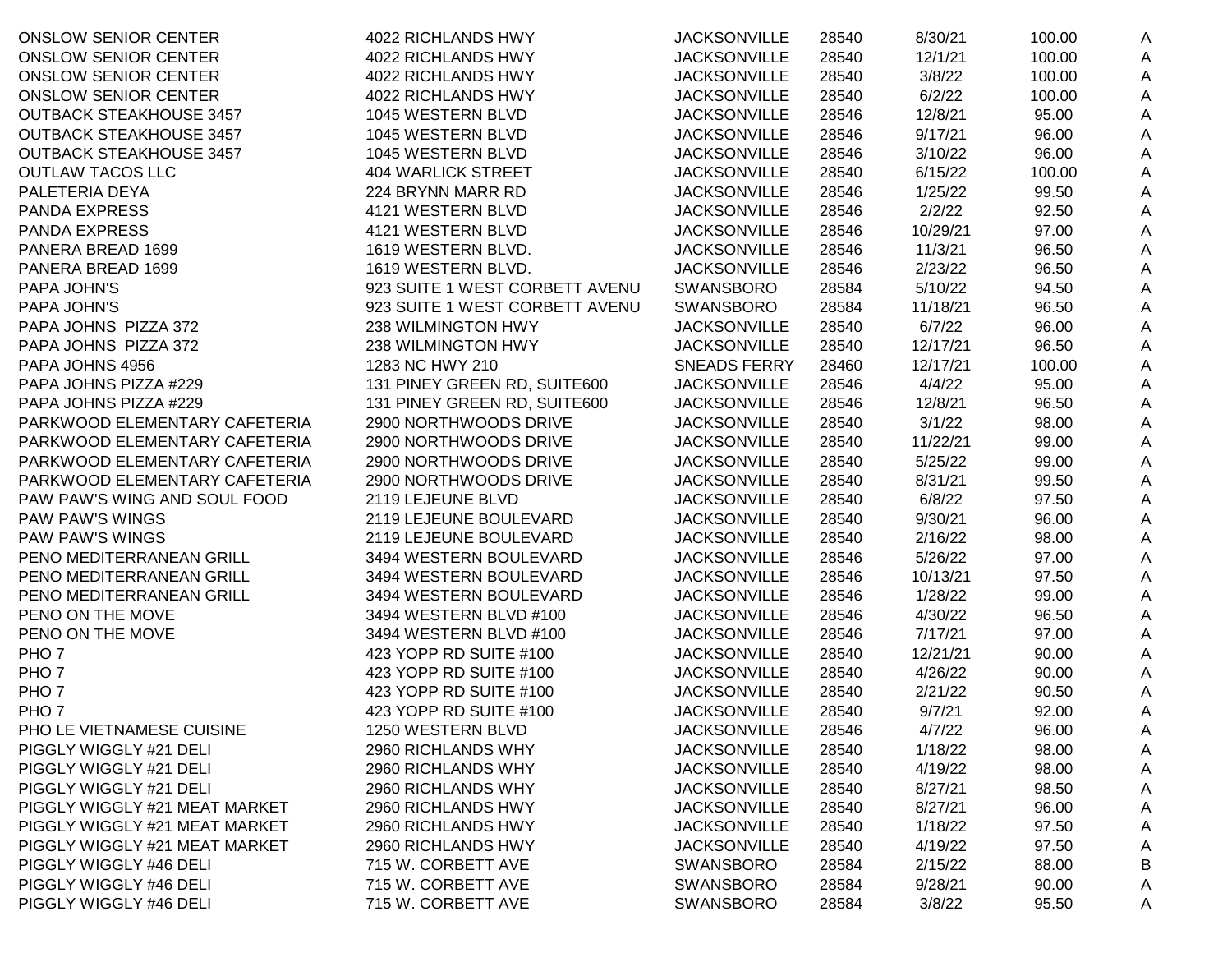| PIGGLY WIGGLY #57 PRODUCE DEPT       | 8406 HWY 258-24                        | <b>RICHLANDS</b>    | 28574 | 12/20/21 | 97.50 | A            |
|--------------------------------------|----------------------------------------|---------------------|-------|----------|-------|--------------|
| PIGGLY WIGGLY #57 PRODUCE DEPT       | 8406 HWY 258-24                        | <b>RICHLANDS</b>    | 28574 | 4/29/22  | 99.50 | A            |
| PIGGLY WIGGLY DELI                   | 8406 RICHLANDS HWY                     | <b>RICHLANDS</b>    | 28574 | 6/14/22  | 89.00 | B            |
| PIGGLY WIGGLY DELI                   | 8406 RICHLANDS HWY                     | <b>RICHLANDS</b>    | 28574 | 9/14/21  | 90.00 | A            |
| PIGGLY WIGGLY DELI                   | 8406 RICHLANDS HWY                     | <b>RICHLANDS</b>    | 28574 | 3/10/22  | 92.00 | A            |
| <b>PIGGLY WIGGLY DELI</b>            | 8406 RICHLANDS HWY                     | <b>RICHLANDS</b>    | 28574 | 12/29/21 | 93.50 | A            |
| PIGGLY WIGGLY MEAT MARKET            | 8406 RICHLANDS HWY                     | <b>RICHLANDS</b>    | 28574 | 1/25/22  | 95.50 | A            |
| PIGGLY WIGGLY MEAT MARKET            | 8406 RICHLANDS HWY                     | <b>RICHLANDS</b>    | 28574 | 4/29/22  | 96.50 | A            |
| PIGGLY WIGGLY MEAT MARKET            | 8406 RICHLANDS HWY                     | <b>RICHLANDS</b>    | 28574 | 9/28/21  | 99.00 | A            |
| PIGGLY WIGGLY MEAT MARKET #46        | 715 W CORBETT AVE                      | <b>SWANSBORO</b>    | 28584 | 6/3/22   | 96.00 | A            |
| PIGGLY WIGGLY MEAT MARKET #46        | 715 W CORBETT AVE                      | <b>SWANSBORO</b>    | 28584 | 2/14/22  | 97.00 | A            |
| PIGGLY WIGGLY MEAT MARKET #46        | 715 W CORBETT AVE                      | <b>SWANSBORO</b>    | 28584 | 10/25/21 | 97.50 | A            |
| PIZZA BONEZ                          | 754 RAMSAY ROAD                        | <b>JACKSONVILLE</b> | 28546 | 1/14/22  | 95.50 | A            |
| PIZZA BONEZ                          | 754 RAMSAY ROAD                        | <b>JACKSONVILLE</b> | 28546 | 10/15/21 | 99.00 | A            |
| PIZZA FORNO                          | 810 WEST CORBETT AVE                   | <b>SWANSBORO</b>    | 28584 | 4/20/22  | 92.00 | A            |
| PIZZA FORNO                          | 810 WEST CORBETT AVE                   | <b>SWANSBORO</b>    | 28584 | 12/6/21  | 93.50 | A            |
| PIZZA HUT #029779                    | 9003 RICHLANDS HWY.                    | <b>RICHLANDS</b>    | 28574 | 7/19/21  | 95.50 | A            |
| PIZZA HUT #029779                    | 9003 RICHLANDS HWY.                    | <b>RICHLANDS</b>    | 28574 | 1/14/22  | 97.00 | A            |
| PIZZA HUT #031599                    | 2021 HWY 172                           | <b>SNEADS FERRY</b> | 28460 | 12/29/21 | 99.00 | A            |
| PIZZA HUT #031599                    | 2021 HWY 172                           | <b>SNEADS FERRY</b> | 28460 | 6/13/22  | 99.00 | A            |
| PIZZA HUT #28311                     | 1301 GUM BRANCH ROAD                   | <b>JACKSONVILLE</b> | 28540 | 2/15/22  | 96.50 | A            |
| <b>PIZZA HUT #28317</b>              | 401 N MARINE BLVD                      | <b>JACKSONVILLE</b> | 28540 | 6/13/22  | 95.50 | A            |
| <b>PIZZA HUT #28317</b>              | 401 N MARINE BLVD                      | <b>JACKSONVILLE</b> | 28540 | 12/13/21 | 96.50 | A            |
| PIZZA HUT #30961                     | 1450 WEST CORBETT AVE STE 101          | <b>SWANSBORO</b>    | 28584 | 2/21/22  | 93.00 | A            |
| PIZZA HUT #30961                     | 1450 WEST CORBETT AVE STE 101          | <b>SWANSBORO</b>    | 28584 | 10/4/21  | 96.00 | A            |
| PIZZA HUT 29456                      | 431 WESTERN BLVD SUITE I               | <b>JACKSONVILLE</b> | 28546 | 8/19/21  | 93.50 | A            |
| PIZZA HUT 29456                      | 431 WESTERN BLVD SUITE I               | <b>JACKSONVILLE</b> | 28546 | 3/23/22  | 97.50 | A            |
| PIZZA HUT DELIVERY/WING STREET 28316 | 2003 LEJUENE BLVD                      | <b>JACKSONVILLE</b> | 28546 | 5/3/22   | 90.50 | A            |
| PIZZA HUT DELIVERY/WING STREET 28316 | 2003 LEJUENE BLVD                      | <b>JACKSONVILLE</b> | 28546 | 12/3/21  | 93.00 | A            |
| PLAZA DEL MARIACHI                   | 101 PARKWOOD DR                        | <b>JACKSONVILLE</b> | 28546 | 3/8/22   | 95.00 |              |
| PLAZA DEL MARIACHI                   | 101 PARKWOOD DR                        | <b>JACKSONVILLE</b> | 28546 | 8/16/21  | 95.50 | A            |
|                                      |                                        | <b>JACKSONVILLE</b> |       |          |       | A            |
| PLAZA DEL MARIACHI                   | 101 PARKWOOD DR                        |                     | 28546 | 12/8/21  | 97.50 | A            |
| POLLOS TETE                          | 222 BRYNN MARR RD<br>222 BRYNN MARR RD | <b>JACKSONVILLE</b> | 28546 | 8/4/21   | 99.00 | A            |
| POLLOS TETE                          |                                        | <b>JACKSONVILLE</b> | 28546 | 1/10/22  | 99.00 | A            |
| POLLOS TETE                          | 222 BRYNN MARR RD                      | <b>JACKSONVILLE</b> | 28546 | 3/29/22  | 99.00 | A            |
| PONY FARM BP                         | 2111 BURGAW HWY                        | <b>JACKSONVILLE</b> | 28540 | 2/15/22  | 96.00 | A            |
| <b>POPEYES</b>                       | 408 WESTERN. SUITE 100                 | <b>JACKSONVILLE</b> | 28546 | 4/11/22  | 94.00 | A            |
| <b>POPEYES</b>                       | 408 WESTERN. SUITE 100                 | <b>JACKSONVILLE</b> | 28546 | 11/22/21 | 95.50 | A            |
| PORT CITY JAVA                       | 102 MARINE BLVD                        | <b>JACKSONVILLE</b> | 28540 | 3/8/22   | 96.50 | A            |
| PORT CITY JAVA                       | 102 MARINE BLVD                        | <b>JACKSONVILLE</b> | 28540 | 12/8/21  | 98.00 | A            |
| PREMIER NURSING-REHAB CTR. DIET.     | 225 WHITE ST                           | <b>JACKSONVILLE</b> | 28540 | 6/23/21  | 90.00 | A            |
| PREMIER NURSING-REHAB CTR. DIET.     | 225 WHITE ST                           | <b>JACKSONVILLE</b> | 28540 | 1/13/22  | 97.00 | Α            |
| <b>PUBLIX DELI</b>                   | 2001 MARLIN DR. UNIT 100               | <b>JACKSONVILLE</b> | 28546 | 1/19/22  | 97.50 | Α            |
| <b>PUBLIX DELI</b>                   | 2001 MARLIN DR. UNIT 100               | <b>JACKSONVILLE</b> | 28546 | 4/27/22  | 97.50 | A            |
| <b>PUBLIX DELI</b>                   | 2001 MARLIN DR. UNIT 100               | <b>JACKSONVILLE</b> | 28546 | 8/10/21  | 99.00 | A            |
| PUBLIX DELI                          | 2001 MARLIN DR. UNIT 100               | <b>JACKSONVILLE</b> | 28546 | 11/1/21  | 99.50 | $\mathsf{A}$ |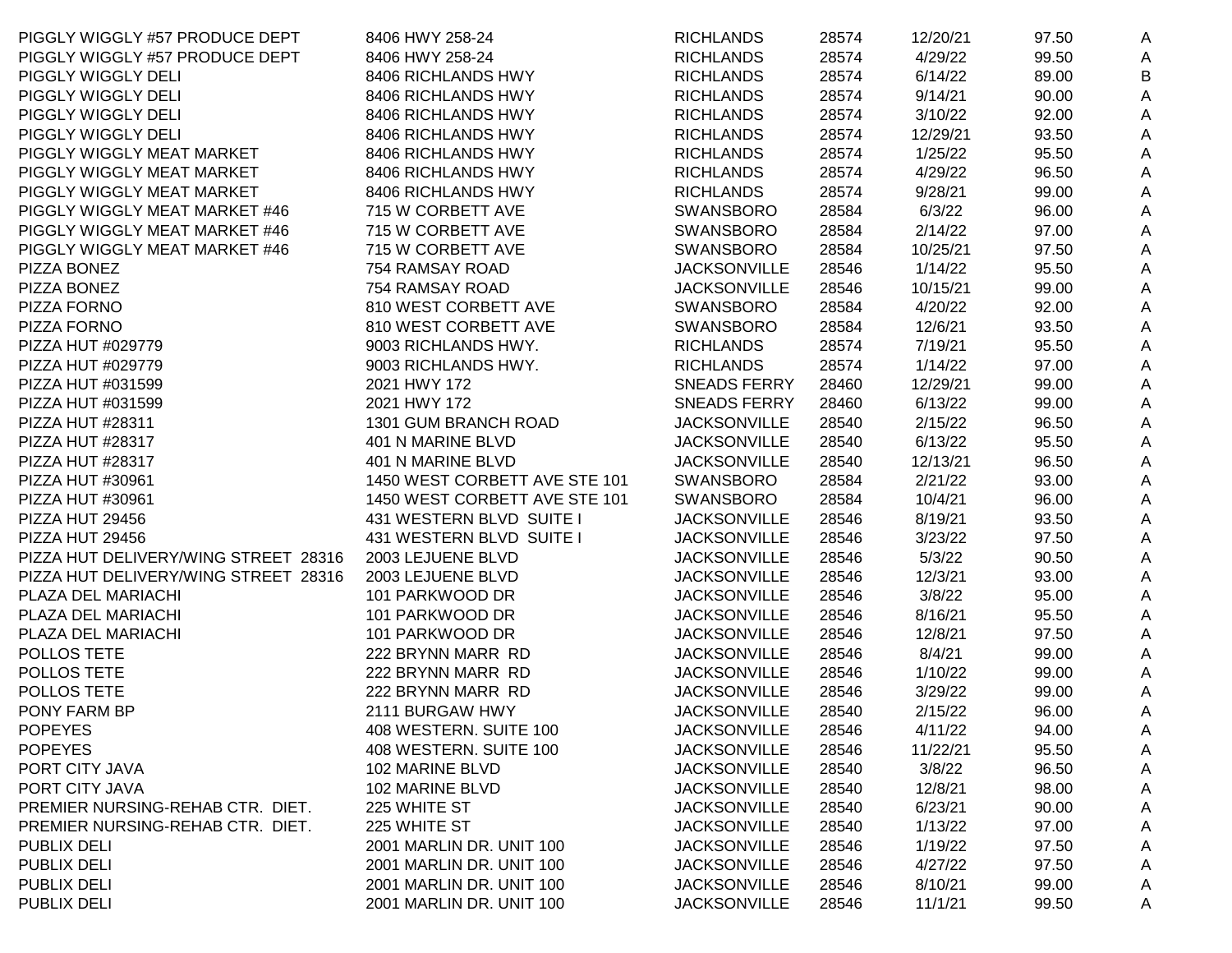| PUBLIX MEAT MARKET/SEAFOOD                              | 2001 MARLIN DR. UNIT 100     | <b>JACKSONVILLE</b> | 28546 | 11/18/21 | 96.50  | A |
|---------------------------------------------------------|------------------------------|---------------------|-------|----------|--------|---|
| PUBLIX MEAT MARKET/SEAFOOD                              | 2001 MARLIN DR. UNIT 100     | <b>JACKSONVILLE</b> | 28546 | 8/26/21  | 99.00  | A |
| PUBLIX MEAT MARKET/SEAFOOD                              | 2001 MARLIN DR. UNIT 100     | <b>JACKSONVILLE</b> | 28546 | 4/29/22  | 99.50  | A |
| <b>PUBLIX PRODUCE</b>                                   | 2001 MARLIN DR. UNIT 100     | <b>JACKSONVILLE</b> | 28546 | 5/27/22  | 99.50  | A |
| <b>PUBLIX PRODUCE</b>                                   | 2001 MARLIN DR. UNIT 100     | <b>JACKSONVILLE</b> | 28546 | 12/7/21  | 100.00 | A |
| <b>PURE FUSION</b>                                      | 1207 HARGETT ST              | <b>JACKSONVILLE</b> | 28540 | 11/30/21 | 92.50  | A |
| <b>QUALITY INN AND SUITES BREAKFAST BAR</b>             | 1565 HWY 210                 | <b>SNEADS FERRY</b> | 28460 | 6/7/22   | 98.50  | A |
| QUALITY INN AND SUITES BREAKFAST BAR                    | 1565 HWY 210                 | <b>SNEADS FERRY</b> | 28460 | 11/3/21  | 99.50  | A |
| <b>QUALITY INN AND SUITES SNEADS FERRY</b>              | 1565 NC HWY 210              | <b>SNEADS FERRY</b> | 28460 | 6/7/22   | 100.00 | A |
| <b>QUALITY INN BREAKFAST BAR</b>                        | 2139 N. MARINE BLVD          | <b>JACKSONVILLE</b> | 28546 | 6/25/21  | 92.50  | A |
| <b>QUALITY INN BREAKFAST BAR</b>                        | 2139 N. MARINE BLVD          | <b>JACKSONVILLE</b> | 28546 | 3/23/22  | 97.00  | A |
| <b>QUALITY INN JACKSONVILLE</b>                         | 2139 NORTH MARINE BLVD       | <b>JACKSONVILLE</b> | 28546 | 3/23/22  | 96.50  | A |
| <b>QUEENS CREEK ELEM CAFETERIA</b>                      | <b>159 QUEENS CREEK ROAD</b> | <b>SWANSBORO</b>    | 28584 | 5/20/22  | 97.00  | A |
| <b>QUEENS CREEK ELEM CAFETERIA</b>                      | <b>159 QUEENS CREEK ROAD</b> | <b>SWANSBORO</b>    | 28584 | 9/14/21  | 97.50  | Α |
| <b>QUEENS CREEK ELEM CAFETERIA</b>                      | <b>159 QUEENS CREEK ROAD</b> | <b>SWANSBORO</b>    | 28584 | 12/7/21  | 98.50  | Α |
| <b>QUEENS CREEK ELEM CAFETERIA</b>                      | <b>159 QUEENS CREEK ROAD</b> | <b>SWANSBORO</b>    | 28584 | 3/10/22  | 99.00  | A |
| R.L. STREET DOGS AND CATERING                           | 108 HOTEL BRANCH LN.         | <b>RICHLANDS</b>    | 28574 | 10/2/21  | 99.00  | A |
| R.L. STREET DOGS AND CATERING                           | 108 HOTEL BRANCH LN.         | <b>RICHLANDS</b>    | 28574 | 5/1/22   | 99.00  | A |
| RED LOBSTER 722                                         | 304 A WESTERN BLVD           | <b>JACKSONVILLE</b> | 28546 | 7/15/21  | 92.00  | A |
| RED LOBSTER 722                                         | 304 A WESTERN BLVD           | <b>JACKSONVILLE</b> | 28546 | 12/14/21 | 93.50  | A |
| RED LOBSTER 722                                         | 304 A WESTERN BLVD           | <b>JACKSONVILLE</b> | 28546 | 3/14/22  | 95.50  | A |
| RED LOBSTER 722                                         | 304 A WESTERN BLVD           | <b>JACKSONVILLE</b> | 28546 | 6/8/22   | 95.50  | A |
| RED PEPPER CHINESE RESTAURANT                           | 977 HWY 210                  | <b>SNEADS FERRY</b> | 28460 | 9/24/21  | 98.00  | A |
| RED PEPPER CHINESE RESTAURANT                           | 977 HWY 210                  | <b>SNEADS FERRY</b> | 28460 | 2/3/22   | 98.50  | A |
| RED ROBIN GOURMET BURGERS #575                          | 400 JACKSONVILLE MALL        | <b>JACKSONVILLE</b> | 28546 | 2/11/22  | 92.00  | A |
| RED ROBIN GOURMET BURGERS #575                          | 400 JACKSONVILLE MALL        | <b>JACKSONVILLE</b> | 28546 | 6/15/22  | 94.50  | Α |
| RED ROBIN GOURMET BURGERS #575                          | 400 JACKSONVILLE MALL        | <b>JACKSONVILLE</b> | 28546 | 10/22/21 | 95.00  | A |
| RED ROOF INN AND SUITES #494                            | 1723 LEJEUNE BLVD            | <b>JACKSONVILLE</b> | 28546 | 1/4/22   | 92.50  | Α |
| <b>RED'S CRAB SHACK</b>                                 | 4200 WESTERN BLVD STE. 110   | <b>JACKSONVILLE</b> | 28546 | 1/10/22  | 96.00  | Α |
| <b>RED'S CRAB SHACK</b>                                 | 4200 WESTERN BLVD STE. 110   | <b>JACKSONVILLE</b> | 28546 | 4/19/22  | 97.00  | Α |
| RICHLANDS ELEMENTARY DIETARY                            | 415 COW HORN ROAD            | <b>RICHLANDS</b>    | 28573 | 3/3/22   | 97.00  | A |
| RICHLANDS ELEMENTARY DIETARY                            | 415 COW HORN ROAD            | <b>RICHLANDS</b>    | 28573 | 5/23/22  | 98.00  | A |
| RICHLANDS ELEMENTARY DIETARY                            | 415 COW HORN ROAD            | <b>RICHLANDS</b>    | 28573 | 12/7/21  | 98.50  | A |
| RICHLANDS ELEMENTARY DIETARY                            | 415 COW HORN ROAD            | <b>RICHLANDS</b>    | 28573 | 9/1/21   | 99.50  | A |
| RICHLANDS HIGH BASEBALL/SOFTBALL CON(8100 RICHLANDS HWY |                              | <b>RICHLANDS</b>    | 28574 | 3/18/22  | 100.00 | A |
| RICHLANDS HIGH SCHOOL CAFE.                             | 401 WOODSON STREET           | <b>RICHLANDS</b>    | 28574 | 1/28/22  | 97.00  | A |
| RICHLANDS HIGH SCHOOL CAFE.                             | 401 WOODSON STREET           | <b>RICHLANDS</b>    | 28574 | 10/7/21  | 98.00  | A |
| RICHLANDS HIGH SCHOOL CAFE.                             | 401 WOODSON STREET           | <b>RICHLANDS</b>    | 28574 | 5/24/22  | 98.50  | A |
| RICHLANDS YOUTH LEAGUE CONCESSIONS                      | 278 FRANCKTOWN RD            | <b>RICHLANDS</b>    | 28574 | 6/2/22   | 100.00 | Α |
| RICKS RESTAURANT & BAR                                  | 510 PETES WAY                | <b>SNEADS FERRY</b> | 28460 | 9/27/21  | 97.00  | A |
| RICKS RESTAURANT & BAR                                  | 510 PETES WAY                | <b>SNEADS FERRY</b> | 28460 | 3/28/22  | 97.00  | A |
| RICKS RESTAURANT & BAR                                  | 510 PETES WAY                | <b>SNEADS FERRY</b> | 28460 | 12/22/21 | 97.50  | Α |
| RIGGS PORK MARKET & CATERING                            | 284 HAMPSHIRE LANE           | <b>MAYSVILLE</b>    | 28555 | 10/19/21 | 99.00  | Α |
| RIGGS PORK MARKET & CATERING                            | 284 HAMPSHIRE LANE           | <b>MAYSVILLE</b>    | 28555 | 2/10/22  | 99.50  | A |
| RIGGS PORK MARKET & CATERING                            | 284 HAMPSHIRE LANE           | <b>MAYSVILLE</b>    | 28555 | 6/6/22   | 99.50  | A |
| RIVERSIDE STEAK & SEAFOOD                               | 1 MAIN STREET EXT            | <b>SWANSBORO</b>    | 28584 | 12/16/21 | 95.50  | A |
|                                                         |                              |                     |       |          |        |   |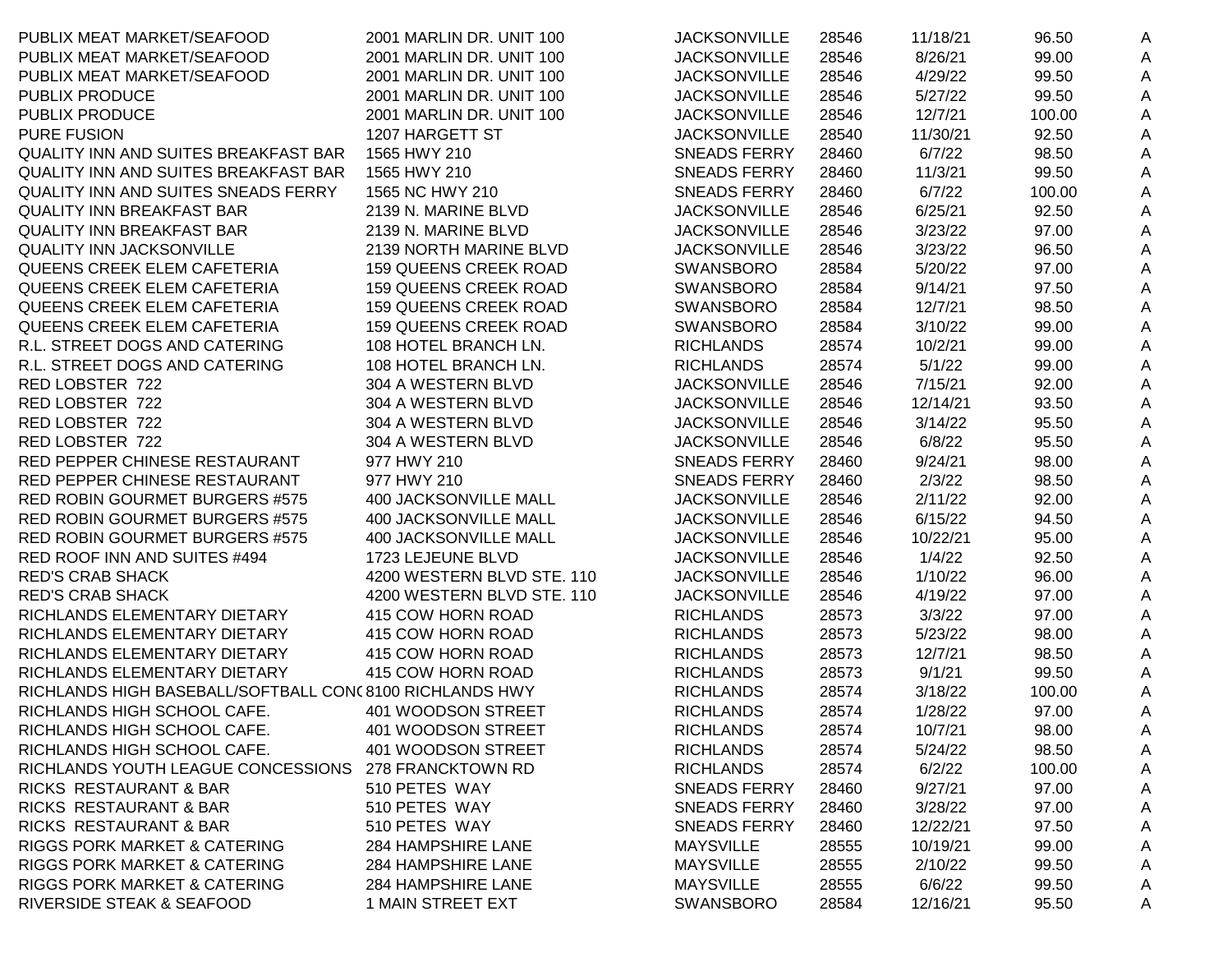| RIVERSIDE STEAK & SEAFOOD                              | 1 MAIN STREET EXT          | SWANSBORO            | 28584 | 9/14/21  | 96.50  | A       |
|--------------------------------------------------------|----------------------------|----------------------|-------|----------|--------|---------|
| RIVERSIDE STEAK & SEAFOOD                              | 1 MAIN STREET EXT          | SWANSBORO            | 28584 | 3/22/22  | 96.50  | A       |
| <b>RIVERSIDE STEAK &amp; SEAFOOD</b>                   | 1 MAIN STREET EXT          | <b>SWANSBORO</b>     | 28584 | 6/14/22  | 98.00  | A       |
| <b>RIVERVIEW CAFE</b>                                  | 619 HALL PT. RD.           | <b>SNEADS FERRY</b>  | 28460 | 3/28/22  | 95.00  | Α       |
| <b>RIVERVIEW CAFE</b>                                  | 619 HALL PT. RD.           | <b>SNEADS FERRY</b>  | 28460 | 8/3/21   | 97.50  | A       |
| <b>RIVERVIEW CAFE</b>                                  | 619 HALL PT. RD.           | <b>SNEADS FERRY</b>  | 28460 | 12/28/21 | 98.50  | A       |
| <b>RODEWAY INN &amp; SUITES</b>                        | 2149 NORTH MARINE BLVD.    | <b>JACKSONVILLE</b>  | 28546 | 6/13/22  | 94.00  | A       |
| <b>ROLLER CITY</b>                                     | 789 GURGANUS ROAD          | <b>RICHLANDS</b>     | 28574 | 12/17/21 | 96.00  | A       |
| <b>ROLLER CITY</b>                                     | 789 GURGANUS ROAD          | <b>RICHLANDS</b>     | 28574 | 6/9/22   | 97.50  | A       |
| ROTARY YOUTH FIELDS CONCESSION STANE 100 RECREATION LN |                            | <b>JACKSONVILLE</b>  | 28540 | 6/6/22   | 100.00 | A       |
| ROTH BBQ                                               | 343 I WESTERN BOULEVARD    | <b>JACKSONVILLE</b>  | 28540 | 4/22/22  | 97.50  | A       |
| <b>ROTH BBQ</b>                                        | 343 I WESTERN BOULEVARD    | <b>JACKSONVILLE</b>  | 28540 | 9/16/21  | 98.00  | A       |
| ROTH BBQ COMMISSARY                                    | 118 WOODBRIDGE CT          | <b>JACKSONVILLE</b>  | 28540 | 6/8/22   | 98.50  | A       |
| ROTH BBQ COMMISSARY                                    | 118 WOODBRIDGE CT          | <b>JACKSONVILLE</b>  | 28540 | 11/9/21  | 99.00  | Α       |
| S.O.B BARBECUE                                         | 2118 LEJEUNE BLVD          | <b>JACKSONVILLE</b>  | 28540 | 1/27/22  | 98.00  | A       |
| <b>S.O.B BARBECUE</b>                                  | 2118 LEJEUNE BLVD          | <b>JACKSONVILLE</b>  | 28540 | 9/18/21  | 99.50  | A       |
| <b>SAKE ASIAN FUSION</b>                               | 461 WESTERN BLVD, UNIT 110 | <b>JACKSONVILLE</b>  | 28546 | 11/4/21  | 90.50  | A       |
| SAKE ASIAN FUSION                                      | 461 WESTERN BLVD, UNIT 110 | <b>JACKSONVILLE</b>  | 28546 | 3/7/22   | 90.50  | A       |
| <b>SAKE ASIAN FUSION</b>                               | 461 WESTERN BLVD, UNIT 110 | <b>JACKSONVILLE</b>  | 28546 | 7/12/21  | 91.50  | Α       |
| <b>SAKE ASIAN FUSION</b>                               | 461 WESTERN BLVD, UNIT 110 | <b>JACKSONVILLE</b>  | 28546 | 5/16/22  | 92.00  | Α       |
| SALT AND LIGHT CHRISTIAN CENTER                        | 2006 WICKER STREET         | <b>NORTH TOPSAIL</b> | 28460 | 6/14/22  | 100.00 | A       |
| <b>SALTWATER GRILL</b>                                 | 99 CHURCH STREET           | <b>SWANSBORO</b>     | 28584 | 10/18/21 | 83.50  | $\sf B$ |
| <b>SALTWATER GRILL</b>                                 | 99 CHURCH STREET           | SWANSBORO            | 28584 | 8/10/21  | 84.00  | $\sf B$ |
| <b>SALTWATER GRILL</b>                                 | 99 CHURCH STREET           | <b>SWANSBORO</b>     | 28584 | 6/7/22   | 87.50  | B       |
| <b>SALTWATER GRILL</b>                                 | 99 CHURCH STREET           | <b>SWANSBORO</b>     | 28584 | 11/8/21  | 92.00  | A       |
| <b>SALTWATER GRILL</b>                                 | 99 CHURCH STREET           | <b>SWANSBORO</b>     | 28584 | 3/24/22  | 93.50  | A       |
| <b>SALTY SISTAS LLC</b>                                | 2004 NC HWY 172            | <b>SNEADS FERRY</b>  | 28460 | 4/28/22  | 100.00 | A       |
| SAM'S CLUB CAFE 6573                                   | 1170 WESTERN BLVD          | <b>JACKSONVILLE</b>  | 28546 | 1/6/22   | 98.00  | A       |
| SAM'S CLUB CAFE 6573                                   | 1170 WESTERN BLVD          | <b>JACKSONVILLE</b>  | 28546 | 8/25/21  | 99.50  | A       |
| SAM'S CLUB DELI #6573                                  | 1170 WESTERN BLVD          | <b>JACKSONVILLE</b>  | 28546 | 1/6/22   | 98.50  | A       |
| SAM'S CLUB DELI #6573                                  | 1170 WESTERN BLVD          | <b>JACKSONVILLE</b>  | 28546 | 8/20/21  | 100.00 | A       |
| <b>SAMS CLUB MEAT MARKET</b>                           | 1170 WESTERN BLVD.         | <b>JACKSONVILLE</b>  | 28546 | 3/14/22  | 96.50  | A       |
| <b>SAMS CLUB MEAT MARKET</b>                           | 1170 WESTERN BLVD.         | <b>JACKSONVILLE</b>  | 28546 | 1/6/22   | 98.00  | A       |
| <b>SAMS CLUB MEAT MARKET</b>                           | 1170 WESTERN BLVD.         | <b>JACKSONVILLE</b>  | 28546 | 8/20/21  | 99.00  | A       |
| <b>SANDRIDGE DINER</b>                                 | 578 SANDRIDGE RD SUITE 1   | <b>HUBERT</b>        | 28539 | 8/2/21   | 97.00  | A       |
| <b>SANDRIDGE DINER</b>                                 | 578 SANDRIDGE RD SUITE 1   | <b>HUBERT</b>        | 28539 | 2/14/22  | 97.00  | A       |
| <b>SANDRIDGE DINER</b>                                 | 578 SANDRIDGE RD SUITE 1   | <b>HUBERT</b>        | 28539 | 5/17/22  | 98.00  | Α       |
| SANDRIDGE ELEM CAFETERIA                               | 850 SANDRIDGE ROAD         | <b>HUBERT</b>        | 28539 | 9/14/21  | 98.00  | A       |
| SANDRIDGE ELEM CAFETERIA                               | 850 SANDRIDGE ROAD         | <b>HUBERT</b>        | 28539 | 3/4/22   | 98.50  | A       |
| SANDRIDGE ELEM CAFETERIA                               | 850 SANDRIDGE ROAD         | <b>HUBERT</b>        | 28539 | 11/30/21 | 99.00  | A       |
| SANDRIDGE ELEM CAFETERIA                               | 850 SANDRIDGE ROAD         | <b>HUBERT</b>        | 28539 | 5/24/22  | 99.50  | A       |
| <b>SBSL CONCESSION STAND</b>                           | 287 SWANSBORO LOOP RD      | <b>SWANSBORO</b>     | 28584 | 5/27/22  | 99.00  | A       |
| SCOTCHMAN #3149                                        | 101 HWY 210                | <b>HOLLY RIDGE</b>   | 28445 | 3/28/22  | 96.50  | A       |
| SCOTCHMAN #3149                                        | 101 HWY 210                | <b>HOLLY RIDGE</b>   | 28445 | 5/17/22  | 99.00  | A       |
| SCOTCHMAN #3149                                        | 101 HWY 210                | <b>HOLLY RIDGE</b>   | 28445 | 12/28/21 | 100.00 | A       |
| SEAFOOD CENTER CARRYOUT                                | 230 BELL FORK ROAD         | <b>JACKSONVILLE</b>  | 28540 | 9/30/21  | 93.50  | A       |
|                                                        |                            |                      |       |          |        |         |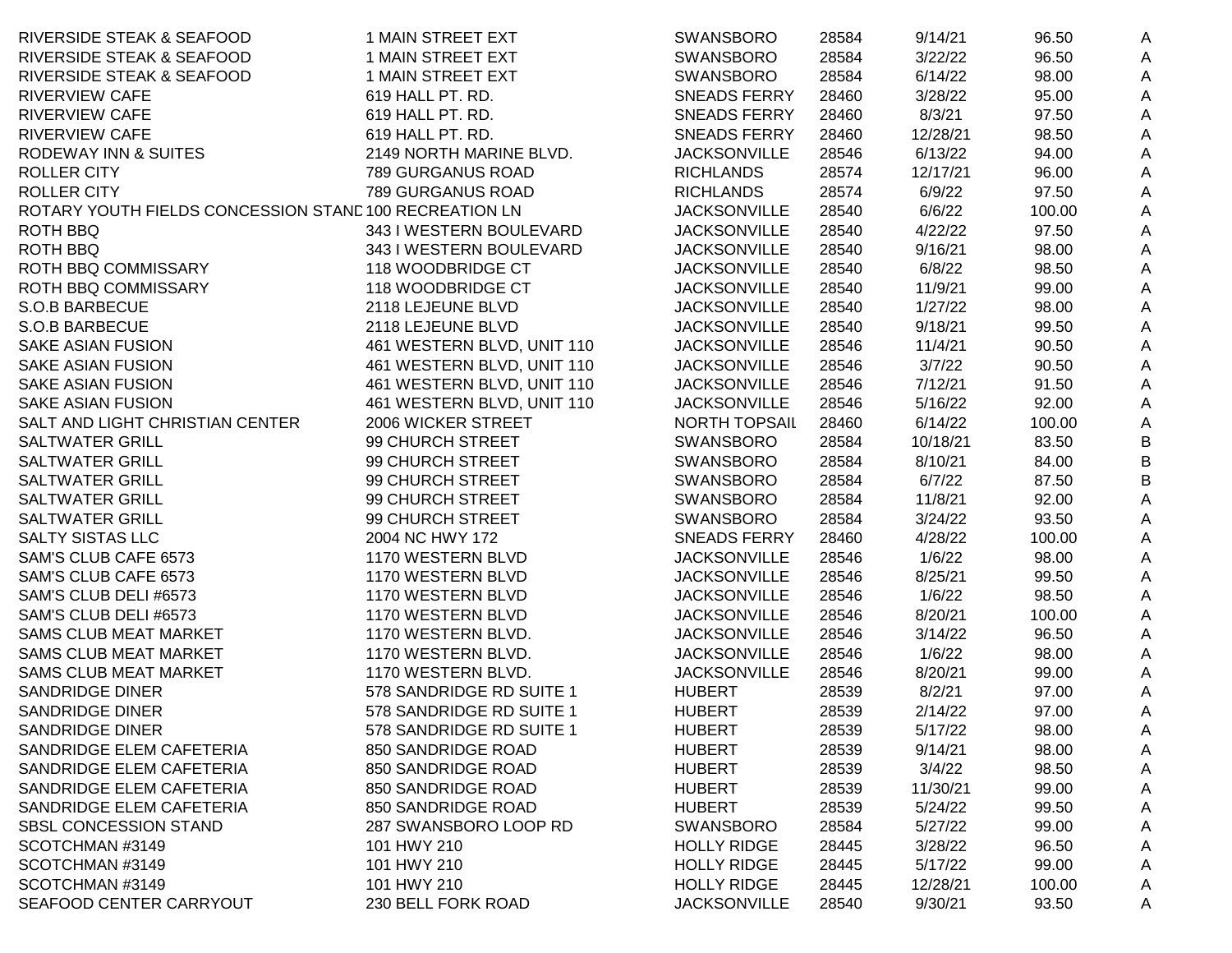| SEAFOOD CENTER CARRYOUT           | 230 BELL FORK ROAD       | <b>JACKSONVILLE</b>  | 28540 | 2/16/22  | 96.50  | A |
|-----------------------------------|--------------------------|----------------------|-------|----------|--------|---|
| <b>SEAHORSE RANCH</b>             | 24205 HWY 50             | <b>MAPLE HILL</b>    | 28454 | 6/10/22  | 98.00  | A |
| <b>SEAHORSE RANCH</b>             | 24205 HWY 50             | <b>MAPLE HILL</b>    | 28454 | 2/4/22   | 98.50  | A |
| <b>SEA'S THA MOMENT</b>           | 1010 VERNON DRIVE        | <b>JACKSONVILLE</b>  | 28546 | 4/7/22   | 100.00 | A |
| <b>SEAVIEW FISHING PIER</b>       | 124A FISHING PIER LANE   | N. TOPSAIL BEA       | 28460 | 10/14/21 | 96.50  | A |
| <b>SEAVIEW FISHING PIER</b>       | 124A FISHING PIER LANE   | N. TOPSAIL BEA       | 28460 | 6/7/22   | 97.50  | A |
| <b>SEAVIEW MOTEL</b>              | 123 FISHING PIER LANE    | <b>NORTH TOPSAIL</b> | 28460 | 8/31/21  | 97.50  | A |
| SHILOH INSTITUTE OF LEARNING C    | 130 BELL FORK RD.        | <b>JACKSONVILLE</b>  | 28540 | 3/7/22   | 98.00  | A |
| SHILOH INSTITUTE OF LEARNING C    | 130 BELL FORK RD.        | <b>JACKSONVILLE</b>  | 28540 | 6/6/22   | 98.50  | A |
| SHILOH INSTITUTE OF LEARNING C    | 130 BELL FORK RD.        | <b>JACKSONVILLE</b>  | 28540 | 11/30/21 | 99.50  | A |
| SHILOH INSTITUTE OF LEARNING C    | 130 BELL FORK RD.        | <b>JACKSONVILLE</b>  | 28540 | 8/30/21  | 100.00 | A |
| SHOGUN JAPANESE RESTAURANT        | 1250-O WESTERN BLVD      | <b>JACKSONVILLE</b>  | 28546 | 3/15/22  | 96.00  | Α |
| SHOGUN JAPANESE RESTAURANT        | 1250-O WESTERN BLVD      | <b>JACKSONVILLE</b>  | 28546 | 7/29/21  | 96.50  | A |
| SHOGUN JAPANESE RESTAURANT        | 1250-O WESTERN BLVD      | <b>JACKSONVILLE</b>  | 28546 | 12/8/21  | 96.50  | A |
| SHUCKIN SHACK OYSTER BAR          | 2421 GUM BRANCH RD       | <b>JACKSONVILLE</b>  | 28540 | 10/29/21 | 94.00  | Α |
| SHUCKIN SHACK OYSTER BAR          | 2421 GUM BRANCH RD       | <b>JACKSONVILLE</b>  | 28540 | 2/18/22  | 98.50  | Α |
| SILVERDALE ELEMENTARY CAFETERI    | 841 SMITH ROAD           | <b>MAYSVILLE</b>     | 28555 | 3/14/22  | 97.00  | A |
| SILVERDALE ELEMENTARY CAFETERI    | 841 SMITH ROAD           | <b>MAYSVILLE</b>     | 28555 | 12/6/21  | 97.50  | A |
| SILVERDALE ELEMENTARY CAFETERI    | 841 SMITH ROAD           | <b>MAYSVILLE</b>     | 28555 | 5/16/22  | 97.50  | A |
| SILVERDALE ELEMENTARY CAFETERI    | 841 SMITH ROAD           | <b>MAYSVILLE</b>     | 28555 | 9/10/21  | 98.50  | A |
| <b>SLEEP INN &amp; SUITES</b>     | <b>129 CIRCUIT LANE</b>  | <b>JACKSONVILLE</b>  | 28546 | 10/20/21 | 95.50  | A |
| SMITHFIELD CHICKEN' N BAR-B-Q #40 | 424 YOPP ROAD            | <b>JACKSONVILLE</b>  | 28540 | 1/3/22   | 92.00  | A |
| SMITHFIELD CHICKEN' N BAR-B-Q #40 | 424 YOPP ROAD            | <b>JACKSONVILLE</b>  | 28540 | 10/26/21 | 95.00  | A |
| SMITHFIELD CHICKEN' N BAR-B-Q #40 | 424 YOPP ROAD            | <b>JACKSONVILLE</b>  | 28540 | 3/30/22  | 98.00  | A |
| SMOKIN JOE'S BBQ CO               | 175 FREEDOM WAY SUITE 12 | <b>MIDWAY PARK</b>   | 28546 | 5/1/22   | 99.50  |   |
| SMOKIN JOE'S BBQ CO               | 175 FREEDOM WAY SUITE 12 | <b>MIDWAY PARK</b>   | 28546 | 8/13/21  | 100.00 | A |
| <b>SMOKY TONY'S BBQ</b>           | 511 A US HWY 17          | <b>HOLLY RIDGE</b>   | 28445 | 8/3/21   | 95.00  | A |
| <b>SMOKY TONY'S BBQ</b>           | 511 A US HWY 17          | <b>HOLLY RIDGE</b>   | 28445 | 3/29/22  | 95.50  | A |
| <b>SMOKY TONY'S BBQ</b>           | 511 A US HWY 17          | <b>HOLLY RIDGE</b>   | 28445 | 12/21/21 | 96.00  | Α |
|                                   |                          |                      |       |          |        | A |
| <b>SMOKY TONY'S BBQ</b>           | 511 A US HWY 17          | <b>HOLLY RIDGE</b>   | 28445 | 5/4/22   | 99.00  | A |
| <b>SMOOTHIE KING</b>              | 460 WESTERN BLVD.        | <b>JACKSONVILLE</b>  | 28546 | 5/16/22  | 81.50  | B |
| <b>SMOOTHIE KING</b>              | 460 WESTERN BLVD.        | <b>JACKSONVILLE</b>  | 28546 | 11/29/21 | 86.50  | B |
| SONIC DRIVE IN                    | 903 LEJEUNE BOULEVARD    | <b>JACKSONVILLE</b>  | 28540 | 6/14/22  | 90.00  | A |
| SONIC DRIVE IN                    | 903 LEJEUNE BOULEVARD    | <b>JACKSONVILLE</b>  | 28540 | 12/3/21  | 90.50  | A |
| SONIC DRIVE-IN #3983              | 471 WESTERN BLVD.        | <b>JACKSONVILLE</b>  | 28540 | 11/19/21 | 94.50  | A |
| SONIC DRIVE-IN #5324              | 261 FREEDOM WAY          | <b>JACKSONVILLE</b>  | 28546 | 5/9/22   | 94.50  | A |
| SONIC DRIVE-IN #5324              | 261 FREEDOM WAY          | <b>JACKSONVILLE</b>  | 28546 | 11/17/21 | 96.00  | A |
| SOUTHERN HARVEST SOUL FOOD        | 2355 WESTERN BLVD        | <b>JACKSONVILLE</b>  | 28546 | 1/14/22  | 99.00  | A |
| SOUTHERN HARVEST SOUL FOOD        | 2355 WESTERN BLVD        | <b>JACKSONVILLE</b>  | 28546 | 10/15/21 | 100.00 | A |
| SOUTHERN ROOTS GRILLE             | 552 EAST OCEAN ROAD      | <b>HOLLY RIDGE</b>   | 28445 | 10/28/21 | 97.50  | A |
| SOUTHERN ROOTS GRILLE             | 552 EAST OCEAN ROAD      | <b>HOLLY RIDGE</b>   | 28445 | 2/24/22  | 98.00  | Α |
| SOUTHERN ROOTS GRILLE FOOD TRUCK  | 552 E OCEAN HIGHWAY      | <b>HOLLY RIDGE</b>   | 28445 | 12/2/21  | 98.50  | Α |
| SOUTHWEST ELEM SCHOOL CAFE        | 2601 BURGAW HWY          | <b>JACKSONVILLE</b>  | 28540 | 9/9/21   | 99.00  | Α |
| SOUTHWEST ELEM SCHOOL CAFE        | 2601 BURGAW HWY          | <b>JACKSONVILLE</b>  | 28540 | 12/15/21 | 99.50  | Α |
| SOUTHWEST ELEM SCHOOL CAFE        | 2601 BURGAW HWY          | <b>JACKSONVILLE</b>  | 28540 | 3/11/22  | 100.00 | A |
| SOUTHWEST ELEM SCHOOL CAFE        | 2601 BURGAW HWY          | <b>JACKSONVILLE</b>  | 28540 | 5/23/22  | 100.00 | A |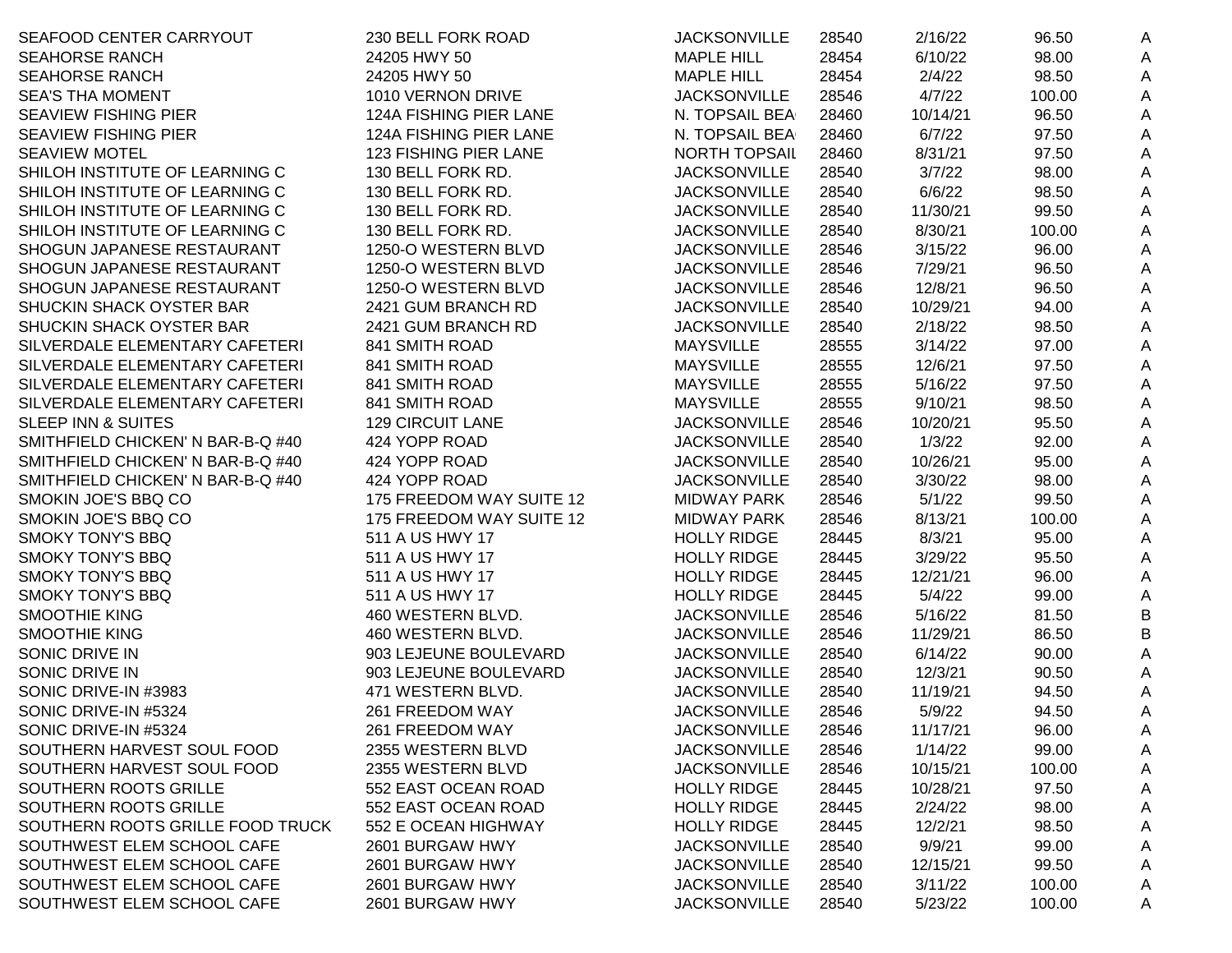| SOUTHWEST HIGH CAFETERIA       | 500 BURGAW HIGHWAY           | <b>JACKSONVILLE</b>  | 28540 | 1/20/22  | 99.00  | A |
|--------------------------------|------------------------------|----------------------|-------|----------|--------|---|
| SOUTHWEST HIGH CAFETERIA       | 500 BURGAW HIGHWAY           | <b>JACKSONVILLE</b>  | 28540 | 10/25/21 | 99.50  | A |
| SOUTHWEST HIGH CAFETERIA       | 500 BURGAW HIGHWAY           | <b>JACKSONVILLE</b>  | 28540 | 4/27/22  | 99.50  | A |
| SOUTHWEST MIDDLE CAFETERIA     | 1013 FURIA DRIVE             | <b>JACKSONVILLE</b>  | 28540 | 4/6/22   | 98.50  | A |
| SOUTHWEST MIDDLE CAFETERIA     | 1013 FURIA DRIVE             | <b>JACKSONVILLE</b>  | 28540 | 1/26/22  | 99.50  | A |
| SOUTHWEST MIDDLE CAFETERIA     | 1013 FURIA DRIVE             | <b>JACKSONVILLE</b>  | 28540 | 10/25/21 | 100.00 | A |
| SPECIAL EVENTS CATERING        | 8114 RICHLANDS HWY           | <b>RICHLANDS</b>     | 28574 | 11/18/21 | 99.00  | A |
| SPEEDWAY #7941                 | 3462 RICHLANDS HWY           | <b>JACKSONVILLE</b>  | 28540 | 5/24/22  | 99.50  | A |
| SPEEDWAY #7941                 | 3462 RICHLANDS HWY           | <b>JACKSONVILLE</b>  | 28540 | 11/15/21 | 100.00 | A |
| SPEEDWAY #7945                 | 809 W. CORBETT AVE           | <b>SWANSBORO</b>     | 28584 | 12/7/21  | 93.50  | A |
| SPEEDWAY #7945                 | 809 W. CORBETT AVE           | <b>SWANSBORO</b>     | 28584 | 5/25/22  | 94.00  | A |
| SPEEDWAY #7954                 | 7401 RICHLANDS HWY           | <b>RICHLANDS</b>     | 28574 | 8/25/21  | 98.00  | A |
| SPEEDWAY #7954                 | 7401 RICHLANDS HWY           | <b>RICHLANDS</b>     | 28574 | 2/9/22   | 99.00  | A |
| SPEEDWAY #8182                 | 6995 WESTERN BLVD            | <b>JACKSONVILLE</b>  | 28540 | 2/24/22  | 96.50  | A |
| SPEEDWAY #8182                 | 6995 WESTERN BLVD            | <b>JACKSONVILLE</b>  | 28540 | 11/29/21 | 97.00  | Α |
| SPEEDWAY #8226                 | 830 NEW BRIDGE STREET        | <b>JACKSONVILLE</b>  | 28540 | 4/28/22  | 94.00  | A |
| SPEEDWAY #8226                 | 830 NEW BRIDGE STREET        | <b>JACKSONVILLE</b>  | 28540 | 11/19/21 | 97.50  | A |
| SPEEDWAY #8657                 | 1974 NC HWY 172              | <b>SNEADS FERRY</b>  | 28460 | 12/28/21 | 100.00 | A |
| SPEEDWAY #8659                 | 400 HWY 17 NORTH             | <b>HOLLY RIDGE</b>   | 28445 | 12/21/21 | 98.00  | A |
| SPEEDWAY #8659                 | 400 HWY 17 NORTH             | <b>HOLLY RIDGE</b>   | 28445 | 6/14/22  | 99.00  | A |
| SPEEDWAY 8181                  | 454 WESTERN BLVD             | <b>JACKSONVILLE</b>  | 28540 | 12/13/21 | 98.50  | A |
| SPEEDWAY 8181                  | 454 WESTERN BLVD             | <b>JACKSONVILLE</b>  | 28540 | 5/19/22  | 98.50  | A |
| SPLASH BY THE SEA              | 790 NEW RIVER INLET RD       | <b>NORTH TOPSAIL</b> | 28460 | 6/14/22  | 97.00  | A |
| SPLASH BY THE SEA              | 790 NEW RIVER INLET RD       | <b>NORTH TOPSAIL</b> | 28460 | 10/27/21 | 98.50  | A |
| SPLASH BY THE SEA              | 790 NEW RIVER INLET RD       | <b>NORTH TOPSAIL</b> | 28460 | 2/21/22  | 100.00 | A |
| STARBUCKS #22256               | 1654 WESTERN BLVD            | <b>JACKSONVILLE</b>  | 28546 | 2/28/22  | 95.50  | A |
| STARBUCKS #22256               | 1654 WESTERN BLVD            | <b>JACKSONVILLE</b>  | 28546 | 12/1/21  | 97.50  | A |
| STARBUCKS @ TARGET #1226       | 1395-D WESTERN BLVD          | <b>JACKSONVILLE</b>  | 28540 | 3/9/22   | 95.00  | A |
| STARBUCKS @ TARGET #1226       | 1395-D WESTERN BLVD          | <b>JACKSONVILLE</b>  | 28540 | 11/15/21 | 97.00  | A |
| STARBUCKS COFFEE 53838         | 2805 RICHLANDS HWY SUITE 100 | <b>JACKSONVILLE</b>  | 28540 | 1/3/22   | 96.00  | Α |
| STARBUCKS COFFEE 53838         | 2805 RICHLANDS HWY SUITE 100 | <b>JACKSONVILLE</b>  | 28540 | 7/22/21  | 97.00  | A |
| STARBUCKS COFFEE CO. 9801      | 370 WESTERN BLVD             | <b>JACKSONVILLE</b>  | 28546 | 11/16/21 | 97.00  | A |
| STARBUCKS COFFEE CO. 9801      | 370 WESTERN BLVD             | <b>JACKSONVILLE</b>  | 28546 | 6/6/22   | 98.00  | A |
| STATESIDE ELEMENTARY CAFETERIA | <b>132 STATESIDE BLVD</b>    | <b>JACKSONVILLE</b>  | 28540 | 9/2/21   | 98.00  | A |
| STATESIDE ELEMENTARY CAFETERIA | <b>132 STATESIDE BLVD</b>    | <b>JACKSONVILLE</b>  | 28540 | 12/3/21  | 98.50  | A |
| STATESIDE ELEMENTARY CAFETERIA | <b>132 STATESIDE BLVD</b>    | <b>JACKSONVILLE</b>  | 28540 | 1/7/22   | 99.00  | A |
| STATESIDE ELEMENTARY CAFETERIA | <b>132 STATESIDE BLVD</b>    | <b>JACKSONVILLE</b>  | 28540 | 4/5/22   | 99.00  | A |
| <b>STAYBRIDGE SUITES</b>       | 110 COBIA COURT              | <b>JACKSONVILLE</b>  | 28546 | 10/20/21 | 96.00  | A |
| <b>STAYBRIDGE SUITES</b>       | 110 COBIA COURT              | <b>JACKSONVILLE</b>  | 28546 | 5/17/22  | 97.00  | A |
| <b>STEVE'S SUBS AND SALADS</b> | 248 BRYNN MARR ROAD          | <b>JACKSONVILLE</b>  | 28540 | 12/13/21 | 97.00  | A |
| STEVE'S SUBS AND SALADS        | 248 BRYNN MARR ROAD          | <b>JACKSONVILLE</b>  | 28540 | 3/14/22  | 97.00  | A |
| <b>SUBSATIONAL</b>             | 1104 HENDERSON DRIVE         | <b>JACKSONVILLE</b>  | 28540 | 4/25/22  | 97.00  | A |
| <b>SUBSATIONAL</b>             | 1104 HENDERSON DRIVE         | <b>JACKSONVILLE</b>  | 28540 | 12/17/21 | 98.00  | A |
| SUBURBAN EXTENDED STAY         | 1323 LEJEUNE BLVD            | <b>JACKSONVILLE</b>  | 28540 | 4/7/22   | 93.00  | A |
| <b>SUBWAY</b>                  | 998 HWY 210                  | <b>SNEADS FERRY</b>  | 28460 | 12/28/21 | 100.00 | A |
| <b>SUBWAY #1099</b>            | 861 PINEY GREEN ROAD SUITE B | <b>JACKSONVILLE</b>  | 28546 | 11/29/21 | 94.00  | A |
|                                |                              |                      |       |          |        |   |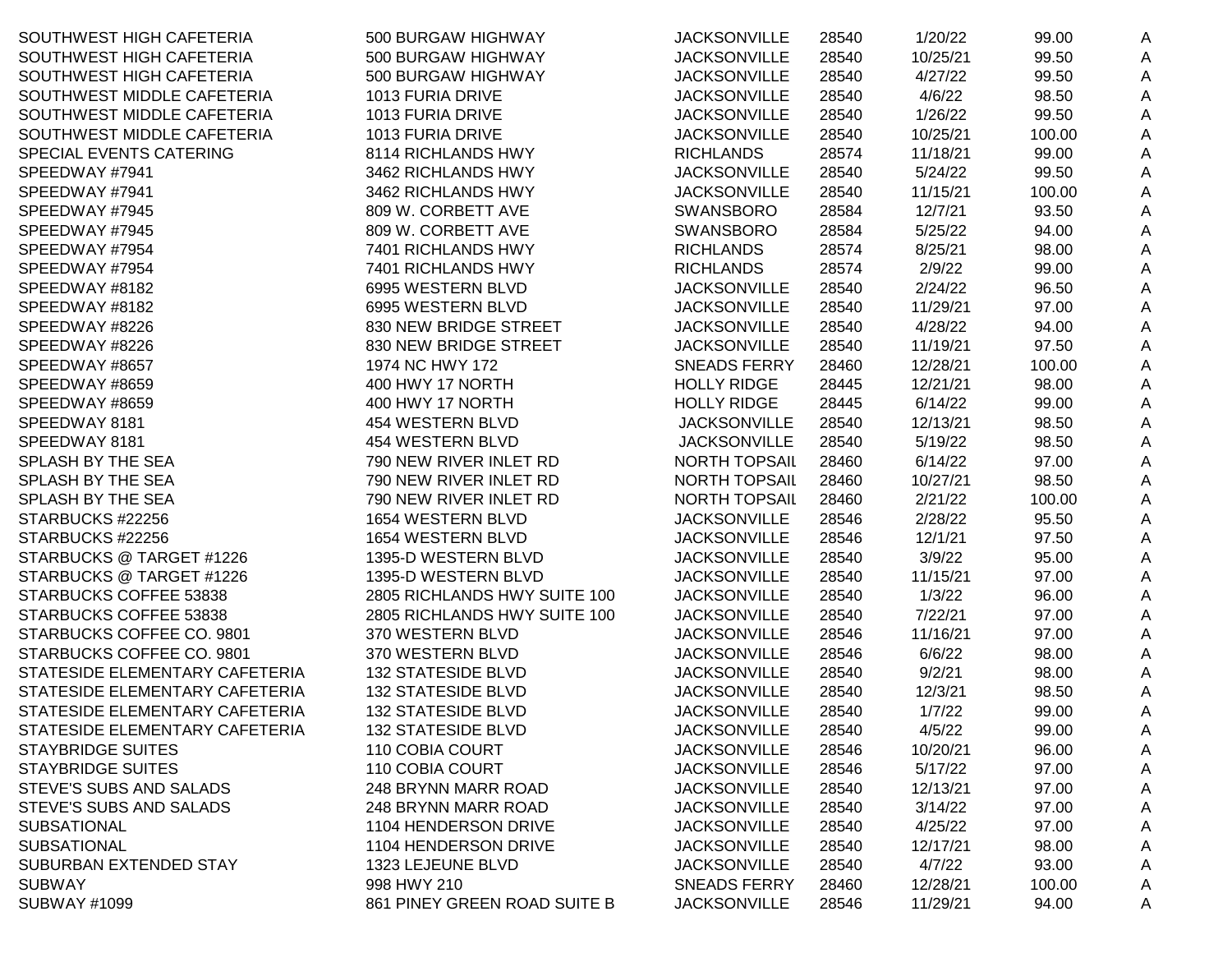| SUBWAY #1099                                           | 861 PINEY GREEN ROAD SUITE B  | <b>JACKSONVILLE</b> | 28546 | 6/2/22   | 95.50 | A      |
|--------------------------------------------------------|-------------------------------|---------------------|-------|----------|-------|--------|
| <b>SUBWAY #3045</b>                                    | 2347 CATHERINE LAKE RD        | <b>RICHLANDS</b>    | 28574 | 1/13/22  | 98.00 | A      |
| <b>SUBWAY #3045</b>                                    | 2347 CATHERINE LAKE RD        | <b>RICHLANDS</b>    | 28574 | 7/13/21  | 98.50 | A      |
| <b>SUBWAY #3214</b>                                    | 175 FREEDOM WAY SUITE 1       | <b>MIDWAY PARK</b>  | 28544 | 2/8/22   | 93.50 | A      |
| <b>SUBWAY #3214</b>                                    | 175 FREEDOM WAY SUITE 1       | <b>MIDWAY PARK</b>  | 28544 | 8/24/21  | 96.50 | A      |
| <b>SUBWAY #4670</b>                                    | 8108 RICHLANDS HWY            | <b>RICHLANDS</b>    | 28574 | 8/3/21   | 95.50 | Α      |
| SUBWAY #4670                                           | 8108 RICHLANDS HWY            | <b>RICHLANDS</b>    | 28574 | 1/27/22  | 96.50 | Α      |
| <b>SUBWAY #6232</b>                                    | 600 N. MARINE BLVD #100       | <b>JACKSONVILLE</b> | 28546 | 3/11/22  | 94.00 | A      |
| <b>SUBWAY #6232</b>                                    | 600 N. MARINE BLVD #100       | <b>JACKSONVILLE</b> | 28546 | 11/12/21 | 96.00 | A      |
| <b>SUBWAY #6820</b>                                    | 109 1/2 WESTERN BLVD          | <b>JACKSONVILLE</b> | 28546 | 8/24/21  | 96.50 | Α      |
| <b>SUBWAY #6820</b>                                    | 109 1/2 WESTERN BLVD          | <b>JACKSONVILLE</b> | 28546 | 3/23/22  | 97.50 | A      |
| SUBWAY #69924                                          | 561 YOPP RD. (INSIDE WALMART) | <b>JACKSONVILLE</b> | 28540 | 5/18/22  | 89.00 | B      |
| SUBWAY #69924                                          | 561 YOPP RD. (INSIDE WALMART) | <b>JACKSONVILLE</b> | 28540 | 11/4/21  | 94.00 | A      |
| <b>SUBWAY 43221</b>                                    | 521 YOPP ROAD                 | <b>JACKSONVILLE</b> | 28540 | 11/4/21  | 93.50 | A      |
| <b>SUBWAY 43221</b>                                    | 521 YOPP ROAD                 | <b>JACKSONVILLE</b> | 28540 | 4/22/22  | 96.50 | Α      |
| SUBWAY- SCOTCHMAN #3139                                | 101 HWY 172                   | <b>HUBERT</b>       | 28403 | 11/30/21 | 93.50 | A      |
| SUBWAY- SCOTCHMAN #3139                                | 101 HWY 172                   | <b>HUBERT</b>       | 28403 | 5/10/22  | 97.50 | A      |
| SUMMERSILL ELEMENTARY CAFETERIA                        | 250 SUMMERSILL RD             | <b>JACKSONVILLE</b> | 28540 | 9/2/21   | 99.00 | A      |
| SUMMERSILL ELEMENTARY CAFETERIA                        | <b>250 SUMMERSILL RD</b>      | <b>JACKSONVILLE</b> | 28540 | 3/4/22   | 99.00 | A      |
| SUMMERSILL ELEMENTARY CAFETERIA                        | 250 SUMMERSILL RD             | <b>JACKSONVILLE</b> | 28540 | 5/23/22  | 99.00 | A      |
| SUMMERSILL ELEMENTARY CAFETERIA                        | 250 SUMMERSILL RD             | <b>JACKSONVILLE</b> | 28540 | 12/7/21  | 99.50 | A      |
| SUMO EXPRESS ASIAN GRILL                               | 202 WILMINGTON HWY            | <b>JACKSONVILLE</b> | 28540 | 10/28/21 | 93.00 | A      |
| SUMO EXPRESS ASIAN GRILL                               | 202 WILMINGTON HWY            | <b>JACKSONVILLE</b> | 28540 | 5/9/22   | 95.50 | A      |
| <b>SUMO EXPRESS ASIAN GRILL</b>                        | 202 WILMINGTON HWY            | <b>JACKSONVILLE</b> | 28540 | 1/31/22  | 96.50 | A      |
| SUPREME BUFFET AND HIBACHI GRILL                       | 209 FREEDOM WAY               | <b>MIDWAY PARK</b>  | 28544 | 3/22/22  | 92.50 | A      |
| SUPREME BUFFET AND HIBACHI GRILL                       | 209 FREEDOM WAY               | <b>MIDWAY PARK</b>  | 28544 | 11/3/21  | 94.00 | Α      |
| SUPREME BUFFET AND HIBACHI GRILL                       | 209 FREEDOM WAY               | <b>MIDWAY PARK</b>  | 28544 | 7/13/21  | 95.00 | Α      |
| SUPREME BUFFET AND HIBACHI GRILL                       | 209 FREEDOM WAY               | <b>MIDWAY PARK</b>  | 28544 | 6/8/22   | 95.50 | A      |
| SURESTAY PLUS JACKSONVILLE                             | 2115 N. MARINE BLVD           | <b>JACKSONVILLE</b> | 28546 | 6/13/22  | 98.50 | Α      |
| <b>SURF CITY LINE</b>                                  | 2112 N NEW RIVER DRIVE        | <b>SURF CITY</b>    | 28445 | 6/9/22   | 97.00 | Α      |
| <b>SURF CITY LINE</b>                                  | 2112 N NEW RIVER DRIVE        | <b>SURF CITY</b>    | 28445 | 2/24/22  | 98.50 | Α      |
| SWANSBORO ELEMENTARY CAFETERIA                         | 118 SCHOOL ROAD               | <b>SWANSBORO</b>    | 28584 | 5/25/22  | 96.00 | Α      |
| SWANSBORO ELEMENTARY CAFETERIA                         | 118 SCHOOL ROAD               | <b>SWANSBORO</b>    | 28584 | 9/15/21  | 97.00 | A      |
| SWANSBORO ELEMENTARY CAFETERIA                         | 118 SCHOOL ROAD               | <b>SWANSBORO</b>    | 28584 | 12/7/21  | 97.50 | A      |
| SWANSBORO ELEMENTARY CAFETERIA                         | 118 SCHOOL ROAD               | <b>SWANSBORO</b>    | 28584 | 3/11/22  | 98.00 | A      |
| SWANSBORO FOOD AND BEVERAGE COMPAI 106 FRONT STREET    |                               | <b>SWANSBORO</b>    | 28584 | 12/6/21  | 98.50 | A      |
| SWANSBORO FOOD AND BEVERAGE COMPAI 106 FRONT STREET    |                               | SWANSBORO           | 28584 | 2/14/22  | 98.50 | A      |
| SWANSBORO FOOD AND BEVERAGE COMPAI 106 FRONT STREET    |                               | <b>SWANSBORO</b>    | 28584 | 8/13/21  | 99.00 | A      |
| SWANSBORO FOOD AND BEVERAGE COMPAI 106 FRONT STREET    |                               | <b>SWANSBORO</b>    | 28584 | 4/21/22  | 99.00 | A      |
| SWANSBORO HIGH CAFETERIA                               | 201 QUEENS CREEK ROAD         | <b>SWANSBORO</b>    | 28584 | 10/5/21  | 97.00 | A      |
| SWANSBORO HIGH CAFETERIA                               | <b>201 QUEENS CREEK ROAD</b>  | <b>SWANSBORO</b>    | 28584 | 5/18/22  | 97.50 | A      |
| SWANSBORO HIGH CAFETERIA                               | <b>201 QUEENS CREEK ROAD</b>  | <b>SWANSBORO</b>    | 28584 | 2/14/22  | 98.50 | A      |
| SWANSBORO HIGH SCHOOL BASEBALL CON(161 QUEENS CREEK RD |                               | <b>SWANSBORO</b>    | 28584 | 3/11/22  | 99.50 |        |
| SWANSBORO MIDDLE CAFETERIA                             | 1240 W. CORBETT AVE.          | <b>SWANSBORO</b>    | 28584 | 10/28/21 | 97.00 | A<br>A |
| SWANSBORO MIDDLE CAFETERIA                             | 1240 W. CORBETT AVE.          | <b>SWANSBORO</b>    | 28584 | 2/8/22   | 97.50 |        |
| SWANSBORO MIDDLE CAFETERIA                             |                               | SWANSBORO           |       |          |       | A      |
|                                                        | 1240 W. CORBETT AVE.          |                     | 28584 | 5/20/22  | 99.00 | A      |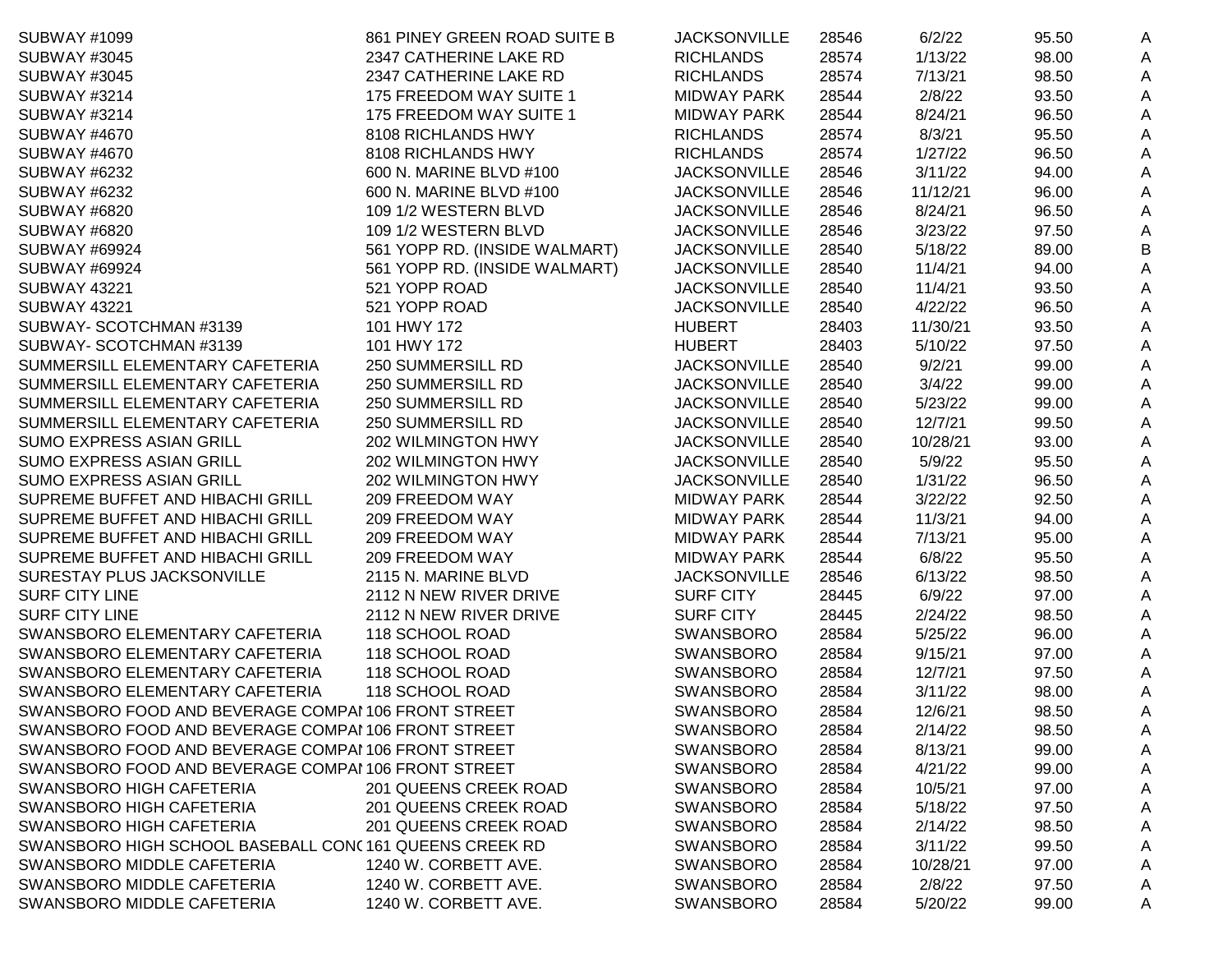| TACO BELL #030548                                       | 117 WESTERN BLVD.         | <b>JACKSONVILLE</b> | 28540 | 5/16/22  | 93.50  | A |
|---------------------------------------------------------|---------------------------|---------------------|-------|----------|--------|---|
| TACO BELL #030548                                       | 117 WESTERN BLVD.         | <b>JACKSONVILLE</b> | 28540 | 11/2/21  | 94.50  | A |
| TACO BELL #030552                                       | 185 FREEDOM WAY           | <b>MIDWAY PARK</b>  | 28544 | 5/9/22   | 93.00  | A |
| TACO BELL #030552                                       | 185 FREEDOM WAY           | <b>MIDWAY PARK</b>  | 28544 | 11/17/21 | 95.00  | A |
| <b>TACO BELL #30572</b>                                 | 97 VILLAGE DR             | <b>HOLLY RIDGE</b>  | 28445 | 12/29/21 | 97.50  | A |
| TACO BELL #030563                                       | 403 S. MARINE BLVD        | <b>JACKSONVILLE</b> | 28540 | 3/8/22   | 97.50  | Α |
| TACO BELL #030563                                       | 403 S. MARINE BLVD        | <b>JACKSONVILLE</b> | 28540 | 11/30/21 | 98.50  | Α |
| <b>TACO BELL #30553</b>                                 | 2095 N MARINE BLVD        | <b>JACKSONVILLE</b> | 29540 | 11/9/21  | 94.50  | Α |
| <b>TACO BELL #30553</b>                                 | 2095 N MARINE BLVD        | <b>JACKSONVILLE</b> | 29540 | 3/2/22   | 96.00  | Α |
| <b>TACO BELL #30576</b>                                 | 2055 GUMBRANCH RD         | <b>JACKSONVILLE</b> | 28540 | 7/7/21   | 99.00  | A |
| <b>TACO BELL #30576</b>                                 | 2055 GUMBRANCH RD         | <b>JACKSONVILLE</b> | 28540 | 1/3/22   | 99.50  | A |
| <b>TACO BELL 029329</b>                                 | <b>652 CORBETT AVENUE</b> | SWANSBORO           | 28584 | 4/11/22  | 95.00  | Α |
| <b>TACO BELL 029329</b>                                 | 652 CORBETT AVENUE        | <b>SWANSBORO</b>    | 28584 | 11/18/21 | 96.00  | Α |
| <b>TACO BELL 031598</b>                                 | <b>126 ERVINTOWN ROAD</b> | <b>RICHLANDS</b>    | 28574 | 12/17/21 | 98.50  | A |
| <b>TACO BELL 031598</b>                                 | 126 ERVINTOWN ROAD        | <b>RICHLANDS</b>    | 28574 | 1/25/22  | 98.50  | Α |
| <b>TAQUERIA LA MEXICANA</b>                             | 218 BRYNN MARR ROAD       | <b>JACKSONVILLE</b> | 28546 | 2/10/22  | 94.00  | Α |
| <b>TAQUERIA LA MEXICANA</b>                             | 218 BRYNN MARR ROAD       | <b>JACKSONVILLE</b> | 28546 | 9/14/21  | 95.50  | A |
| <b>TAQUERIA LA MEXICANA</b>                             | 218 BRYNN MARR ROAD       | <b>JACKSONVILLE</b> | 28546 | 12/28/21 | 95.50  | A |
| <b>TAQUERIA LA MEXICANA</b>                             | 218 BRYNN MARR ROAD       | <b>JACKSONVILLE</b> | 28546 | 5/25/22  | 96.50  | Α |
| <b>TAQUERIA SUPERIOR</b>                                | 175 FREEDOM WAY #12       | <b>MIDWAY PARK</b>  | 28544 | 8/13/21  | 100.00 | A |
| TAQUERIA SUPERIOR COMMISSARY                            | 573 RHODESTOWN RD         | <b>JACKSONVILLE</b> | 28540 | 11/18/21 | 99.50  | A |
| <b>TEXAS ROADHOUSE</b>                                  | 103 MOOSEHAVEN ROAD       | <b>JACKSONVILLE</b> | 28546 | 3/28/22  | 90.50  | A |
| <b>TEXAS ROADHOUSE</b>                                  | 103 MOOSEHAVEN ROAD       | <b>JACKSONVILLE</b> | 28546 | 12/8/21  | 92.50  | Α |
| <b>TEXAS ROADHOUSE</b>                                  | 103 MOOSEHAVEN ROAD       | <b>JACKSONVILLE</b> | 28546 | 7/26/21  | 94.50  | A |
| THE ARC COMMUNITY                                       | 1241 ONSLOW PINES RD      | <b>JACKSONVILLE</b> | 28540 | 6/24/21  | 95.00  | A |
| THE ARC COMMUNITY                                       | 1241 ONSLOW PINES RD      | <b>JACKSONVILLE</b> | 28540 | 10/8/21  | 98.00  | Α |
| THE BFT                                                 | 27 COLLINS DRIVE          | <b>MIDWAY PARK</b>  | 28544 | 3/1/22   | 97.00  | Α |
| THE BLAZIN' BIRD                                        | 632 W. CORBETT AVE        | <b>SWANSBORO</b>    | 28584 | 6/10/22  | 97.00  | Α |
| THE CHEESESTEAK HUSTLE COMMISSARY                       | <b>212 WILMINGTON HWY</b> | <b>JACKSONVILLE</b> | 28540 | 11/17/21 | 100.00 | Α |
| THE CHEESESTEAK HUSTLE/OCTAVIUS RAYN 212 WILMINGTON HWY |                           | <b>JACKSONVILLE</b> | 28540 | 11/17/21 | 99.50  | Α |
| THE CHEESESTEAK HUSTLE/OCTAVIUS RAYN 212 WILMINGTON HWY |                           | <b>JACKSONVILLE</b> | 28540 | 5/1/22   | 100.00 | Α |
| THE CHEESESTEAK HUSTLE/OCTAVIUS RAYM 212 WILMINGTON HWY |                           | <b>JACKSONVILLE</b> | 28540 | 5/1/22   | 100.00 | A |
| THE CROOKED LOTUS                                       | 1283 NC HWY 210 UNIT G    | <b>SNEADS FERRY</b> | 28460 | 6/2/22   | 99.00  | Α |
| THE GRAZING TRAY                                        | <b>622 COURT STREET</b>   | <b>JACKSONVILLE</b> | 28546 | 3/28/22  | 98.50  | A |
| THE GRAZING TRAY                                        | <b>622 COURT STREET</b>   | <b>JACKSONVILLE</b> | 28546 | 11/18/21 | 100.00 | A |
| THE HERITAGE OF RICHLANDS                               | 148 COX AVE               | <b>RICHLANDS</b>    | 28574 | 6/28/21  | 96.50  | A |
| THE HERITAGE OF RICHLANDS                               | 148 COX AVE               | <b>RICHLANDS</b>    | 28574 | 1/18/22  | 99.50  | A |
| THE KETTLE DINER                                        | 300 S MARINE BLVD         | <b>JACKSONVILLE</b> | 28540 | 7/12/21  | 96.50  | A |
| THE KETTLE DINER                                        | 300 S MARINE BLVD         | <b>JACKSONVILLE</b> | 28540 | 11/17/21 | 97.50  | A |
| THE KETTLE DINER                                        | 300 S MARINE BLVD         | <b>JACKSONVILLE</b> | 28540 | 3/11/22  | 98.50  | Α |
| THE LANDINGS OF SWANSBORO                               | 280 SWANSBORO LOOP RD     | <b>SWANSBORO</b>    | 28584 | 11/22/21 | 97.50  | A |
| THE LANDINGS OF SWANSBORO                               | 280 SWANSBORO LOOP RD     | <b>SWANSBORO</b>    | 28584 | 6/7/22   | 98.50  | A |
| THE MEAT SHACK                                          | 4111 GUM BRANCH RD        | <b>JACKSONVILLE</b> | 28540 | 2/19/22  | 99.50  | A |
| THE MEAT SHACK                                          | 4111 GUM BRANCH RD        | <b>JACKSONVILLE</b> | 28540 | 8/13/21  | 100.00 | A |
| THE MILK ROAD                                           | 4240 GUM BRANCH RD        | <b>JACKSONVILLE</b> | 28540 | 7/7/21   | 95.00  | A |
| THE MILK ROAD                                           | 4240 GUM BRANCH RD        | <b>JACKSONVILLE</b> | 28540 | 1/5/22   | 95.50  | A |
|                                                         |                           |                     |       |          |        |   |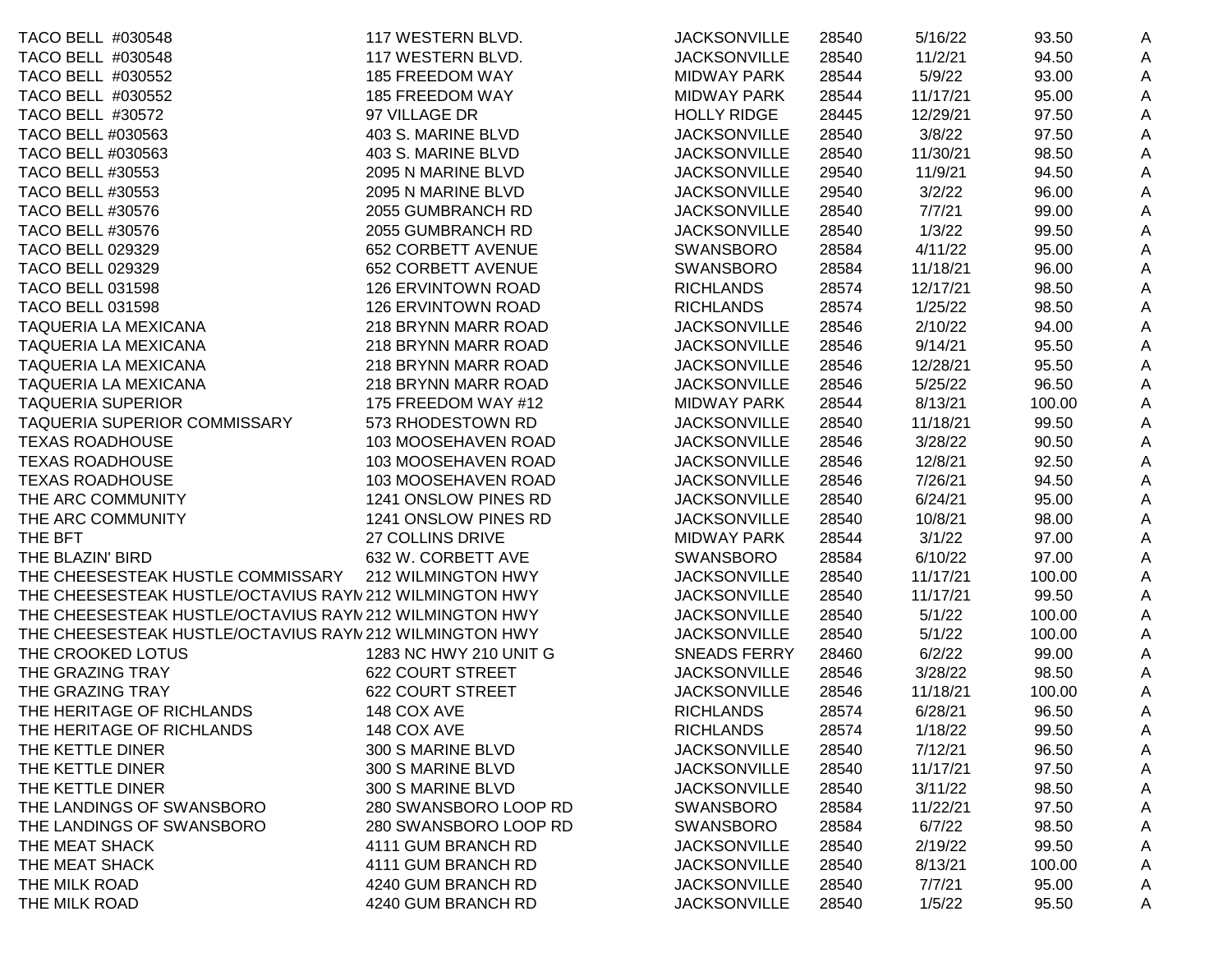| THE OLD SIAM                                             | 1215 N MARINE BLVD          | <b>JACKSONVILLE</b> | 28540 | 6/6/22   | 93.00  | A |
|----------------------------------------------------------|-----------------------------|---------------------|-------|----------|--------|---|
| THE OLD SIAM                                             | 1215 N MARINE BLVD          | <b>JACKSONVILLE</b> | 28540 | 12/6/21  | 95.00  | A |
| THE OLD SIAM                                             | 1215 N MARINE BLVD          | <b>JACKSONVILLE</b> | 28540 | 3/4/22   | 95.00  | A |
| THE OLD SIAM                                             | 1215 N MARINE BLVD          | <b>JACKSONVILLE</b> | 28540 | 8/5/21   | 97.50  | A |
| THE PRETZEL TWISTER                                      | 316 JACKSONVILLE MALL       | <b>JACKSONVILLE</b> | 28546 | 8/10/21  | 99.00  | A |
| THE PRETZEL TWISTER                                      | 316 JACKSONVILLE MALL       | <b>JACKSONVILLE</b> | 28546 | 4/18/22  | 99.50  | A |
| THE RUSTIC BARN AT HALF MOON                             | 133 BATTING CAGE TRAIL      | <b>JACKSONVILLE</b> | 28540 | 9/10/21  | 100.00 | A |
| THE RUSTIC BARN AT HALF MOON                             | 133 BATTING CAGE TRAIL      | <b>JACKSONVILLE</b> | 28540 | 5/16/22  | 100.00 | A |
| THE SPOT FLORIDA STYLE SEAFOOD                           | 851 DENNIS RD               | <b>JACKSONVILLE</b> | 28540 | 11/4/21  | 99.50  | A |
| THIG'S ON WHEELS                                         | 8406 RICHLANDS HWY.         | <b>RICHLANDS</b>    | 28574 | 2/25/22  | 95.00  | A |
| THIG'S ON WHEELS                                         | 8406 RICHLANDS HWY.         | <b>RICHLANDS</b>    | 28574 | 11/4/21  | 98.00  | A |
| THOMPSON ELEMENTARY CAFETERIA                            | 440 COLLEGE ST              | <b>JACKSONVILLE</b> | 28540 | 12/10/21 | 97.50  | A |
| THOMPSON ELEMENTARY CAFETERIA                            | 440 COLLEGE ST              | <b>JACKSONVILLE</b> | 28540 | 5/3/22   | 98.00  | A |
| THOMPSON ELEMENTARY CAFETERIA                            | 440 COLLEGE ST              | <b>JACKSONVILLE</b> | 28540 | 2/14/22  | 99.50  | A |
| THOMPSON ELEMENTARY CAFETERIA                            | 440 COLLEGE ST              | <b>JACKSONVILLE</b> | 28540 | 9/3/21   | 100.00 | Α |
| <b>TONYS PIZZA</b>                                       | 363 JACKSONVILLE MALL       | <b>JACKSONVILLE</b> | 28540 | 12/10/21 | 96.00  | Α |
| <b>TOPSAIL SHORES INN</b>                                | 1325 HWY 210                | <b>SNEADS FERRY</b> | 28460 | 5/3/22   | 100.00 | A |
| <b>TOWNEPLACE SUITES MARRIOTT</b>                        | <b>400 NORTHWEST CIRCLE</b> | <b>JACKSONVILLE</b> | 28546 | 3/15/22  | 96.00  | A |
| TOWNEPLACE SUITES MARRIOTT BREAKFAS 400 NORTHWEST CIRCLE |                             | <b>JACKSONVILLE</b> | 28546 | 3/24/22  | 99.00  | A |
| TREXLER MIDDLE CAFETERIA                                 | 112 E. FOY STREET           | <b>RICHLANDS</b>    | 28574 | 9/27/21  | 98.00  | A |
| TREXLER MIDDLE CAFETERIA                                 | 112 E. FOY STREET           | <b>RICHLANDS</b>    | 28574 | 1/26/22  | 99.00  | A |
| TREXLER MIDDLE CAFETERIA                                 | 112 E. FOY STREET           | <b>RICHLANDS</b>    | 28574 | 6/2/22   | 99.00  | A |
| <b>TRIANGLE MOTOR INN</b>                                | 246 WILMINGTON HIGHWAY      | <b>JACKSONVILLE</b> | 28540 | 2/18/22  | 96.00  | A |
| T'S FOOD MART                                            | 717 OCEAN RD                | <b>HOLLY RIDGE</b>  | 28445 | 12/21/21 | 99.00  | A |
| TWIN PEAKS RESTAURANT/JACKSONVILLE                       | 302 WESTERN BLVD            | <b>JACKSONVILLE</b> | 28546 | 12/16/21 | 90.00  | A |
| TWIN PEAKS RESTAURANT/JACKSONVILLE                       | 302 WESTERN BLVD            | <b>JACKSONVILLE</b> | 28546 | 3/15/22  | 93.00  | A |
| TWIN PEAKS RESTAURANT/JACKSONVILLE                       | 302 WESTERN BLVD            | <b>JACKSONVILLE</b> | 28546 | 6/14/22  | 94.00  | A |
| TWIN PEAKS RESTAURANT/JACKSONVILLE                       | 302 WESTERN BLVD            | <b>JACKSONVILLE</b> | 28546 | 9/9/21   | 96.00  | A |
| <b>VIDA TACOS</b>                                        | 1002-A HENDERSON DR         | <b>JACKSONVILLE</b> | 28540 | 8/20/21  | 98.00  | A |
| <b>VIDA TACOS</b>                                        | 1002-A HENDERSON DR         | <b>JACKSONVILLE</b> | 28540 | 1/18/22  | 98.50  | A |
| WAFFLE HOUSE #1330                                       | 603 N. MARINE BLVD.         | <b>JACKSONVILLE</b> | 28541 | 11/23/21 | 90.50  | A |
| WAFFLE HOUSE #1330                                       | 603 N. MARINE BLVD.         | <b>JACKSONVILLE</b> | 28541 | 8/23/21  | 91.50  | Α |
| WAFFLE HOUSE #1330                                       | 603 N. MARINE BLVD.         | <b>JACKSONVILLE</b> | 28541 | 4/8/22   | 92.00  | Α |
| WAFFLE HOUSE #1297                                       | 1035 WESTERN BLVD           | <b>JACKSONVILLE</b> | 28540 | 3/31/22  | 90.00  | A |
| WAFFLE HOUSE #1297                                       | 1035 WESTERN BLVD           | <b>JACKSONVILLE</b> | 28540 | 1/5/22   | 91.00  | A |
| WAFFLE HOUSE #1297                                       | 1035 WESTERN BLVD           | <b>JACKSONVILLE</b> | 28540 | 10/12/21 | 95.50  | A |
| <b>WAFFLE HOUSE 1983</b>                                 | 3054 RICHLANDS HWY          | <b>JACKSONVILLE</b> | 28540 | 1/4/22   | 90.00  | A |
| <b>WAFFLE HOUSE 1983</b>                                 | 3054 RICHLANDS HWY          | <b>JACKSONVILLE</b> | 28540 | 3/30/22  | 92.50  | A |
| <b>WAFFLE HOUSE 1983</b>                                 | 3054 RICHLANDS HWY          | <b>JACKSONVILLE</b> | 28540 | 10/18/21 | 93.50  | A |
| WAL-MART 7009 DELI                                       | 349 KINSTON HWY             | <b>RICHLANDS</b>    | 28574 | 4/27/22  | 96.50  | A |
| WAL-MART 7009 DELI                                       | 349 KINSTON HWY             | <b>RICHLANDS</b>    | 28574 | 10/5/21  | 98.00  | Α |
| <b>WALMART 7179 DELI</b>                                 | 1109 WEST CORBETT AVE       | <b>SWANSBORO</b>    | 28584 | 11/5/21  | 97.50  | Α |
| <b>WALMART 7179 DELI</b>                                 | 1109 WEST CORBETT AVE       | <b>SWANSBORO</b>    | 28584 | 2/14/22  | 98.00  | A |
| WAL-MART DELI #3864                                      | 561 YOPP RD                 | <b>JACKSONVILLE</b> | 28540 | 12/1/21  | 93.00  | Α |
| WAL-MART DELI #3864                                      | 561 YOPP RD                 | <b>JACKSONVILLE</b> | 28540 | 6/14/22  | 99.00  | A |
| WAL-MART DELI 1298                                       | 2025 N MARINE BLVD          | <b>JACKSONVILLE</b> | 28540 | 11/5/21  | 95.50  | Α |